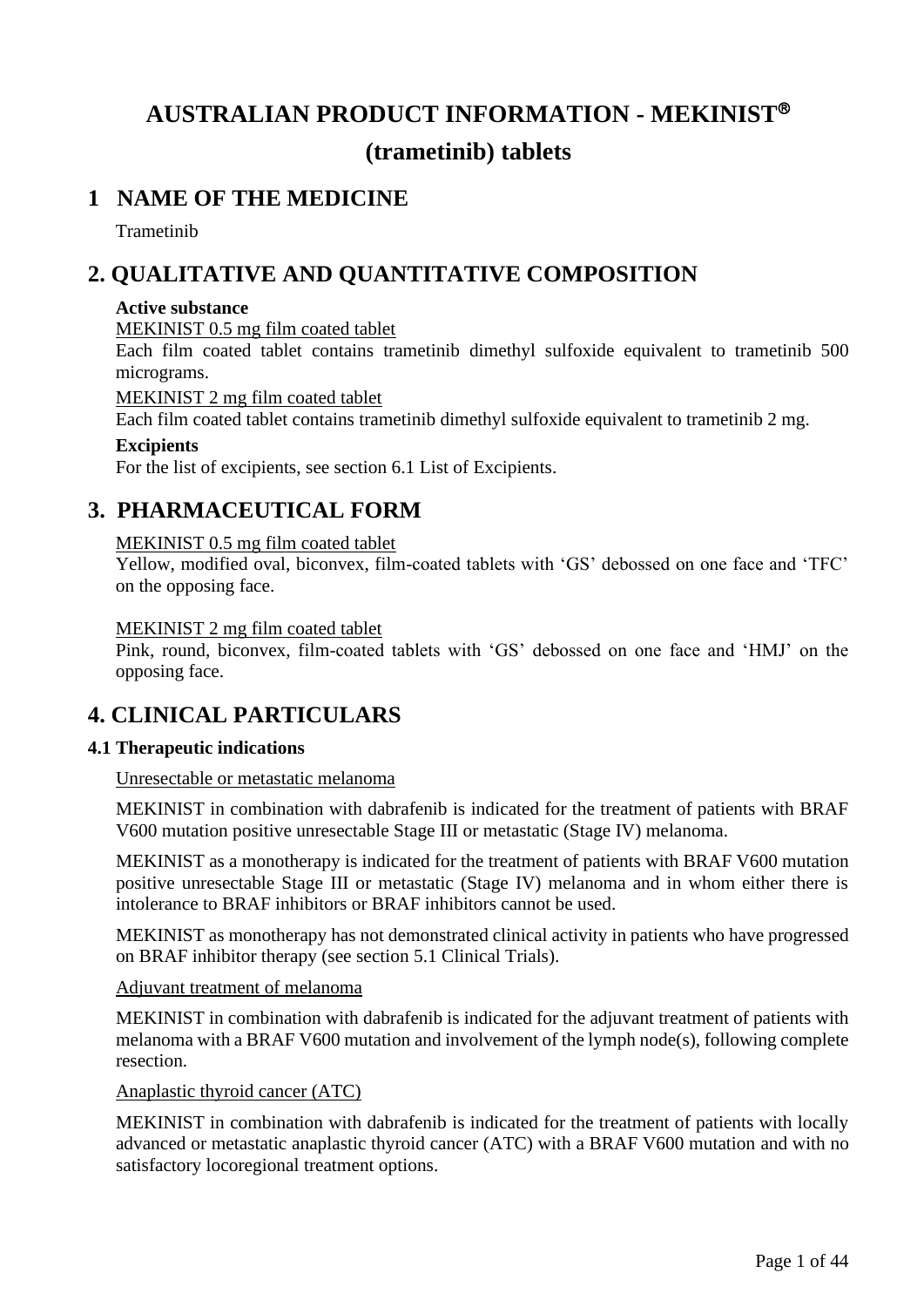Non-small cell lung cancer (NSCLC)

MEKINIST in combination with dabrafenib is indicated for the treatment of patients with advanced non-small cell lung cancer (NSCLC) with a BRAF V600 mutation.

### **4.2 Dose and method of administration**

Treatment with MEKINIST should be initiated by a physician experienced in the use of anticancer therapies.

Confirmation of the BRAF V600 mutation, using an approved/validated test, is required for the selection of patients appropriate for MEKINIST monotherapy and MEKINIST in combination with dabrafenib (see section 5.1 - Clinical Trials).

For dabrafenib dosing instructions, when MEKINIST is used in combination with dabrafenib, refer to the full dabrafenib (Tafinlar®) product information.

#### Adult dose

*Recommended Dosage for Unresectable or Metastatic Melanoma*

The recommended dose of MEKINIST, used as monotherapy or in combination with dabrafenib, is 2 mg given orally once daily with a full glass of water.

*Recommended Dosage for the Adjuvant Treatment of Melanoma*

The recommended dosage of MEKINIST is 2 mg given orally once daily in combination with dabrafenib until disease recurrence or unacceptable toxicity for up to 1 year.

*Recommended Dosage for NSCLC and ATC*

The recommended dose of MEKINIST, used in combination with dabrafenib, is 2 mg given orally once daily with a full glass of water.

#### *Dose modifications*

*MEKINIST as monotherapy and in combination with dabrafenib*

The management of adverse events/adverse drug reactions may require treatment interruption, dose reduction, or treatment discontinuation.

Recommended dose level reductions are provided in Table 1. Doses below 1 mg once daily are not recommended, whether used as monotherapy or in combination with dabrafenib.

| Dose Level         | <b>MEKINIST dose</b> |
|--------------------|----------------------|
| Starting dose      | 2 mg once daily      |
| 1st dose reduction | 1.5 mg once daily    |
| 2nd dose reduction | 1 mg once daily      |

#### **Table 1 Recommended dose level reductions for MEKINIST**

The recommended dose modification schedule is provided in Tables 2 and 3. When an individual's adverse reactions are under effective management, dose re-escalation following the same dosing steps as de-escalation may be considered. The MEKINIST dose should not exceed 2 mg once daily.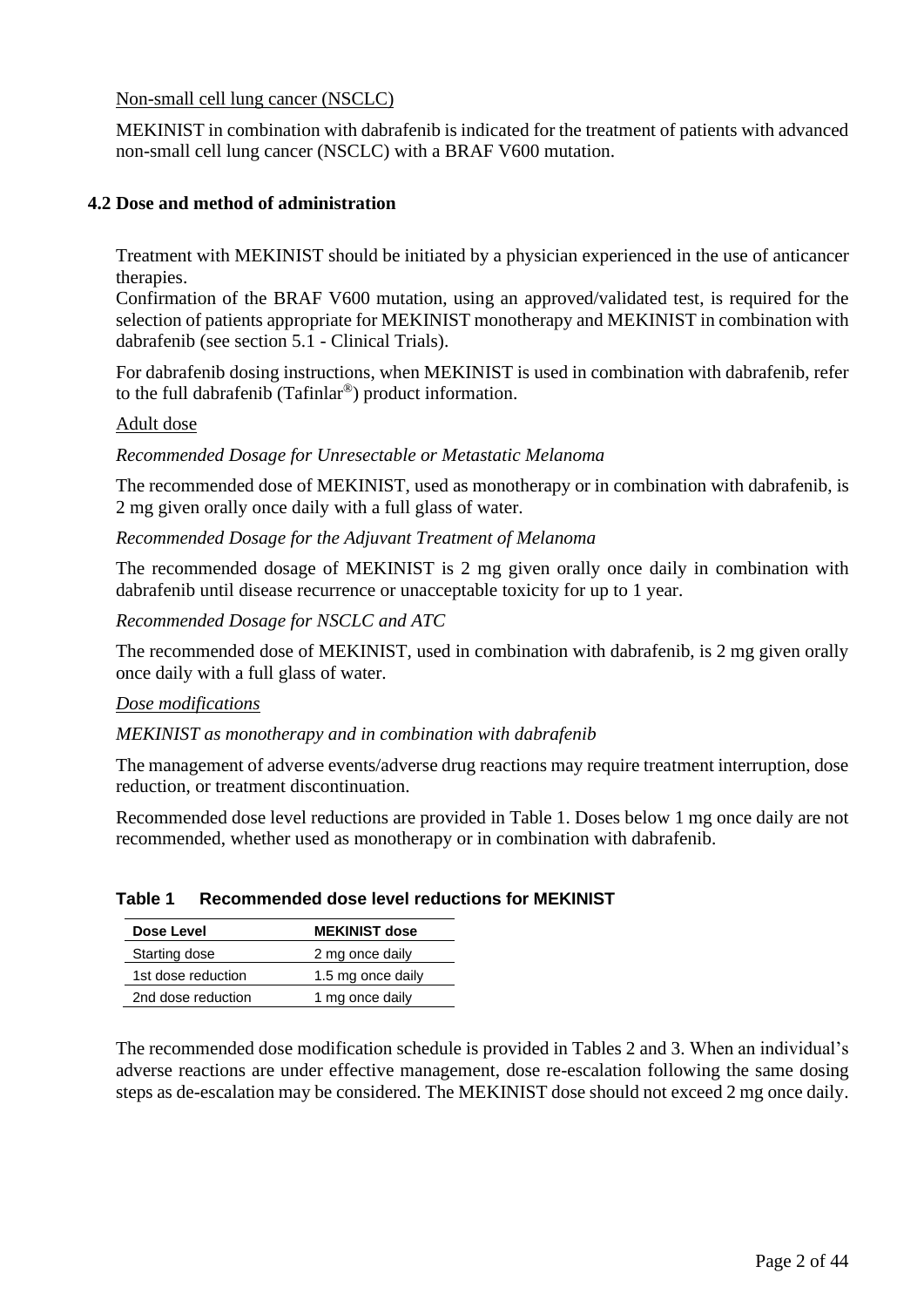| Table 2 |  | <b>MEKINIST dose modification schedule (excluding pyrexia)</b> |  |  |  |
|---------|--|----------------------------------------------------------------|--|--|--|
|---------|--|----------------------------------------------------------------|--|--|--|

| Grade (CTC-AE)*                  | Recommended dose modifications                                                                                                  |
|----------------------------------|---------------------------------------------------------------------------------------------------------------------------------|
| Grade 1 or Grade 2 (tolerable)   | Continue MEKINIST treatment and monitor as clinically indicated.                                                                |
| Grade 2 (Intolerable) or Grade 3 | Interrupt MEKINIST therapy until toxicity is grade 0-1 and reduce by one<br>dose level when resuming therapy.                   |
| Grade 4                          | Discontinue MEKINIST permanently, or interrupt therapy until Grade 0<br>to 1 and reduce by one dose level when resuming therapy |

\*The intensity of clinical adverse events graded by the Common Terminology Criteria for Adverse Events v4.0 (CTC-AE)

If treatment related toxicities occur when MEKINIST is used in combination with dabrafenib, then both treatments should be simultaneously dose-reduced, interrupted or discontinued, with the exceptions shown below.

Exception where dose modification is necessary for only dabrafenib:

- New Primary Non-Cutaneous Malignancies
- Pyrexia.

For dose modification guidelines, refer to the dabrafenib product information.

Exceptions where dose modifications are necessary for only MEKINIST:

- LVEF reduction
- RVO and RPED
- ILD/Pneumonitis.

#### *Detailed dosing modifications for selected adverse reactions*

#### *New Primary Malignancies*

- For New Primary Cutaneous Malignancies no dose modifications are required.
- For New Primary Non-Cutaneous Malignancies no dose modifications are required for MEKINIST. If used in combination with dabrafenib, permanently discontinue dabrafenib in patients who develop RAS mutation-positive non-cutaneous malignancies.

#### *Haemorrhagic events*

- Permanently discontinue MEKINIST, and also permanently discontinue dabrafenib if administered in combination, for all Grade 4 haemorrhagic events and for any Grade 3 haemorrhagic events that do not improve.
- Withhold MEKINIST for up to 3 weeks for Grade 3 haemorrhagic events; if improved resume at a lower dose level.
- Withhold dabrafenib for Grade 3 haemorrhagic events; if improved resume at a lower dose level.

### *Pyrexia Management*

Therapy should be interrupted (MEKINIST when used as monotherapy, and both MEKINIST and TAFINLAR when used in combination) if the patient's temperature is  $\geq 38^{\circ}$ C or at the first symptom of pyrexia/pyrexia syndrome. In case of recurrence, therapy can also be interrupted at the first symptom of pyrexia/pyrexia syndrome. Treatment with anti-pyretics such as ibuprofen or acetaminophen/paracetamol should be initiated. Patients should be evaluated for signs and symptoms of infection (see section 4.4 Special warnings and precautions for use).

MEKINIST, or both MEKINIST and TAFINLAR when used in combination, should be restarted if patient is symptom free for at least 24 hours either (1) at the same dose level, or (2) reduced by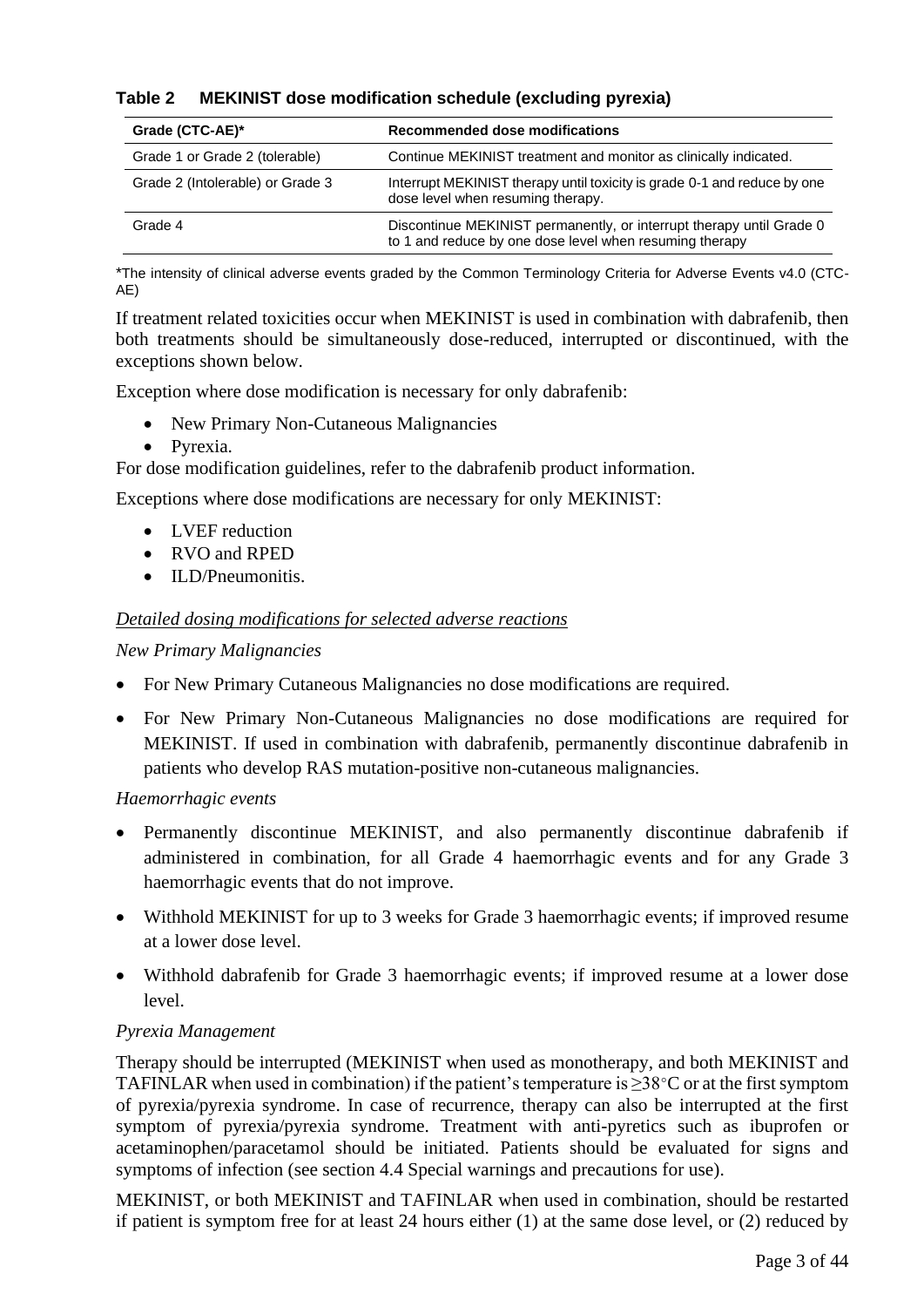one dose level, if pyrexia is recurrent and/or was accompanied by other severe symptoms including dehydration, hypotension or renal failure. The use of oral corticosteroids should be considered in those instances in which anti-pyretics are insufficient.

| Patient's<br>temperature                                                      | <b>MEKINIST monotherapy</b>                                                                                                                                                                                                                                                               | <b>MEKINIST combination therapy with</b><br>dabrafenib                                                                                                                                                                                                    |
|-------------------------------------------------------------------------------|-------------------------------------------------------------------------------------------------------------------------------------------------------------------------------------------------------------------------------------------------------------------------------------------|-----------------------------------------------------------------------------------------------------------------------------------------------------------------------------------------------------------------------------------------------------------|
| Fever of $38.0$ °C -<br>$40^{\circ}$ C                                        | Withhold MEKINIST if patient's<br>temperature is 38.0°C - 40°C or at the first<br>sign of pyrexia/pyrexia syndrome (i.e.,<br>chills, rigors, night sweats, or flu-like<br>symptoms).                                                                                                      | Withhold MEKINIST and TAFINLAR if patient's<br>temperature is 38.0°C - 40°C or at the first sign<br>of pyrexia/pyrexia syndrome (i.e., chills, rigors,<br>night sweats, or flu-like symptoms).<br>MEKINIST and TAFINLAR should be restarted               |
|                                                                               | MEKINIST should be restarted if patient is<br>symptom free for at least 24 hours either<br>at the same dose level, or reduced by one<br>dose level, if pyrexia is recurrent and/or<br>was accompanied by other severe<br>symptoms including dehydration,<br>hypotension or renal failure. | if patient is symptom free for at least 24 hours<br>either at the same dose level, or reduced by<br>one dose level, if pyrexia is recurrent and/or<br>was accompanied by other severe symptoms<br>including dehydration, hypotension or renal<br>failure. |
| Fever of $> 40^{\circ}$ C<br>or<br>Fever is                                   | Withhold MEKINIST if patient's<br>temperature is >40°C or at the first sign of<br>pyrexia/pyrexia syndrome (i.e., chills,<br>rigors, night sweats, or flu-like symptoms).                                                                                                                 | Withhold MEKINIST and TAFINLAR if patient's<br>temperature is $>40^{\circ}$ C or at the first sign of<br>pyrexia/pyrexia syndrome (i.e., chills, rigors,<br>night sweats, or flu-like symptoms).                                                          |
| complicated by<br>rigors,<br>hypotension,<br>dehydration, or<br>renal failure | MEKINIST should be restarted if patient is<br>symptom free for at least 24 hours either<br>at the same or lower dose level, or<br>permanently discontinue.                                                                                                                                | MEKINIST and TAFINLAR should be restarted<br>if patient is symptom free for at least 24 hours<br>either at the same or lower dose level, or<br>permanently discontinue.                                                                                   |

#### **Table 3 Recommended MEKINIST dose modifications in pyrexia management**

Monitor serum creatinine and other evidence of renal function during and following severe events of pyrexia.

#### *Left Ventricular Ejection Fraction (LVEF) reduction/left ventricular dysfunction management*

MEKINIST should be interrupted in patients who have an asymptomatic, absolute decrease of  $\geq$ 10 % in LVEF compared to baseline and the ejection fraction is below the institution's lower limit of normal (LLN) (see Section 4.4 Special Warnings and Precautions for Use). If MEKINIST is being used in combination with dabrafenib, then therapy with dabrafenib may be continued at the same dose. If the LVEF recovers, treatment with MEKINIST may be restarted, but reduce dose by one dose level with careful monitoring.

Permanently discontinue MEKINIST with Grade 3 or 4 left ventricular cardiac dysfunction or if LVEF-reduction does not recover. If MEKINIST is being used in combination with dabrafenib then therapy with dabrafenib should be withheld and resumed at the same dose upon recovery of cardiac function.

### *RVO and RPED management*

If patients report new visual disturbances such as diminished central vision, blurry vision, or loss of vision at any time while on MEKINIST therapy, a prompt ophthalmological assessment is recommended.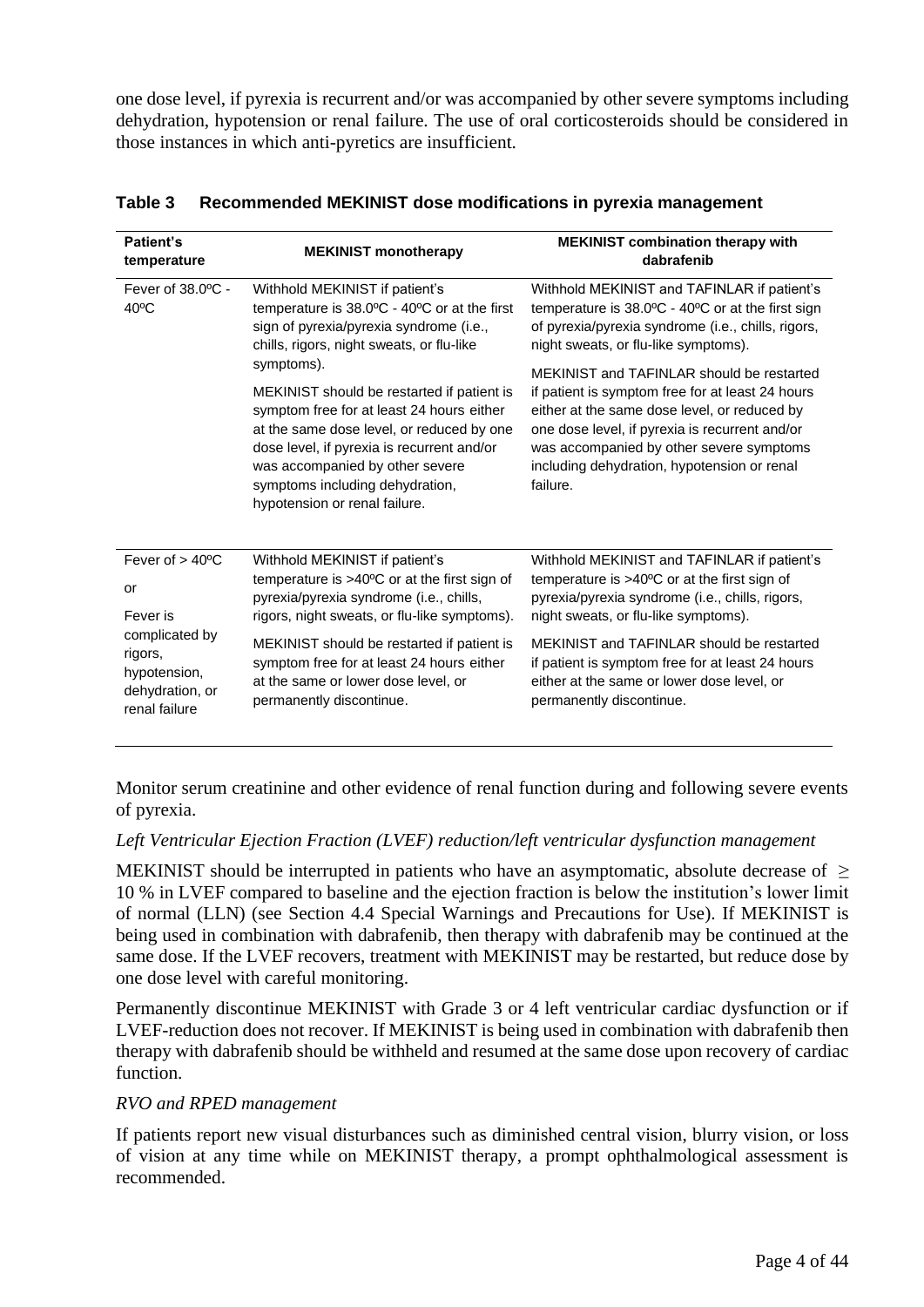In patients who are diagnosed with RVO, treatment with MEKINIST, whether given as monotherapy or in combination with dabrafenib, should be permanently discontinued (see section 4.4 Special warnings and precautions for use). Dabrafenib treatment can continue at the same dose.

If RPED is diagnosed, follow the dose modification schedule (intolerable) in Table 4 for MEKINIST and, if MEKINIST is being used in combination with dabrafenib, continue dabrafenib at the same dose (see Section 4.4 Special Warnings and Precautions for Use).

| Table 4 | Recommended dose modifications for MEKINIST for retinal pigment epithelial |
|---------|----------------------------------------------------------------------------|
|         | detachments (RPED)                                                         |

| <b>RPED Grade</b>                                            | Recommended dose modifications                                                                                                                            |  |
|--------------------------------------------------------------|-----------------------------------------------------------------------------------------------------------------------------------------------------------|--|
|                                                              | Continue treatment with retinal evaluation monthly until resolution. If RPED<br>worsens follow instructions below and withhold MEKINIST for up to 3 weeks |  |
| $2 - 3$                                                      | Withhold MEKINIST for up to 3 weeks                                                                                                                       |  |
| 2-3 that improves to<br>0-1 within 3 weeks                   | Resume MEKINIST at a lower dose (reduced by 0.5 mg) or discontinue<br>MEKINIST in patients taking MEKINIST 1 mg daily                                     |  |
| 2-3 that does not improve<br>to at least 1 within<br>3 weeks | Permanently discontinue MEKINIST                                                                                                                          |  |

#### *Interstitial lung disease (ILD)/Pneumonitis*

Withhold MEKINIST in patients with suspected ILD or pneumonitis, including patients presenting with new or progressive pulmonary symptoms and findings including cough, dyspnoea, hypoxia, pleural effusion, or infiltrates, pending clinical investigations. Permanently discontinue MEKINIST for patients diagnosed with treatment-related ILD or pneumonitis. If MEKINIST is used in combination with dabrafenib, do not modify the dose of dabrafenib.

#### *Serious Skin Toxicity*

For dosing instructions for intolerable or severe skin toxicity for MEKINIST and MEKINIST in combination with dabrafenib see Table 5. Dose reduction, interruption or discontinuation should be applied to both treatments.

| Table 5 | <b>Guidelines for Cutaneous toxicity</b> |
|---------|------------------------------------------|
|---------|------------------------------------------|

| <b>Severity of Adverse Reaction</b>                               | <b>MEKINIST</b>                               | Dabrafenib (when used in<br>combination)      |
|-------------------------------------------------------------------|-----------------------------------------------|-----------------------------------------------|
| Intolerable Grade 2 skin toxicity.<br>Grade 3 or 4 skin toxicity. | Withhold MEKINIST for up to 3<br>weeks.       | Withhold dabrafenib for up to 3<br>weeks.     |
|                                                                   | If improved, resume at a lower<br>dose level. | If improved, resume at a lower<br>dose level. |
|                                                                   | If not improved, permanently<br>discontinue.  | If not improved, permanently<br>discontinue.  |

The following rash management guidance should be considered whether MEKINIST is given as monotherapy or in combination with dabrafenib, and if dose reduction, interruption or discontinuation is necessary it should be applied to both treatments.

Treatment of rash has not been formally studied and should be based on rash severity. The following guidelines were used in clinical studies with MEKINIST as monotherapy or in combination with dabrafenib and can be used to manage rash (see Table 6).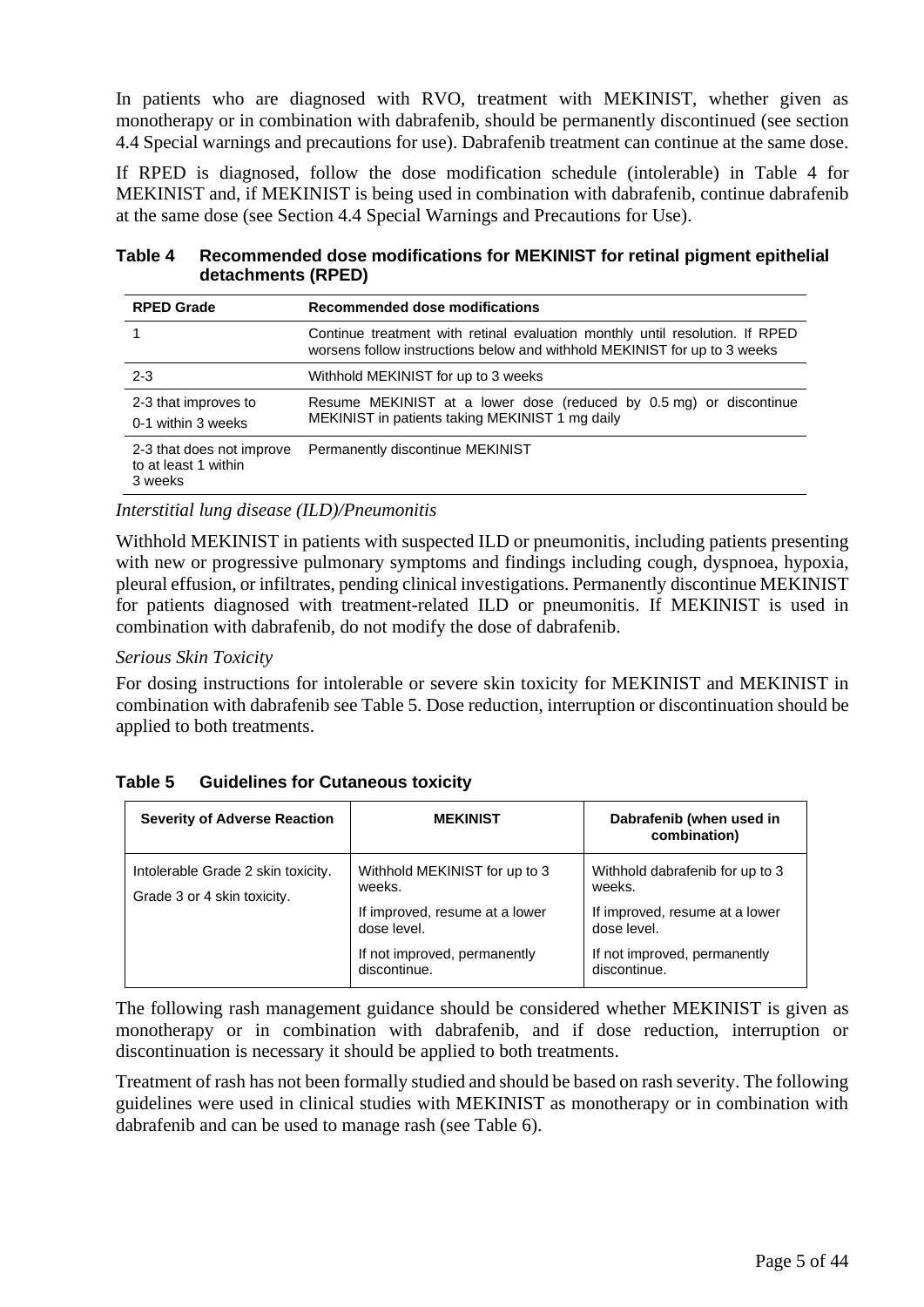| <b>Step</b> | Rash<br>grading | <b>Rash severity</b>                                                                                                                     | <b>Management of Rash</b>                                                                                                                                                                              |
|-------------|-----------------|------------------------------------------------------------------------------------------------------------------------------------------|--------------------------------------------------------------------------------------------------------------------------------------------------------------------------------------------------------|
|             | Mild            | Localised<br>Minimally symptomatic<br>No impact on ADL<br>No sign of superinfection                                                      | Initiate prophylactic regimen <sup>a</sup> if not already started.<br>Reassess after two weeks; if rash worsens or does<br>not improve, proceed to step 2                                              |
|             | Moderate        | Generalised<br>Mild symptoms<br>(e.g. pruritus, tenderness)<br>Minimal impact on ADL<br>No sign of superinfection                        | Initiate prophylactic regimen <sup>a</sup> if not already started,<br>using moderate strength topical steroids.<br>Reassess after two weeks; if rash worsens or does<br>not improve, proceed to step 3 |
| 3           | Severe          | Generalised<br>Severe symptoms<br>(e.g. pruritus, tenderness)<br>Significant impact on ADL<br>Sign of or potential for<br>superinfection | Initiate prophylactic regimen <sup>a</sup> if not already started,<br>using moderate strength topical steroids PLUS<br>systemic corticosteroids.<br>Manage rash per dermatologist's recommendation.    |

#### **Table 6 Supportive Care Guidelines for Rash**

<sup>a</sup> broad-spectrum sunscreen (skin protection factor  $\geq$  15), alcohol-free emollient cream, mildstrength topical steroid, and oral antibiotics for first 2-3 weeks

#### $ADL =$  Activity of Daily Living

#### Special Populations

#### *Paediatric use*

The safety and efficacy of MEKINIST has not been yet established in children and adolescents  $(< 18$  years).

#### *Use in the elderly*

No dose adjustments are required in patients over 65 years (see section 5.2 Pharmacokinetic properties).

#### *Renal impairment*

No dosage adjustment required in patients with mild or moderate renal impairment. Mild or moderate renal impairment had no significant effect on the population pharmacokinetics of MEKINIST (see section 5.2 Pharmacokinetic properties). There are no clinical data with MEKINIST in patients with severe renal impairment; therefore, the potential need for starting dose adjustment cannot be determined. MEKINIST should be used with caution in patients with severe renal impairment.

#### *Hepatic impairment*

No dosage adjustment is required in patients with mild hepatic impairment. In a population pharmacokinetic analysis, MEKINIST oral clearance and thus exposure was not significantly different in patients with mild hepatic impairment compared to patients with normal hepatic function (see section 5.2 Pharmacokinetic properties).

There are no clinical data in patients with moderate or severe hepatic impairment; therefore, the potential need for starting dose adjustment cannot be determined. MEKINIST should be used with caution in patients with moderate or severe hepatic impairment.

#### Administration

MEKINIST should be administered for twelve (12) months only in the adjuvant treatment of melanoma.

MEKINIST should be taken without food, at least 1 hour before or 2 hours after a meal (see section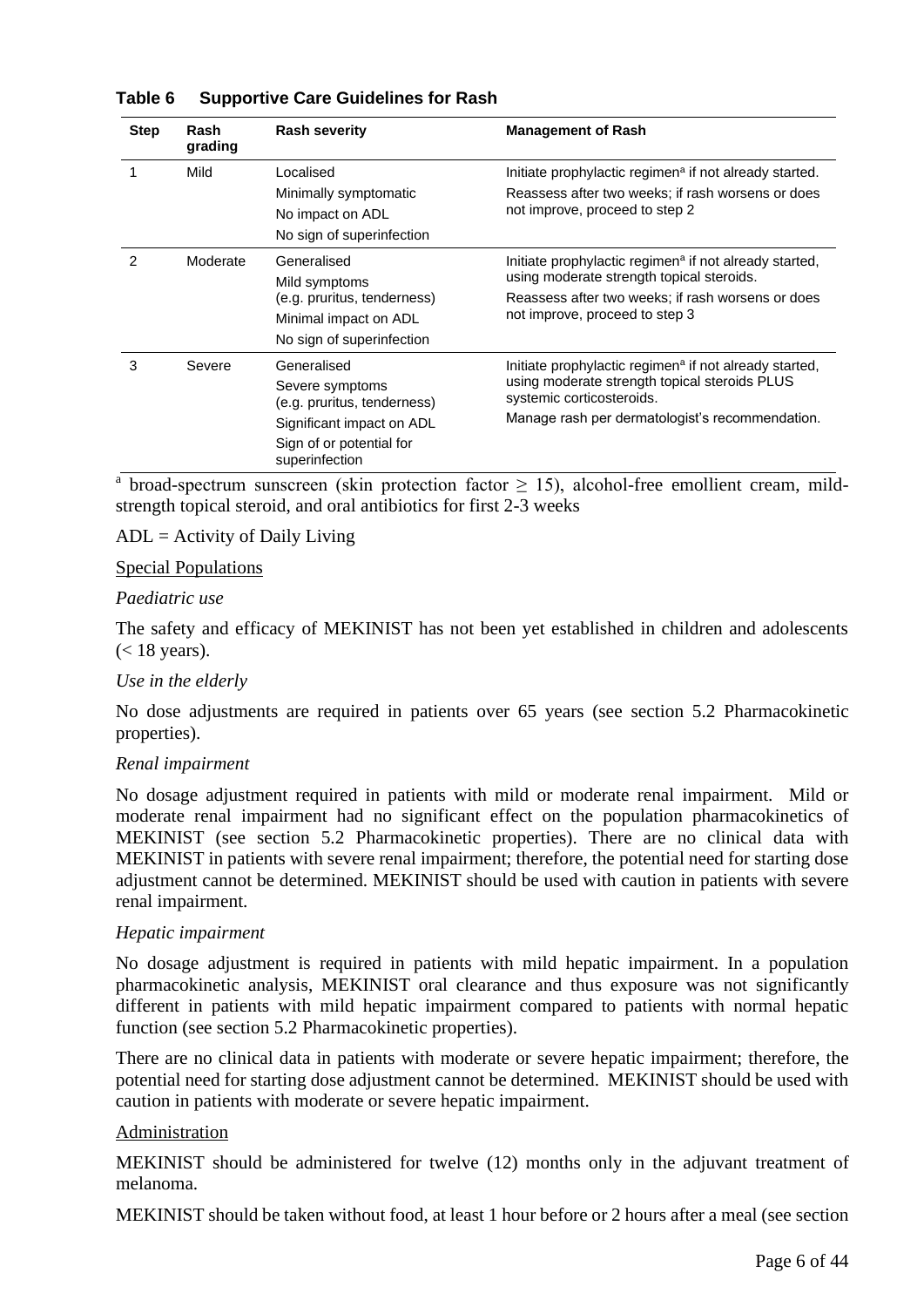#### 5.2 Pharmacokinetic properties).

When MEKINIST and dabrafenib are taken in combination, the dose of MEKINIST should be taken at the same time each day with either the morning or evening dose of dabrafenib.

If a dose of MEKINIST is missed, only take the dose if it is more than 12 hours until the next scheduled dose.

#### **4.3 Contraindications**

MEKINIST is contraindicated in patients with known hypersensitivity to the active substance trametinib dimethyl sulfoxide or any of the excipients (See section 6.1 List of excipients).

#### **4.4 Special warnings and precautions for use**

#### BRAF V600 testing

Confirmation of BRAF V600 mutation using an approved/validated test is required for selection of patients appropriate for MEKINIST monotherapy and in combination with dabrafenib. Patients enrolled in the melanoma clinical studies were required to have BRAF V600 mutation status measured. The safety and efficacy of MEKINIST have not been evaluated in patients whose melanoma tested negative for the BRAF V600 mutation.

#### New primary melanoma

New primary malignancies can occur when MEKINIST is used in combination with dabrafenib and with dabrafenib as a single agent [refer to Product Information for dabrafenib (Tafinlar<sup>®</sup>)]. Based on its mechanism of action, dabrafenib may promote growth and development of malignancies with activation of RAS through mutation or other mechanisms (refer to the Product Information for dabrafenib).

#### Non-cutaneous secondary/ recurrent malignancies

In patients receiving MEKINIST in combination with dabrafenib, four cases of non-cutaneous malignancies were identified: KRAS mutation-positive pancreatic adenocarcinoma ( $n = 1$ ), recurrent NRAS mutation-positive colorectal carcinoma ( $n = 1$ ), head and neck carcinoma ( $n = 1$ ), and glioblastoma  $(n = 1)$ . Monitor patients receiving the combination closely for signs or symptoms of non-cutaneous malignancies. If used in combination with dabrafenib, no dose modification is required for MEKINIST in patients who develop non-cutaneous malignancies. Permanently discontinue dabrafenib in patients who develop RAS mutation-positive non-cutaneous malignancies (see section 4.2 Dose and method of administration).

#### Haemorrhage

Haemorrhagic events, including major haemorrhagic events have occurred in patients taking MEKINIST as monotherapy and in combination with dabrafenib (see Section 4.8 Adverse Effects (Undesirable Effects)). If patients develop symptoms of hemorrhage they should immediately seek medical care.

Six (6) out of 559 unresectable or metastatic melanoma patients (1.1 %) receiving MEKINIST in combination with dabrafenib in phase III trials had fatal intracranial haemorrhagic events. Three cases were from study MEK115306 (COMBI-d) and three cases were from study MEK116513 (COMBI-v). No fatal hemorrhagic events occurred in the Phase III study in the adjuvant treatment of melanoma (0/438). Two out of 93 patients (2 %) receiving MEKINIST in combination with Tafinlar in a Phase II NSCLC trial had fatal intracranial hemorrhagic events. If patients develop symptoms of hemorrhage they should immediately seek medical care.

In Study BRF113220, treatment with MEKINIST in combination with dabrafenib resulted in an increased incidence and severity of any haemorrhagic event: 16 % (9/55) of patients treated with MEKINIST in combination with dabrafenib compared with 2 % (1/53) of patients treated with dabrafenib as a single agent. The major haemorrhagic events of intracranial or gastric haemorrhage occurred in 5 % (3/55) of patients treated with MEKINIST in combination with dabrafenib compared with none of the 53 patients treated with dabrafenib as a single agent. Intracranial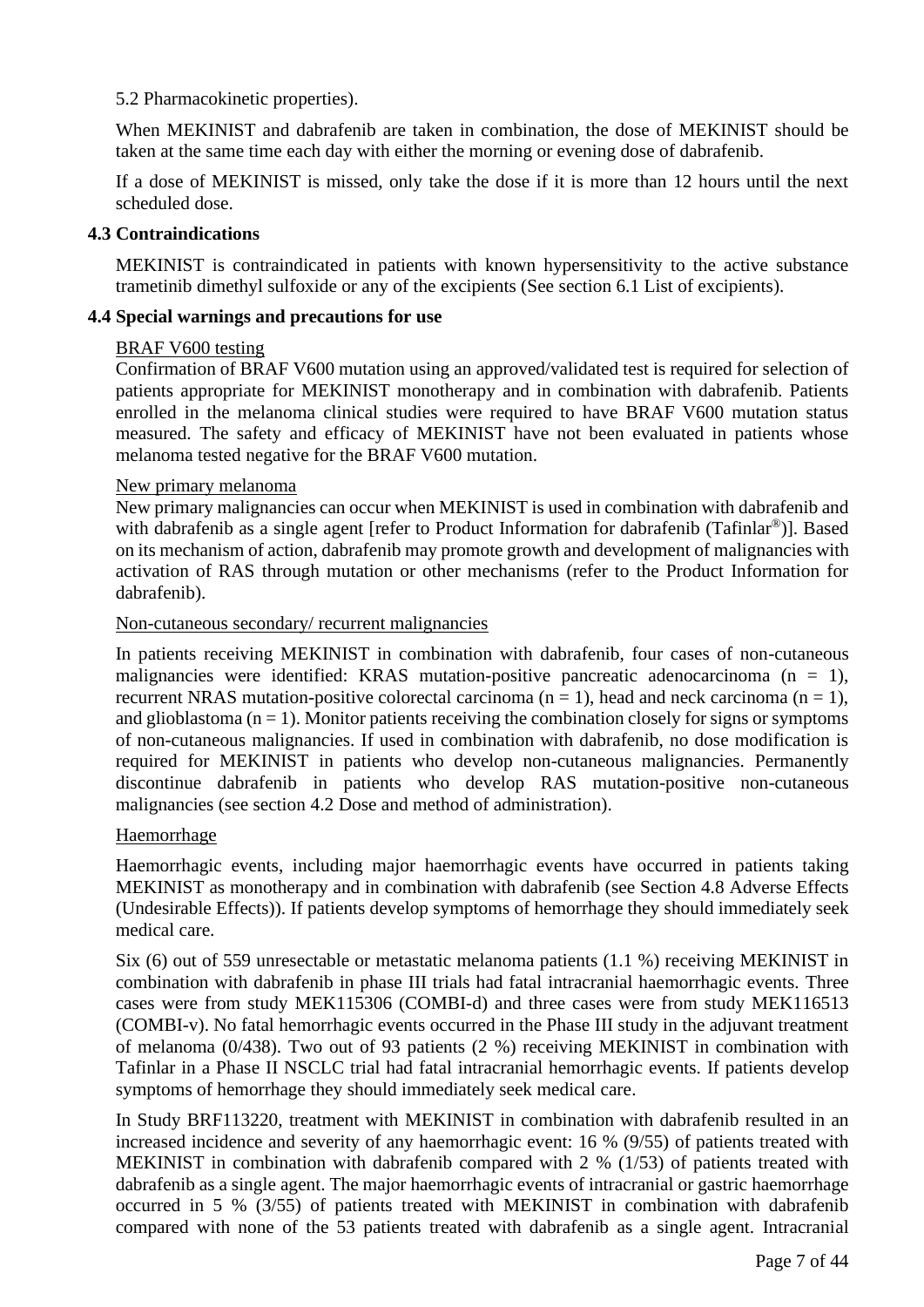haemorrhage was fatal in two (4 %) patients receiving the combination of MEKINIST and dabrafenib.

Permanently discontinue MEKINIST, and also permanently discontinue dabrafenib if administered in combination, for all Grade 4 haemorrhagic events and for any Grade 3 haemorrhagic events that do not improve. Withhold MEKINIST for up to three weeks for Grade 3 haemorrhagic events; if improved resume at a lower dose level. Withhold dabrafenib for Grade 3 haemorrhagic events; if improved resume at a lower dose level (see Section 4.2 Dose and method of administration).

### Cardiac Effects

#### *QT prolongation*

Initially, the QT prolongation potential of trametinib was assessed as part of the first time in human study MEK111054 to determine the relationship between the independently manually-read QTc interval and plasma concentrations of trametinib using a nonlinear mixed effects model. Data were available in 50 patients with a total of 498 matched QTc values. Based on the concentration-QTc analysis, trametinib showed no apparent potential to alter the QTc interval. At the mean Cmax value observed at the recommended dose of 2 mg once daily, the median increase in QTc is 2.2 msec (90 % CI: 0.2, 4.0).

In BRF113220, QTcF prolongation to  $> 500$  msec occurred in 4 % (2/55) of patients treated with MEKINIST in combination with dabrafenib and in 2 % (1/53) of patients treated with dabrafenib as a single agent. The QTcF was increased more than 60 millisecond (msec) from baseline in 13 % (7/55) of patients treated with MEKINIST in combination with dabrafenib and 2 % (1/53) of patients treated with dabrafenib as a single agent.

To confirm the lack of effect on QTc, the QT prolongation potential of MEKINIST was further assessed in a dedicated, stand-alone Phase I study MEK114655 in 35 patients with solid tumors. Patients received 3 mg matched placebo on study day 1 followed by a 2 mg once daily dose of trametinib and 2 tablets of 0.5 mg matched placebo on study days 2 to 14. On study day 15, all patients received a single dose of 3 mg MEKINIST (supratherapeutic dose). The study showed no potential for MEKINIST to alter the QTcF interval after repeat dose administration of 2 mg trametinib, including at the supratherapeutic dose of 3 mg on day 15. At a dose 1.5 times the maximum recommended dose, MEKINIST does not prolong the QT interval to any clinically relevant extent.

#### *Bradycardia*

A dedicated cardiac study in solid tumour patients (n=30) confirmed early exploratory analyses in showing statistically significant changes in both PR interval (mean 21.68 msec increase, normal = 120 to 200) and heart rate (mean 8.12 bpm decrease) with trametinib versus placebo. The clinical significance of this small increase in PR interval is unclear, however in a large ongoing trial ( $n =$ 704), heart rate decrease to < 60 bpm has been recorded in 23 % of 348 patients on trametinib and dabrafenib combined therapy compared to 12 % of patients in the vemurafenib monotherapy control arm.

#### *LVEF reduction/Left ventricular dysfunction*

MEKINIST has been reported to decrease LVEF (see Section 4.8 Dose and method of administration). MEKINIST should be used with caution in patients with conditions that could impair left ventricular function. In clinical trials, the median time to onset of the first occurrence of left ventricular dysfunction, cardiac failure, and LVEF decrease in patients treated with MEKINIST (as monotherapy or in combination with dabrafenib) was between two to five months. LVEF should be evaluated in all patients prior to initiation of treatment with MEKINIST with a recommendation of periodic follow-up within eight weeks of initiating therapy, as clinically appropriate. LVEF should continue to be evaluated during treatment with MEKINIST as clinically appropriate (see Section 4.2 Dose and method of administration).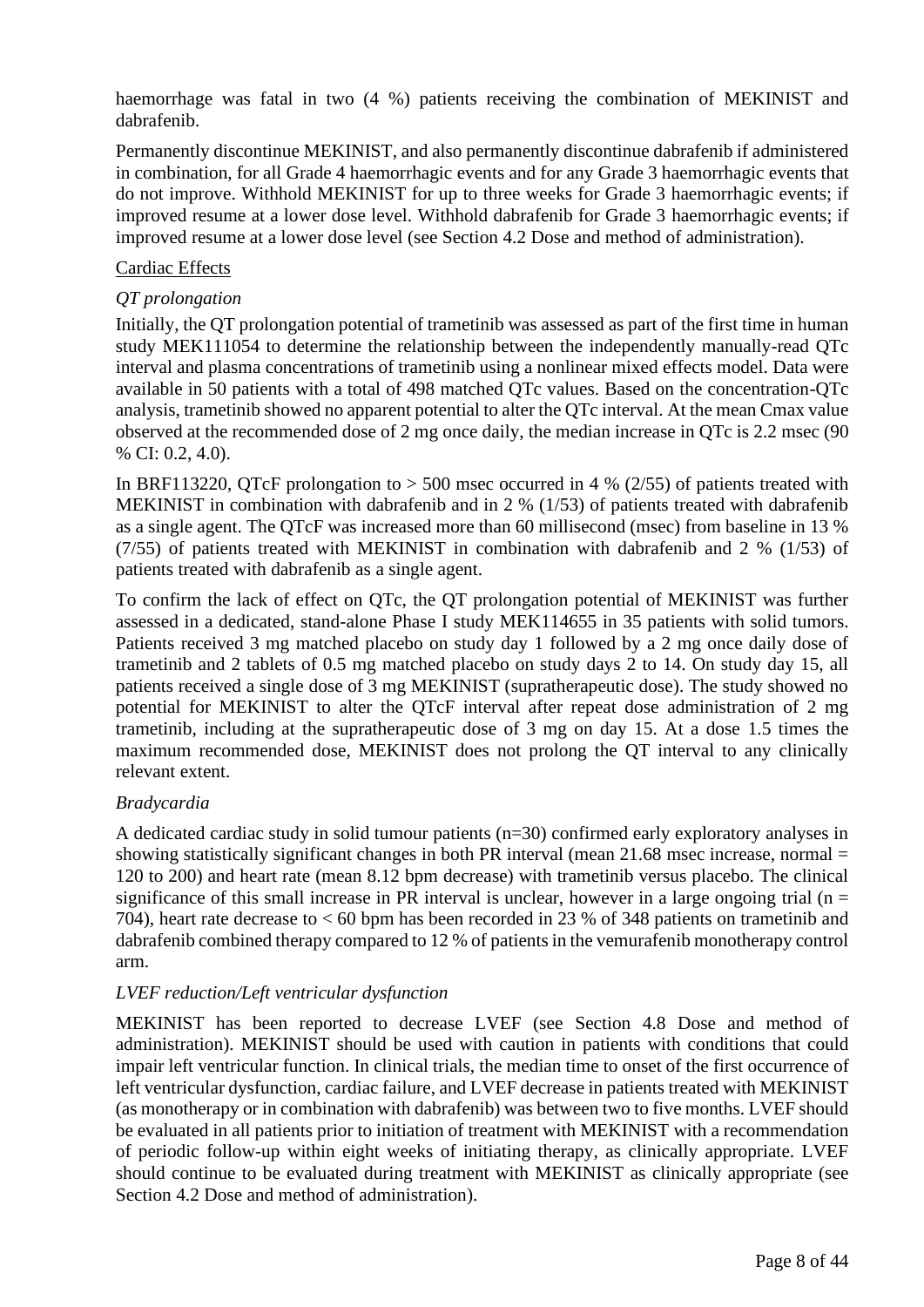Across clinical trials of MEKINIST at the recommended dose  $(N = 329)$ , 11 % of patients developed evidence of cardiomyopathy (decrease in left ventricular ejection fraction, or LVEF, below institutional lower limits of normal with an absolute decrease in  $LVEF \ge 10$  % below baseline) and 5 % demonstrated a decrease in LVEF below institutional lower limits of normal with an absolute decrease in LVEF of ≥ 20% below baseline.

LVEF should be evaluated by echocardiogram or multigated acquisition (MUGA) scan in all patients prior to initiation of treatment with MEKINIST, one month after initiation of therapy, and then at approximately three monthly intervals while on treatment.

MEKINIST should be interrupted in patients who have an asymptomatic, absolute decrease of  $\geq$  10 % in LVEF compared to baseline and the ejection fraction is below the institution's lower limit of normal (LLN). If MEKINIST is being used in combination with dabrafenib then therapy with dabrafenib may be continued at the same dose. If the LVEF recovers, treatment with MEKINIST may be restarted, but the dose should be reduced by one dose level with careful monitoring.

With Grade 3 or 4 left ventricular cardiac dysfunction or if LVEF does not recover MEKINIST should be permanently discontinued. If MEKINIST is being used in combination with dabrafenib, therapy with dabrafenib should be withheld and resumed at the same dose upon recovery of cardiac function (see Section 4.2 Dose and method of administration).

#### Visual impairment

A thorough ophthalmological evaluation should be performed at baseline and during treatment with MEKINIST, if clinically warranted. If a retinal abnormality is noted, treatment with MEKINIST should be interrupted immediately and referral to a retinal specialist should be considered. If RPED is diagnosed, follow the dose modification schedule (intolerable) (see Section 4.2 Dose and method of administration). The data from clinical trials demonstrates that when all reported ocular events are pooled, there was a higher reported rate in the patients treated with combination therapy than monotherapy (20 % vs 13 %, respectively). The median exposure time for combination therapy was substantially longer than MEKINIST monotherapy (6.41 vs. 3.84 months, respectively).

Disorders associated with visual disturbance, including retinal pigment epithelial detachment (RPED) and retinal vein occlusion (RVO), have been observed with MEKINIST as monotherapy and in combination with dabrafenib. Symptoms such as blurred vision, decreased acuity, and other visual phenomena have been reported in the clinical trials with MEKINIST (see Section 4.8 Adverse effects (Undesirable effects)). If patients report new visual disturbances such as diminished central vision, blurry vision, or loss of vision at any time while on MEKINIST therapy, a prompt ophthalmological assessment is recommended.

#### *Retinal Pigment Epithelial Detachment (RPED)*

Retinal pigment epithelial detachments (RPED) can occur during treatment with MEKINIST. Across all clinical trials of MEKINIST, the incidence of RPED was 0.8 % (14/1749). Retinal detachments were often bilateral and multifocal, occurring in the macular region of the retina. RPED led to reduction in visual acuity that resolved after a median of 11.5 days (range: 3 to 71 days) following the interruption of dosing with MEKINIST, although Ocular Coherence Tomography (OCT) abnormalities persisted beyond a month in at least several cases.

If RPED is diagnosed, follow the dose modification schedule (intolerable) (see Section 4.2 Dose and method of administration).

#### *Retinal Vein Occlusion (RVO)*

MEKINIST is not recommended in patients with a history of RVO. Across all clinical trials of MEKINIST, the incidence of RVO was 0.2 % (4/1749). In patients who experience RVO, treatment with trametinib should be permanently discontinued.

RVO may lead to macular oedema, decreased visual function, neovascularisation, and glaucoma. Urgently (within 24 hours) perform ophthalmological evaluation for patient-reported loss of vision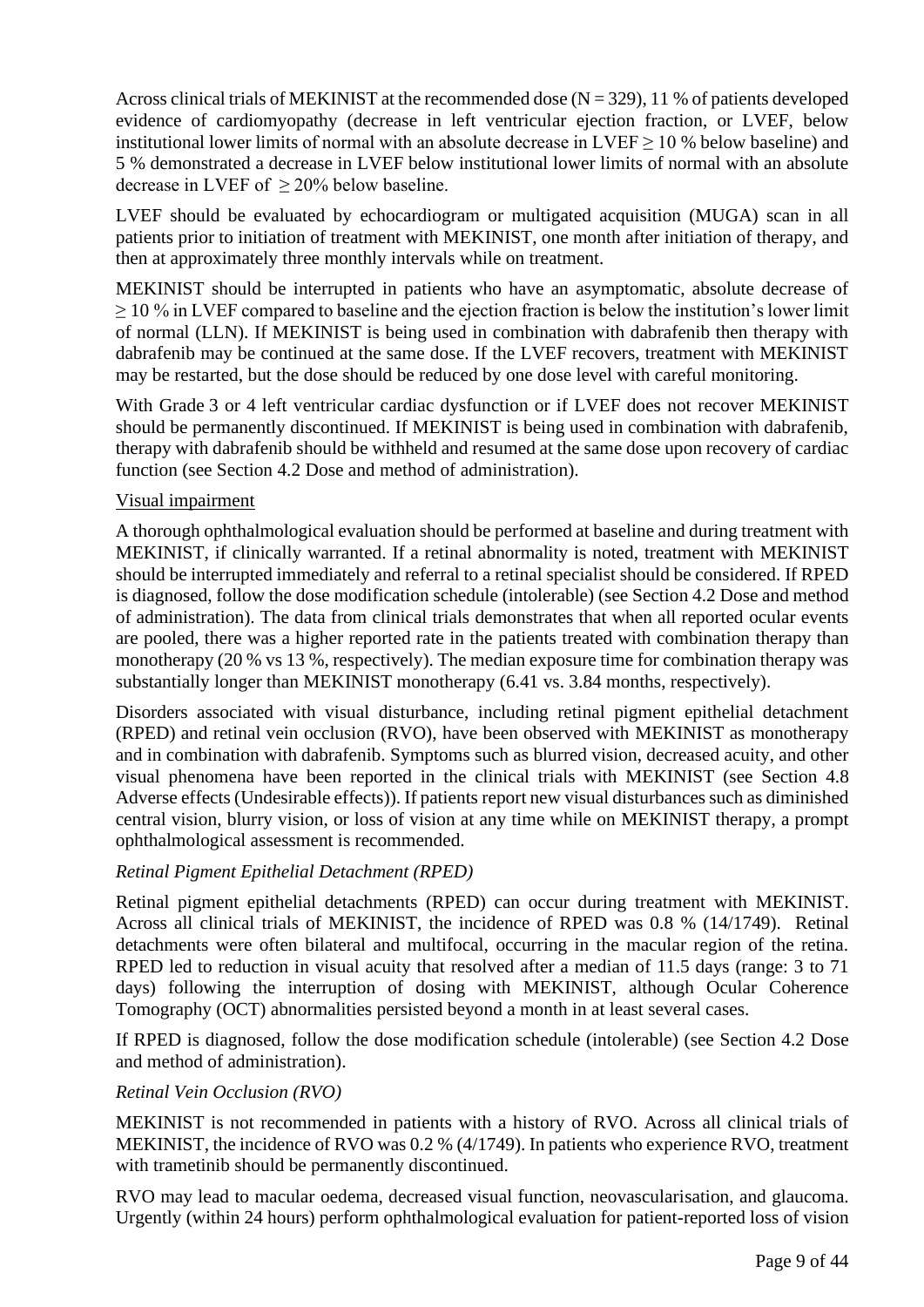or other visual disturbances. Permanently discontinue MEKINIST in patients with documented RVO.

### Interstitial lung disease (ILD)/Pneumonitis

Any diagnosis of ILD or pneumonitis warrants immediate discontinuation of MEKINIST.

In a Phase 3 trial, 2 % (5/211) of patients treated with MEKINIST monotherapy developed ILD or pneumonitis; all five patients required hospitalisation. The median time to first presentation of ILD or pneumonitis was 160 days (range: 60 to 172 days).

Withhold MEKINIST in patients with suspected ILD or pneumonitis, including patients presenting with new or progressive pulmonary symptoms and findings including cough, dyspnea, hypoxia, pleural effusion, or infiltrates, pending clinical investigations. Permanently discontinue MEKINIST for patients diagnosed with treatment-related ILD or pneumonitis. If MEKINIST is used in combination with dabrafenib, do not modify the dose of dabrafenib.

#### Severe cutaneous adverse reactions

Cases of severe cutaneous adverse reactions (SCARs), including Stevens-Johnson syndrome, and drug reaction with eosinophilia and systemic symptoms (DRESS), which can be life-threatening or fatal, have been reported during treatment with MEKINIST in combination with dabrafenib. Before initiating treatment, patients should be advised of the signs and symptoms and monitored closely for skin reactions. If signs and symptoms suggestive of SCARs appear, MEKINIST and dabrafenib should be withdrawn.

#### Venous thromboembolism (VTE)

VTE, including deep vein thrombosis (DVT) and pulmonary embolism (PE), can occur with MEKINIST monotherapy and when MEKINIST is used in combination with dabrafenib. If patients develop symptoms of VTE they should immediately seek medical care (see section 4.8).

#### Pyrexia and serious non-infectious febrile events

Pyrexia was reported in the clinical trials with MEKINIST. The incidence and severity of pyrexia are increased when MEKINIST is used in combination with dabrafenib (see Section 4.8 Adverse effects (Undesirable effects)). In patients with unresectable or metastatic melanoma who received the combination dose of dabrafenib 150 mg twice daily and MEKINIST 2 mg once daily and developed pyrexia, approximately half of the first occurrences of pyrexia happened within the first month of therapy. About one-third of the patients receiving combination therapy who experienced pyrexia had 3 or more events. Pyrexia may be accompanied by severe rigors, dehydration, and hypotension, which in some cases can lead to acute renal insufficiency. Monitor serum creatinine and other evidence of renal function during and following severe events of pyrexia. Renal failure was reported in 7 % of patients who received the combination dose of dabrafenib 150 mg twice daily and MEKINIST 2 mg once daily, a higher frequency than observed in dabrafenib monotherapy patients  $(< 1 %)$ , and was often seen in the context of pyrexia and dehydration.

Serious non-infectious febrile events have been observed. These events responded well to dose interruption and/or dose reduction and supportive care in clinical trials.

A cross-study comparison in 1,810 patients treated with combination therapy demonstrated a reduction in the incidence of high-grade pyrexia and other pyrexia-related adverse outcomes when both MEKINIST and TAFINLAR were interrupted, compared to when only TAFINLAR was interrupted.

Therapy with MEKINIST (MEKINIST when used in monotherapy, or both MEKINIST and TAFINLAR when used in combination) should be interrupted if the patient's temperature is  $\geq$  38.0 ºC or at the first symptom of pyrexia/pyrexia syndrome. In case of recurrence, therapy can also be interrupted at the first symptom of pyrexia/pyrexia syndrome. Treatment with anti-pyretics such as ibuprofen or acetaminophen/paracetamol should be initiated. Patients should be evaluated for signs and symptoms of infection (see section 4.4 Special warnings and precautions for use).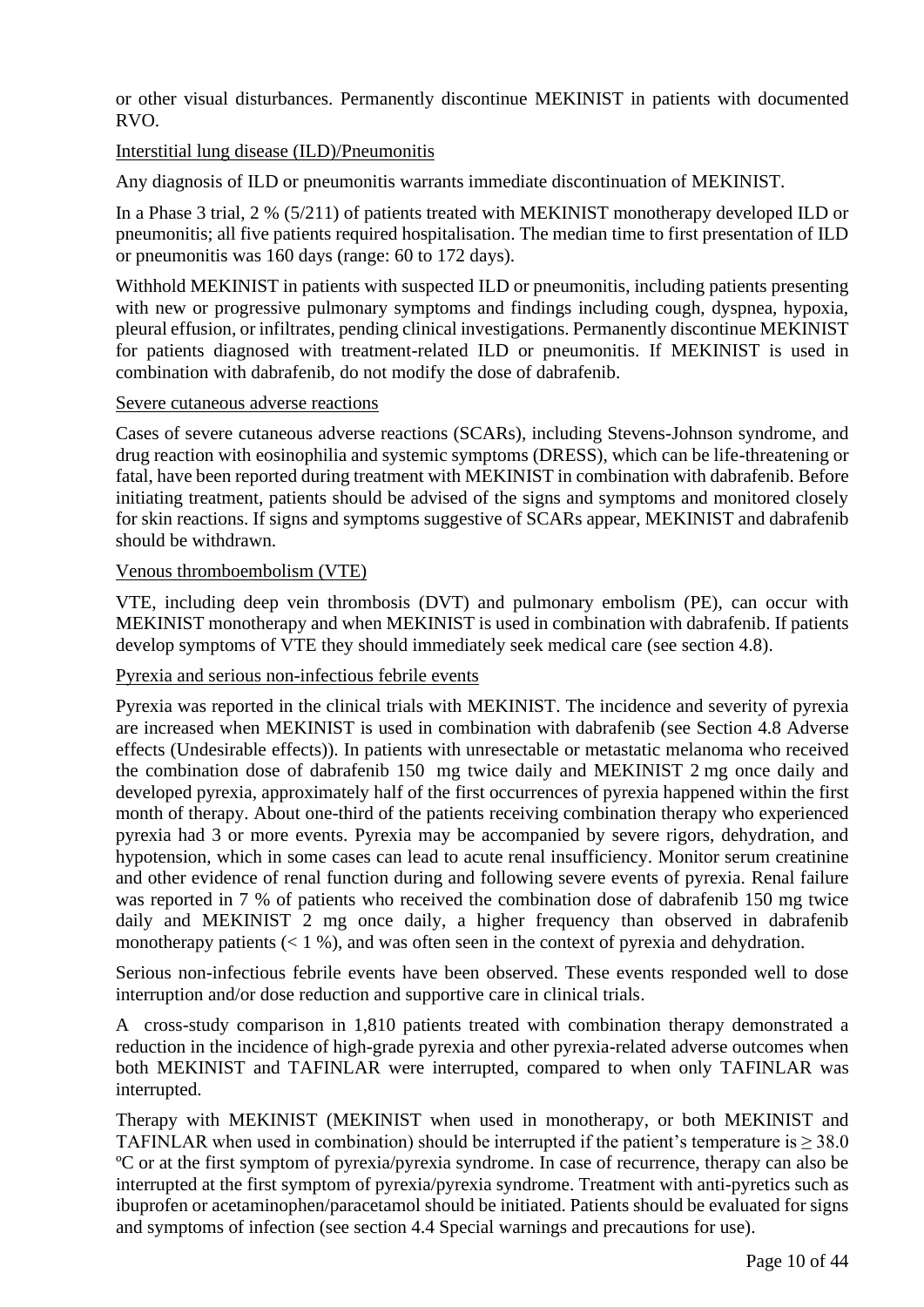MEKINIST (or both MEKINIST and TAFINLAR) when used in combination should be restarted if patient is symptom free for at least 24 hours either (1) at the same dose level, or (2) reduced by one dose level, if pyrexia is recurrent and/or was accompanied by other severe symptoms including dehydration, hypotension or renal failure. The use of oral corticosteroids should be considered in those instances in which anti-pyretics are insufficient.

For management of pyrexia see Section 4.2 Dose and Method of Administration.

For management of pyrexia also see Section 4.2 Dose and method of administration - Pyrexia Management and the Product Information for dabrafenib (TAFINLAR<sup>®</sup>).

#### Serious Skin Toxicity

Serious skin toxicity can occur when MEKINIST is administered as a single agent or when used in combination with dabrafenib. Serious skin toxicity can also occur with dabrafenib as a single agent (refer to Product Information for dabrafenib).

In MEK114267, the overall incidence of any skin toxicity, the most common of which were rash, dermatitis acneiform rash, palmar-plantar erythrodysesthesia syndrome, and erythema, was 87 % in patients treated with MEKINIST and 13 % in chemotherapy-treated patients. Severe skin toxicity occurred in 12 % of patients treated with MEKINIST. Skin toxicity requiring hospitalisation occurred in 6 % of patients treated with MEKINIST, most commonly for secondary infections of the skin requiring intravenous antibiotics or severe skin toxicity without secondary infection. In comparison, no patients treated with chemotherapy required hospitalisation for severe skin toxicity or infections of the skin. The median time to onset of skin toxicity in patients treated with MEKINIST was 15 days (range: 1 to 221 days) and median time to resolution of skin toxicity was 48 days (range: 1 to 282 days). Reductions in the dose of MEKINIST were required in 12 % and permanent discontinuation of MEKINIST was required in 1 % of patients with skin toxicity.

In BRF113220, the incidence of any skin toxicity was similar for patients receiving MEKINIST in combination with dabrafenib (65 % [36/55]) compared with patients receiving dabrafenib as a single agent (68 % [36/53]). The median time to onset of skin toxicity in patients treated with MEKINIST in combination with dabrafenib was 37 days (range: 1 to 225 days) and median time to resolution of skin toxicity was 33 days (range: 3 to 421 days). No patient required dose reduction or permanent discontinuation of MEKINIST or dabrafenib for skin toxicity.

Across clinical trials of MEKINIST administered in combination with dabrafenib ( $n = 202$ ), severe skin toxicity and secondary infection of the skin requiring hospitalisation occurred in 2.5 % (5/202) of patients treated with MEKINIST in combination with dabrafenib.

Withhold MEKINIST, and dabrafenib if used in combination, for intolerable or severe skin toxicity until further assessment (see Section 4.2 Dose and method of administration). MEKINIST and dabrafenib may be resumed at a lower dose level in patients with improvement or recovery from skin toxicity within three weeks.

#### Rash

In clinical studies with MEKINIST, rash has been observed in about 60 % of patients as monotherapy and 30 % in combination with dabrafenib (see section 4.2). The majority of these cases were Grade 1 or 2 and did not require any dose interruptions or dose reductions.

#### Hepatic Events

Hepatic adverse events have been reported in clinical trials with MEKINIST as monotherapy and in combination with dabrafenib. It is recommended that patients receiving treatment with MEKINIST monotherapy or in combination with dabrafenib have liver function monitored every four weeks for 6 months after treatment initiation with MEKINIST (see Section 4.8 Adverse effects (undesirable effects)).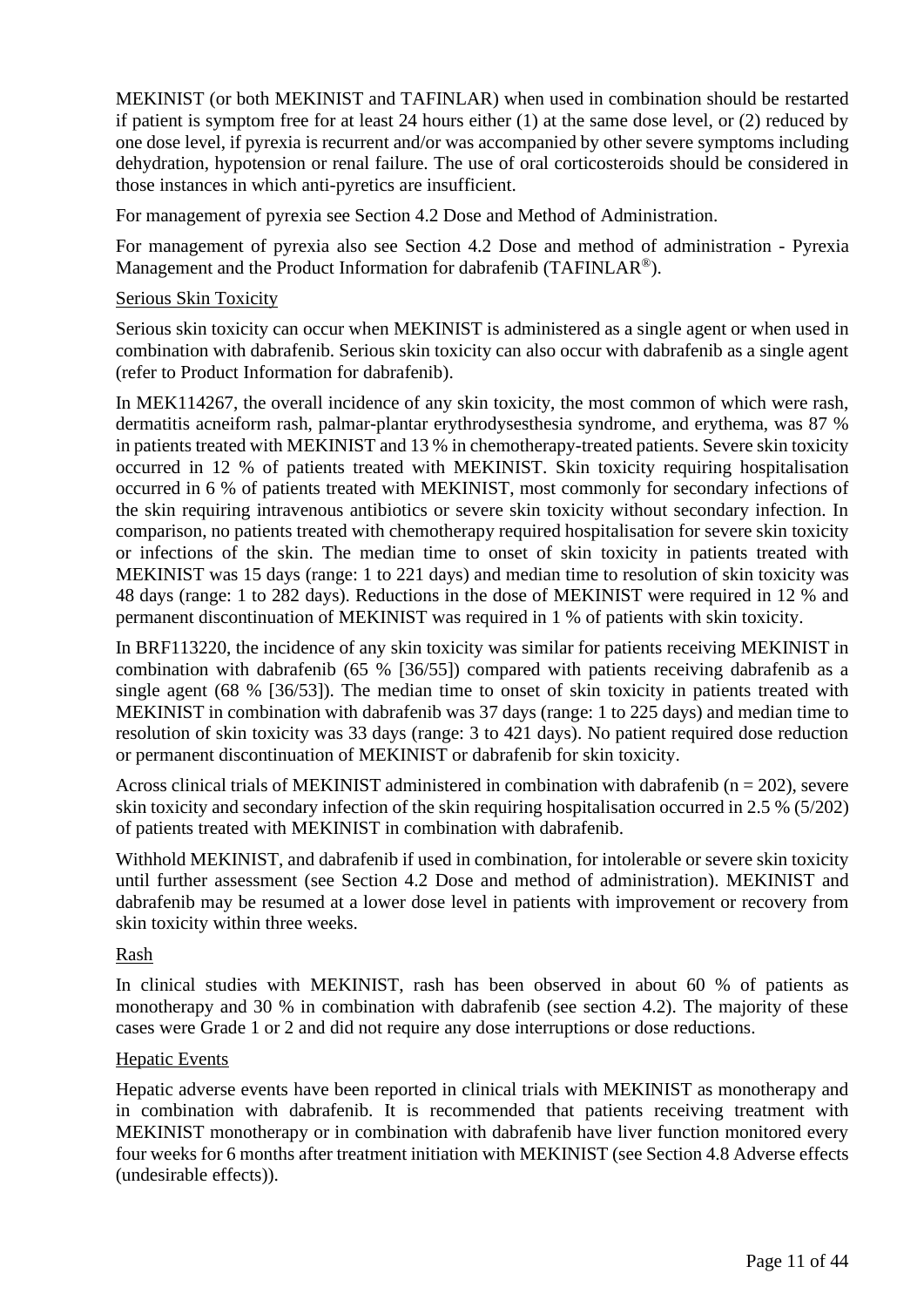### Colitis and gastrointestinal perforation

Colitis and gastrointestinal perforation, including fatal outcome, have been reported in patients taking MEKINIST as monotherapy and in combination with Tafinlar (see Section 4.8 Adverse effects (undesirable effects)). Treatment with MEKINIST monotherapy or in combination with TAFINLAR should be used with caution in patients with risk factors for gastrointestinal perforation, including a history of diverticulitis, metastases to the gastrointestinal tract and concomitant use of medications with a recognised risk of gastrointestinal perforation.

If patients develop symptoms of colitis and gastrointestinal perforation, they should immediately seek medical care.

#### Hypertension

Elevations in blood pressure have been reported in association with dabrafenib in combination with trametinib, in patients with or without pre-existing hypertension (see section 4.8 Adverse effects (undesirable effects)). Also refer to the TAFINLAR Product Information for additional information.

#### Rhabdomyolysis

Rhabdomyolysis has been reported in patients taking TAFINLAR in combination with MEKINIST (see section 4.8 Adverse effects (undesirable effects)). Also refer to the TAFINLAR Product Information for additional information.

#### **Use in the elderly**

No initial dose adjustments are required in patients over 65 years of age (see section 5.2 Pharmacokinetic properties).

More frequent dose adjustments may be required in patients over 65 years of age (see Section 4.8 Adverse effects (undesirable effects)). Across clinical trials of MEKINIST administered in combination with dabrafenib ( $n = 202$ ), adverse events resulting in dose interruption were reported for 71 % of those aged  $\geq 65$  years as compared to 60 % of those  $\leq 65$  years, while adverse events resulting in dose reduction occurred in 64 % of those aged  $\geq$  65 years as compared to 44 % of those  $< 65$  years.

Clinical trials of MEKINIST administered as a single agent or in combination with dabrafenib did not include sufficient numbers of patients aged 65 and over to determine whether they respond differently from younger patients. In MEK114267, 49 patients (23 %) were 65 years of age and older, and 9 patients (4 %) were 75 years of age and older. Across clinical trials of MEKINIST administered in combination with dabrafenib ( $n = 202$ ), 42 patients (21 %) were 65 years of age and older, and 12 patients (6 %) were 75 years of age and older.

#### **Paediatric use**

The safety and efficacy of MEKINIST has not been yet established in children and adolescents (< 18 years).

#### **Effects on laboratory tests**

Treatment-emergent laboratory abnormalities may include any of the following serum elevations: gamma-glutamyltransferase (GGT), alkaline phosphatase (AP), alanine aminotransferase (ALT), aspartate aminotransferase (AST), glucose, and kidney function results. Also refer to Section 4.8 Adverse Effects (undesirable effects).

#### **4.5 Interactions with other medicines and other forms of interactions**

#### *Trametinib monotherapy*

As trametinib is metabolised predominantly via deacetylation mediated by hydrolytic enzymes (including carboxylesterases), its pharmacokinetics are unlikely to be affected by other agents through metabolic interactions. A small, non-clinically relevant, decrease in trametinib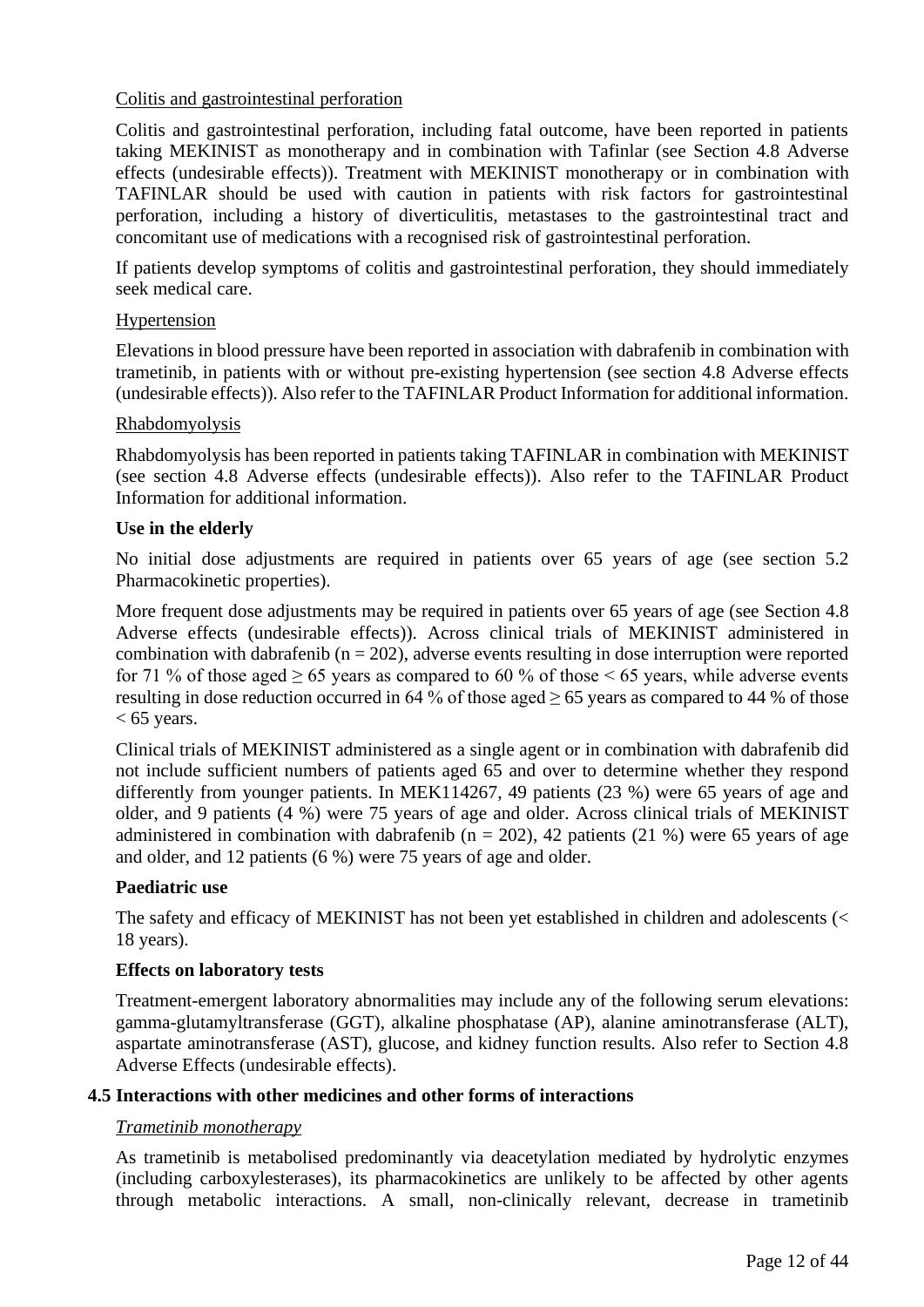bioavailability (16 %) was noted with co-administration with a cytochrome P450 (CYP) 3A4 inducer (see section 5.2 Pharmacokinetic properties).

Based on *in vitro* data, MEKINIST is unlikely to significantly affect the pharmacokinetics of other medicinal products via interactions with CYP enzymes (see section 5.2 Pharmacokinetic properties) or transporters.

### *Trametinib in combination with dabrafenib*

Repeat dose administration of once-daily MEKINIST 2 mg had no effect on the single dose C<sub>max</sub> and AUC of dabrafenib, a CYP2C8/CYP3A4 substrate. Co-administration of repeat dosing of dabrafenib 150 mg twice daily and MEKINIST 2 mg once daily resulted in an increase of 16 % and 23 % for dabrafenib  $C_{\text{max}}$  and AUC respectively. A small decrease in trametinib bioavailability, corresponding to a decrease in AUC of 12 %, was estimated when MEKINIST is administered in combination with dabrafenib using a population PK analysis. These changes in dabrafenib or trametinib C<sub>max</sub> and AUC are considered not clinically relevant.

See Product Information for dabrafenib  $(TAFINLAR<sup>®</sup>)$  for guidelines on drug interactions associated with dabrafenib monotherapy.

#### *Effects of other drugs on Trametinib*

*In vitro* and *in vivo* data suggest that the PK of MEKINIST are unlikely to be affected by other drugs. Trametinib is deacetylated via carboxylesterases and possibly other hydrolytic enzymes. There is little evidence from clinical studies for drug interactions mediated by carboxylesterases. CYP enzymes play a minor role in the elimination of trametinib and the compound is not a substrate of the following transporters: organic anion transporting polypeptides (OATP) 1B1, 1B3, 2B1, organic cation transporter (OCT) 1, breast cancer resistance protein (BCRP), multidrug resistanceassociated protein (MRP) 2, and the multidrug and toxin extrusion protein (MATE) 1. Trametinib is an *in vitro* substrate of the efflux transporter P-glycoprotein (Pgp), but is unlikely to be significantly affected by inhibition of this transporter given its high passive permeability and high bioavailability. Following concomitant administration of trametinib and dabrafenib, a CYP3A4 inducer, repeat-dose  $C_{\text{max}}$  and AUC of trametinib were generally consistent with the exposure observed in monotherapy, although a small decrease in bioavailability was estimated as discussed in the "Combination of MEKINIST with dabrafenib" in the previous paragraph.

#### *Effects of MEKINIST on drug metabolising enzymes and transporters*

*In vitro* and *in vivo* data suggest that trametinib is unlikely to affect the PK of other drugs. Based on *in vitro* studies, trametinib is not an inhibitor of CYP1A2, CYP2A6, CYP2B6, CYP2D6 and CYP3A4. Trametinib was found to be an *in vitro* inhibitor of CYP2C8, CYP2C9 and CYP2C19, an inducer of CYP3A4 and an inhibitor of the transporters OAT1, OAT3, OCT2, OATP1B1, OATP1B3, MATE1, Pgp and BCRP. However, based on the low dose and low clinical trametinib systemic exposure relative to the *in vitro* potency of inhibition or induction, trametinib is not considered to be an *in vivo* inhibitor or inducer of these enzymes or transporters.

#### **4.6 Fertility, pregnancy, and lactation**

#### Effects on fertility *Infertility*

There is no information on the effect of MEKINIST on human fertility. In animals, no fertility studies have been performed, but an increase in ovarian cystic follicles and decrease in corpora lutea were seen in female rats at  $\geq 0.016$  mg/kg/day (0.3 times the clinical exposure based on AUC. MEKINIST may impair female fertility in humans. However, in rat and dog toxicity studies up to 13 weeks in duration, there were no treatment-related effects observed on male reproductive tissues.

*Males taking MEKINIST in combination with dabrafenib*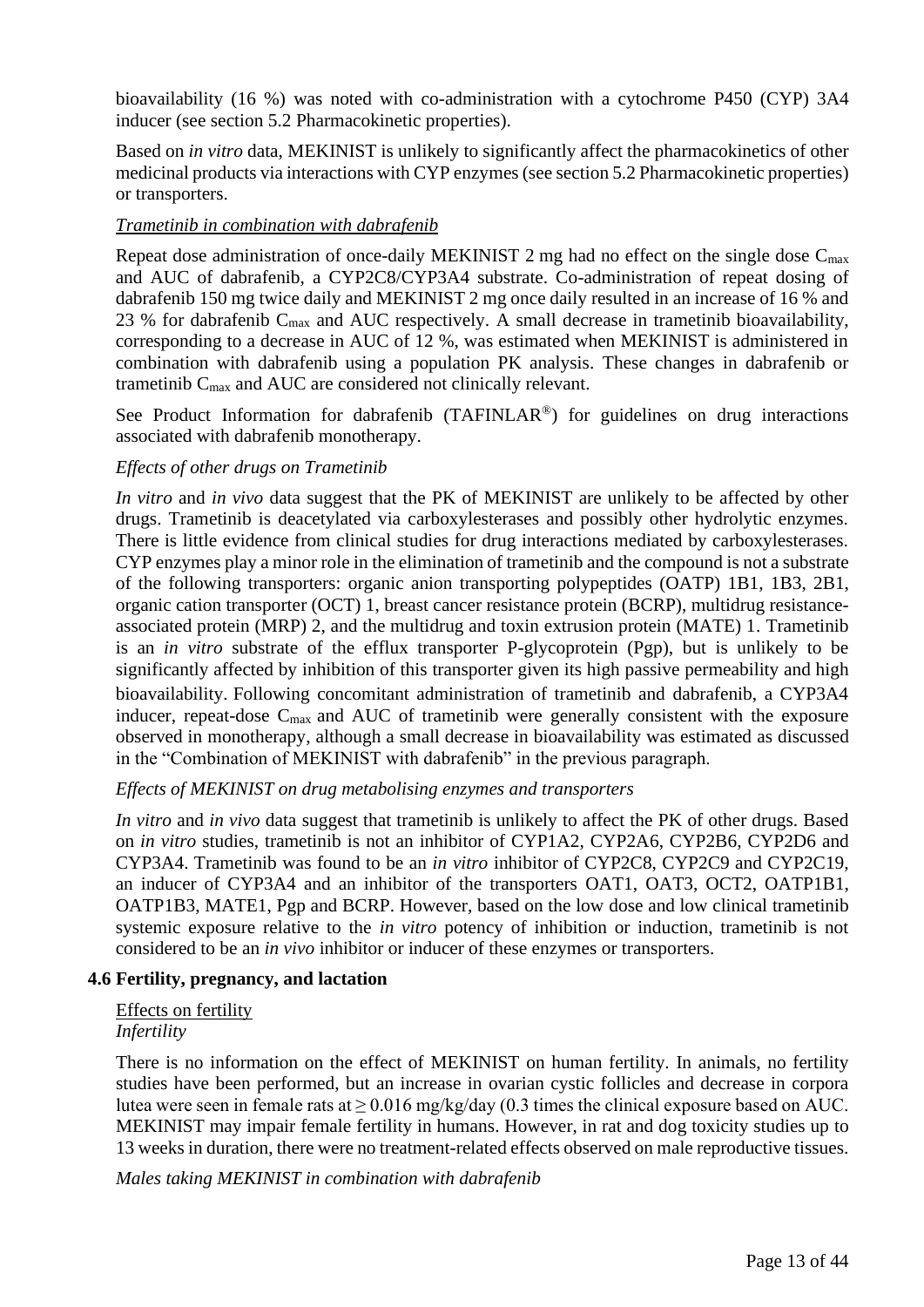Male fertility studies in animals with the trametinib/dabrafenib combination have not been conducted. Effects on spermatogenesis have been observed in animals given dabrafenib. Male patients should be informed of the potential risk for impaired spermatogenesis, which may be irreversible. See Product information for dabrafenib for more detail.

#### Use in Pregnancy (Category D)

MEKINIST can cause fetal harm when administered to a pregnant woman. Pregnant women should be advised of the potential risk to the foetus.

There are no adequate and well-controlled studies of MEKINIST in pregnant women. MEKINIST should not be administered to pregnant women or nursing mothers. Women of childbearing potential should use effective methods of contraception during therapy and for 4 months following discontinuation of MEKINIST. When MEKINIST is used in combination with dabrafenib, patients should use a non-hormonal method of contraception since dabrafenib can render hormonal contraceptives ineffective. If MEKINIST is used during pregnancy, or if the patient becomes pregnant while taking MEKINIST, the patient should be informed of the potential hazard to the foetus.

Reproductive studies in animals (rats and rabbits) with trametinib have demonstrated maternal and developmental toxicity. In embryofetal development studies in rats, maternal and developmental toxicity (decreased foetal weights) were seen following maternal exposure to trametinib at  $\geq$ 0.031 mg/kg/day (approximately 0.3 times the exposure in humans at the highest recommended dose of 2 mg once daily based on AUC). Post implantation loss was increased at 0.125 mg trametinib/kg/day. In pregnant rabbits, maternal and developmental toxicity (decreased foetal body weight and increased incidence of variations in ossification) were seen at  $\geq 0.039$  mg/kg/day (approximately 0.1 times the exposure in humans at the highest recommended dose of 2 mg once daily based on AUC). Post implantation loss and incidence of skeletal defects were increased at 0.154 mg trametinib/kg/day.

#### *Contraception*

#### *Females*

Females of reproductive potential should be advised that animal studies have been performed showing MEKINIST to be harmful to the developing fetus. Sexually active females of reproductive potential are recommended to use effective contraception (methods that result in less than 1% pregnancy rates) when taking MEKINIST and for at least 16 weeks after stopping treatment with MEKINIST.

Females of reproductive potential receiving MEKINIST in combination with Tafinlar should be advised that Tafinlar may decrease the efficacy of oral or any other systemic hormonal contraceptives and an effective alternate method of contraception, such as barrier methods, should be used.

#### *Males*

Male patients (including those that have had a vasectomy) with sexual partners who are pregnant, possibly pregnant, or who could become pregnant should use condoms during sexual intercourse while taking MEKINIST monotherapy or in combination with Tafinlar and for at least 16 weeks after stopping treatment with MEKINIST.

#### Use in Lactation

There are no data on the effect of MEKINIST on the breast-fed child, or the effect of MEKINIST on milk production. Because many drugs are transferred into human milk and because of the potential for adverse reactions in nursing infants from MEKINIST, a nursing woman should be advised of the potential risk to the child. The developmental and health benefits of breast-feeding should be considered along with the mother's clinical need for MEKINIST and any potential adverse effects on the breast-fed child from MEKINIST or from the underlying maternal condition.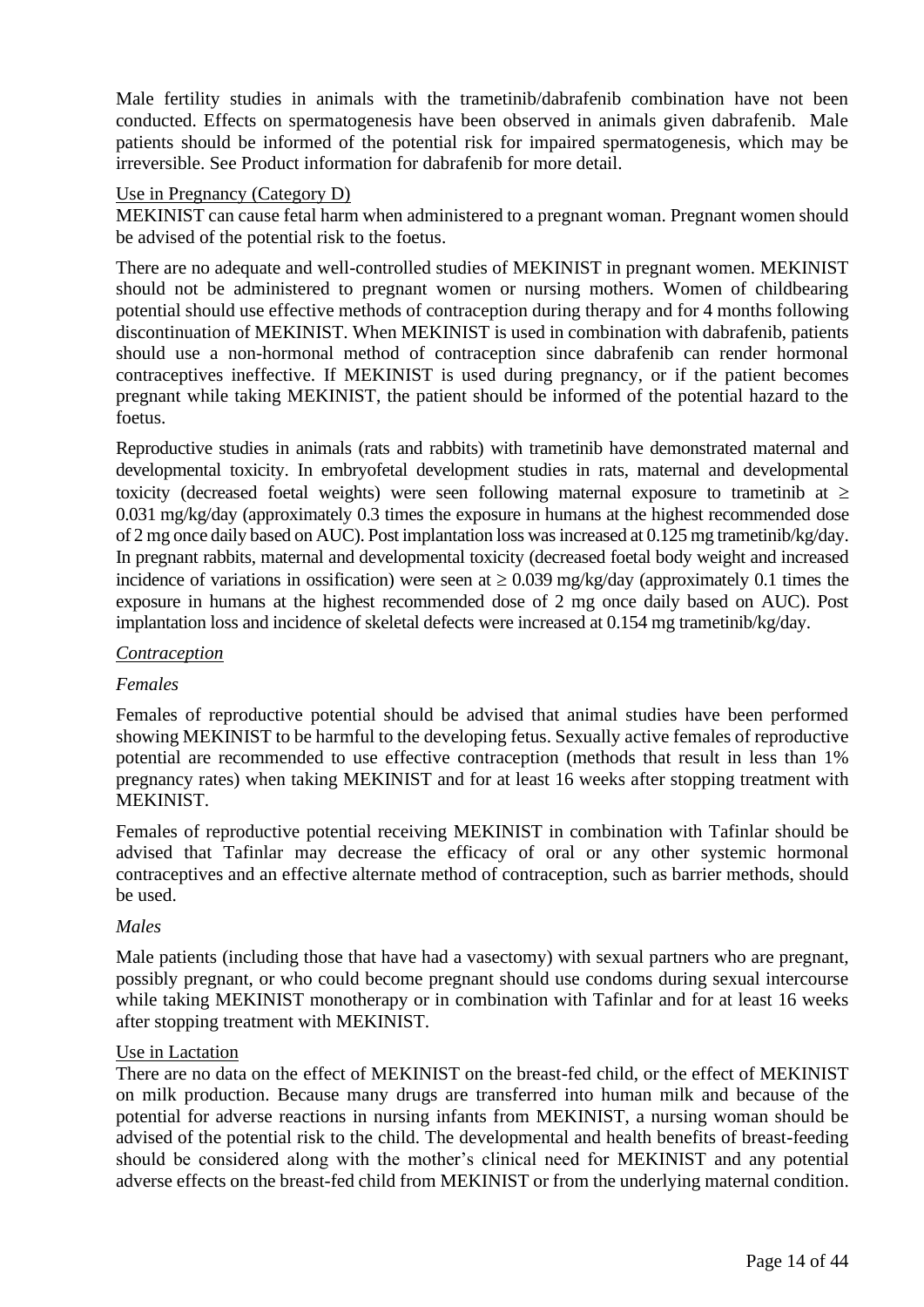### **4.7 Effects on ability to drive and use machines**

There have been no studies to investigate the effect of MEKINIST on driving performance or the ability to operate machinery. A detrimental effect on such activities would not be anticipated from the pharmacology of MEKINIST. The clinical status of the patient and the adverse event profile of MEKINIST should be borne in mind when considering the patient's ability to perform tasks that require judgment, motor and cognitive skills.

#### **4.8 Adverse effects (undesirable effects)**

Adverse drug reactions are listed in this section by MedDRA system organ class. Within each system organ class, the adverse events are ranked by frequency, with the most frequent adverse events first. Within each frequency grouping, adverse events are presented in order of decreasing seriousness. The following convention (CIOMS III) has been utilised for the classification of frequency:

| Very common: | $>1$ in 10                       |
|--------------|----------------------------------|
| Common:      | $> 1$ in 100 and < 1 in 10       |
| Uncommon:    | $\geq$ 1 in 1,000 and < 1 in 100 |
| Rare:        | $\geq$ 1/10,000 and <1/1,000     |
| Very rare    | $<1/10,000$ .                    |

*Summary of the safety profile*

*Unresectable or metastatic melanoma*

#### MEKINIST monotherapy

The safety of MEKINIST monotherapy has been evaluated in an integrated population of 329 patients with BRAF V600 mutant unresectable or metastatic melanoma treated with MEKINIST 2 mg orally once daily in studies MEK114267, MEK113583, and MEK111054. Of these patients, 211 patients were treated with MEKINIST for BRAF mutant melanoma in the randomised open label study MEK114267 (see section 5.1 - Clinical Trials). The most common adverse reactions  $( \geq 20 \%)$  for MEKINIST include rash, diarrhoea, fatigue, oedema peripheral, nausea, and dermatitis acneiform. In clinical trials with MEKINIST, adverse reactions of diarrhoea and rash were managed with appropriate supportive care (see section 4.2 Dose and method of administration).

Table 7 and Table 8 respectively lists the adverse events reported in patients receiving MEKINIST monotherapy.

| Table 7 | Unresectable or metastatic melanoma - adverse events with MEKINIST monotherapy |  |  |
|---------|--------------------------------------------------------------------------------|--|--|
|---------|--------------------------------------------------------------------------------|--|--|

| Infections and Infestations               |                                                                             |  |
|-------------------------------------------|-----------------------------------------------------------------------------|--|
| Common                                    | Folliculitis, Paronychia, Cellulitis, Rash pustular                         |  |
| Blood and lymphatic system disorders      |                                                                             |  |
| Common                                    | Anaemia                                                                     |  |
| Immune system disorders                   |                                                                             |  |
| Common                                    | Hypersensitivity <sup>b</sup>                                               |  |
| <b>Metabolism and Nutrition Disorders</b> |                                                                             |  |
| Common                                    | Dehydration                                                                 |  |
| Eye disorders                             |                                                                             |  |
| Common                                    | Vision blurred, Periorbital oedema, Visual impairment                       |  |
| Uncommon                                  | Chorioretinopathy, Retinal vein occlusion, Papilloedema, Retinal detachment |  |
| <b>Cardiac disorders</b>                  |                                                                             |  |
| Common                                    | Left ventricular dysfunction, Ejection fraction decreased, bradycardia      |  |
| Uncommon                                  | Cardiac failure                                                             |  |
| <b>Vascular Disorders</b>                 |                                                                             |  |
| Very common                               | Hypertension, Haemorrhage <sup>a</sup>                                      |  |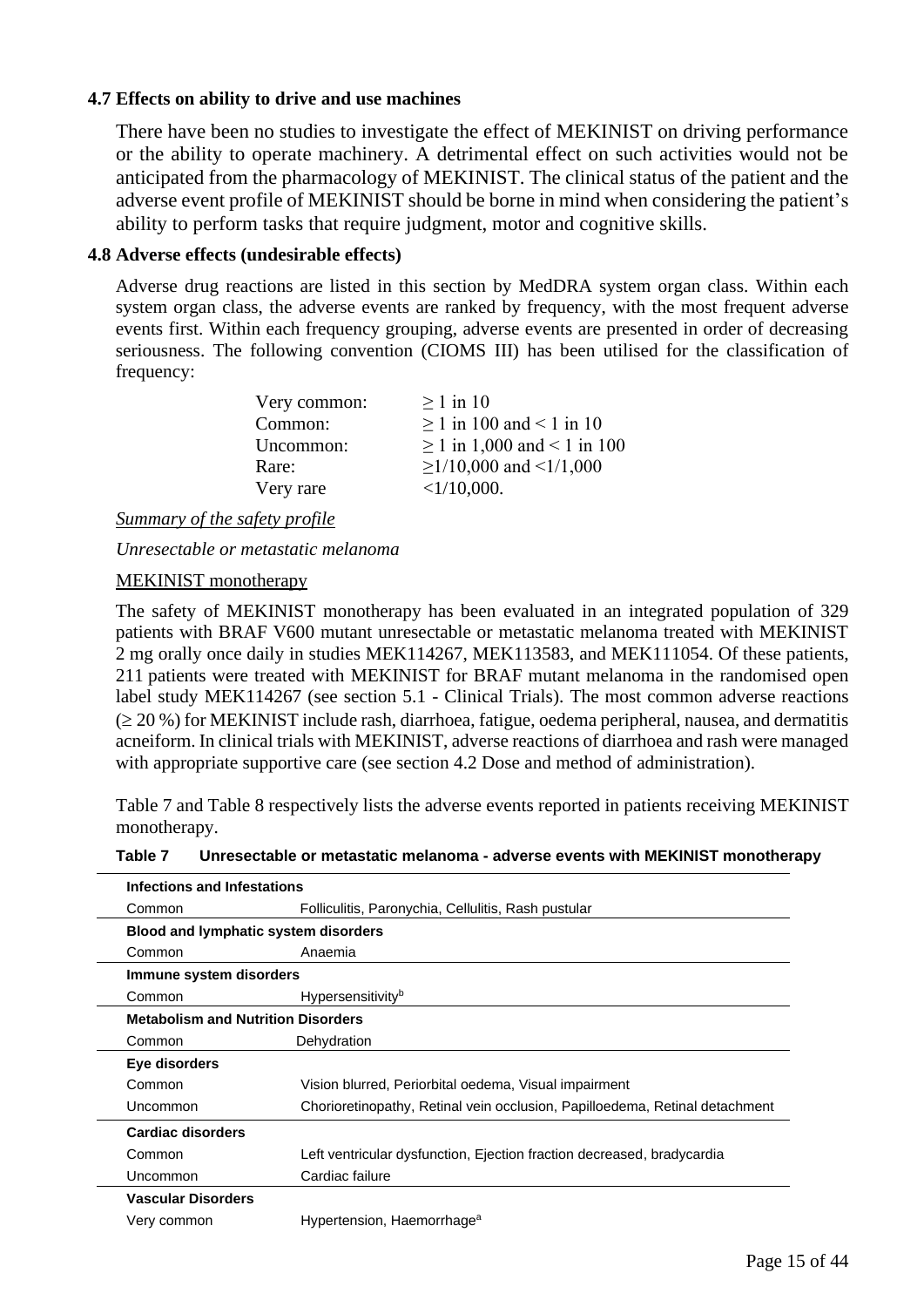| Common                            | Lymphoedema                                                                           |
|-----------------------------------|---------------------------------------------------------------------------------------|
|                                   | Respiratory, thoracic and mediastinal disorders                                       |
| Very common                       | Cough, Dyspnoea                                                                       |
| Common                            | Epistaxis, Pneumonitis                                                                |
| Uncommon                          | Interstitial lung disease                                                             |
| <b>Gastrointestinal disorders</b> |                                                                                       |
| Very common                       | Diarrhoea, Nausea, Vomiting, Constipation, Abdominal pain<br>Dry Mouth                |
| Common                            | <b>Stomatitis</b>                                                                     |
| Uncommon                          | Gastrointestinal perforation, colitis                                                 |
| Investigations                    |                                                                                       |
| Common                            | Aspartate aminotransferase increased, Alanine aminotransferase increased,             |
|                                   | Blood alkaline phosphatase increased                                                  |
|                                   | <b>Skin and Subcutaneous Tissue Disorders</b>                                         |
| Very common                       | Rash, Dermatitis acneiform, Dry skin, Pruritus, Alopecia                              |
| Common                            | Skin chapped, Erythema, Palmar-plantar erythrodysaesthesia syndrome,<br>Skin fissures |
|                                   | Musculoskeletal and connective tissue disorder                                        |
| Common                            | Blood creatine phosphokinase increased                                                |
| Uncommon                          | Rhabdomyolysis                                                                        |
| <b>General disorders</b>          |                                                                                       |
| Very common                       | Fatigue, Oedema peripheral, Pyrexia                                                   |
| Common                            | Face oedema, Mucosal inflammation, Asthenia                                           |

a Events include: epistaxis, haematochezia, gingival bleeding, haematuria, melaena and rectal, haemorrhoidal, gastric, vaginal, conjunctival, and post procedural haemorrhage. The majority of bleeding events were mild; major events, defined as symptomatic bleeding in a critical area or organ, and fatal intracranial haemorrhages have been reported

b May present with symptoms such as fever, rash, increased liver function tests, and visual disturbances

#### **Table 8 Adverse events (%) occurring in 10 % of patients treated with MEKINIST**

|                                                      |                         | <b>MEKINIST (N = 211)</b> |          |                         | Chemotherapy ( $N = 99$ ) |          |
|------------------------------------------------------|-------------------------|---------------------------|----------|-------------------------|---------------------------|----------|
| <b>Events</b>                                        | All Grades <sup>a</sup> | Grade 3                   | Grade 4  | All Grades <sup>a</sup> | Grade 3                   | Grade 4  |
| Skin and subcutaneous tissue disorders               |                         |                           |          |                         |                           |          |
| Rash                                                 | 57                      | $\overline{7}$            | $<$ 1    | 10                      | $\Omega$                  | $\Omega$ |
| Dermatitis acneiform                                 | 19                      | $<$ 1                     | $\Omega$ | 1                       | 0                         | 0        |
| Alopecia                                             | 17                      | $<$ 1                     | $\Omega$ | 19                      | 0                         | 0        |
| Dry skin                                             | 11                      | $\Omega$                  | $\Omega$ | $\Omega$                | 0                         | 0        |
| <b>Pruritus</b>                                      | 10                      | $\overline{2}$            | $\Omega$ | 1                       | 0                         | 0        |
| <b>Gastrointestinal disorders</b>                    |                         |                           |          |                         |                           |          |
| Diarrhea                                             | 43                      | 0                         | $\Omega$ | 16                      |                           |          |
| Nausea                                               | 18                      | $<$ 1                     | 0        | 37                      |                           | 0        |
| Constipation                                         | 14                      | $\Omega$                  | $\Omega$ | 23                      |                           | 0        |
| Vomiting                                             | 13                      | $<$ 1                     | $\Omega$ | 19                      | 2                         | 0        |
| General disorders and administrative site conditions |                         |                           |          |                         |                           |          |
| Fatigue                                              | 26                      | 4                         | $\Omega$ | 27                      | 3                         | 0        |
| Edema peripheral                                     | 26                      | $<$ 1                     | $\Omega$ | 3                       | 0                         | 0        |
| <b>Vascular disorders</b>                            |                         |                           |          |                         |                           |          |
| Hypertension                                         | 15                      | 12                        | 0        | 7                       | 3                         | 0        |
| Haemorrhageb                                         | 13                      | $<$ 1                     | $\Omega$ | 0                       | 0                         | 0        |
| <b>Infections and infestations</b>                   |                         |                           |          |                         |                           |          |
| Paronychia                                           | 10                      | 0                         | 0        |                         | 0                         | 0        |

a National Cancer Institute Common Terminology Criteria for Adverse Events, version 4.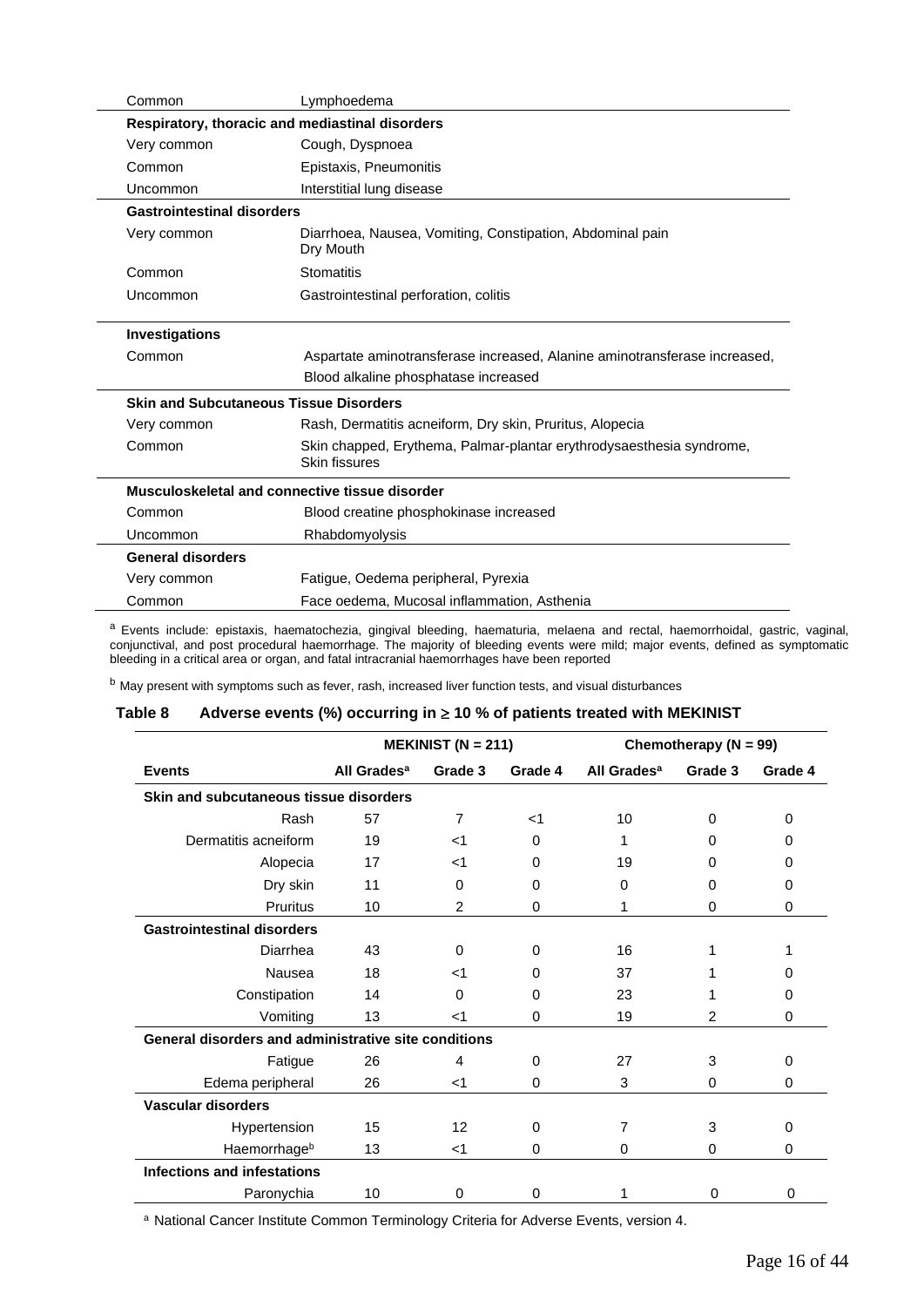<sup>b</sup>Events include: epistaxis, haematochezia, gingival bleeding, haematuria, melaena, and rectal, haemorrhoidal, and conjunctival haemorrhage

#### *MEKINIST and dabrafenib combination therapy*

The safety of trametinib and dabrafenib combination therapy has been evaluated in two randomised Phase III studies and one small phase II study of patients with BRAF mutant unresectable or metastatic melanoma treated with trametinib 2 mg orally once daily and dabrafenib 150 mg orally twice daily (see section 5.1- Clinical Trials). The most common adverse reactions ( $\geq 20\%$ ) for trametinib and dabrafenib combination therapy include pyrexia, fatigue, nausea, headache, chills, diarrhoea, rash, arthralgia, hypertension, vomiting, peripheral oedema and cough.

Table 9 lists adverse reactions when MEKINIST was used in combination with dabrafenib from the randomised double-blind Phase III study MEK115306 (N=209), and integrated safety data from MEK115306 (N=209) and from the randomised open-label Phase III study MEK116513 (N=350).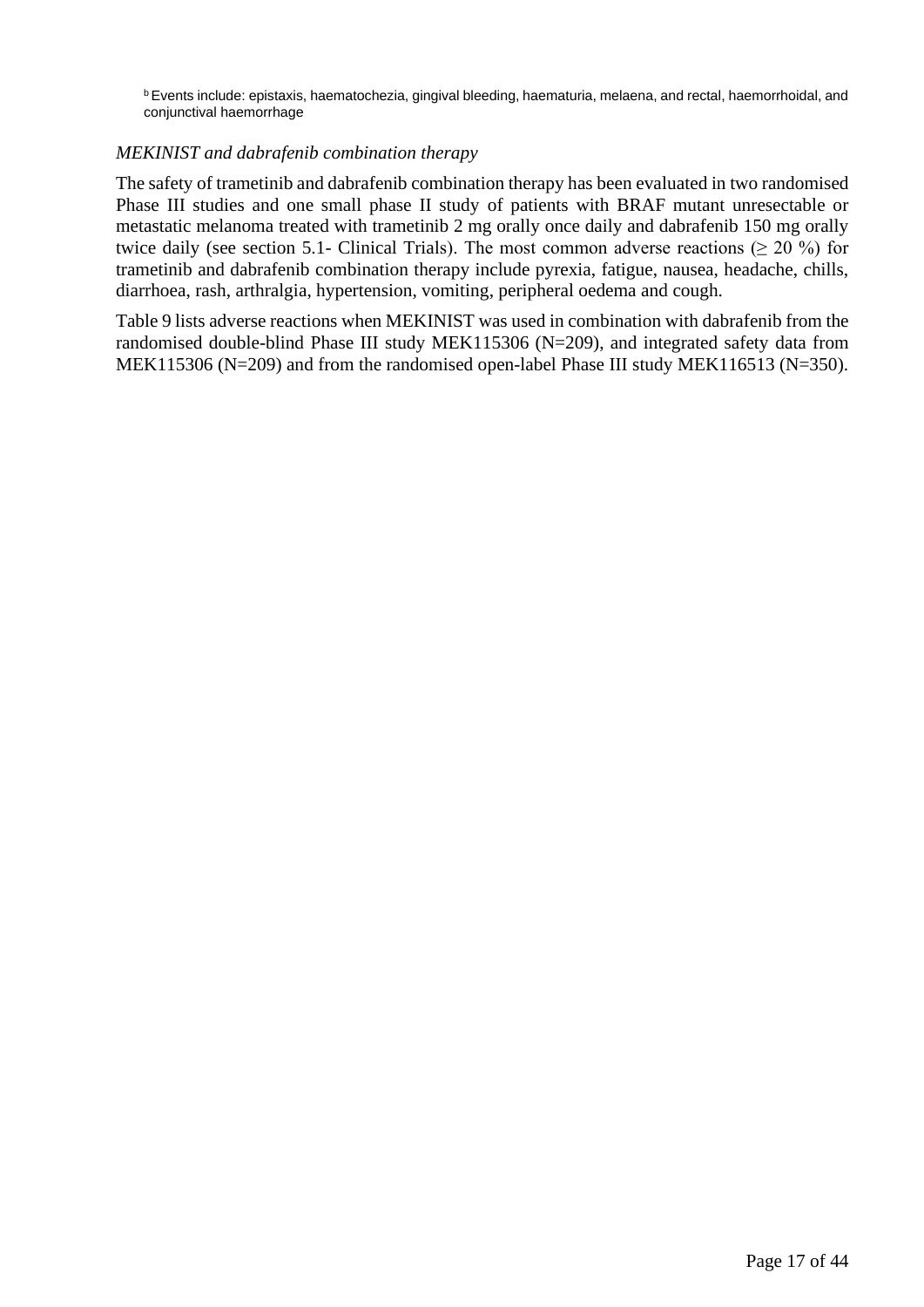#### **Table 9 Unresectable or metastatic melanoma - adverse events for MEKINIST in combination with dabrafenib from randomised double-blind phase III combination study MEK115306, and the integrated safety data from two randomised phase III combination studies, MEK115306 and MEK116513 (integrated safety data)**

|                                                                          | Frequency category    |                            |  |  |
|--------------------------------------------------------------------------|-----------------------|----------------------------|--|--|
|                                                                          | <b>COMBI-d</b>        | <b>COMBI-d and COMBI-v</b> |  |  |
|                                                                          | $n = 209$             | $n = 559$                  |  |  |
| <b>Infections and Infestations</b>                                       |                       |                            |  |  |
| Urinary tract infection                                                  | Very common           | Common                     |  |  |
| Nasopharyngitis                                                          | Very common           | Very common                |  |  |
| Cellulitis                                                               | Common                | Common                     |  |  |
| <b>Folliculitis</b>                                                      | Common                | Common                     |  |  |
| Paronychia                                                               | Common                | Common                     |  |  |
| Rash pustular                                                            | Common                | Common                     |  |  |
| Neoplasms benign, malignant and unspecified (including cysts and polyps) |                       |                            |  |  |
|                                                                          |                       |                            |  |  |
| Cutaneous squamous cell carcinoma (SCC) including                        |                       |                            |  |  |
| SCC of the skin, SCC in situ (Bowen's disease) and                       |                       |                            |  |  |
| keratoacanthoma                                                          | Common                | Common                     |  |  |
| Papilloma including skin papilloma                                       | Common                | Common                     |  |  |
| Seborrhoeic keratosis                                                    | Common                | Common                     |  |  |
| Acrochordon (skin tags)                                                  | Common                | Uncommon                   |  |  |
| New primary melanoma                                                     | Uncommon              | Uncommon                   |  |  |
| <b>Blood and lymphatic system disorders</b>                              |                       |                            |  |  |
| Neutropenia                                                              | Very Common           | Common                     |  |  |
| Anaemia                                                                  | Common                | Common                     |  |  |
| Thrombocytopenia                                                         | Common                | Common                     |  |  |
| Leukopenia                                                               | Common                | Common                     |  |  |
| Immune system disorders                                                  |                       |                            |  |  |
| Hypersensitivity                                                         | Uncommon              | Uncommon                   |  |  |
| <b>Metabolic and nutrition disorders</b>                                 |                       |                            |  |  |
| Decreased appetite                                                       | Very common           | Very common                |  |  |
| Dehydration                                                              | Common                | Common                     |  |  |
| Hyperglycemia                                                            | Common                | Common                     |  |  |
| Hyponatraemia                                                            | Common                | Common                     |  |  |
| Hypophosphataemia                                                        | Common                | Common                     |  |  |
| Nervous system disorders                                                 |                       |                            |  |  |
| Headache                                                                 | Very common           | Very common                |  |  |
| <b>Dizziness</b>                                                         | Very common           | Very common                |  |  |
| Eye disorders                                                            |                       |                            |  |  |
| Vision blurred                                                           | Common                | Common                     |  |  |
| Visual impairment                                                        | Common                | Common                     |  |  |
| Chorioretinopathy                                                        | Uncommon              | Uncommon                   |  |  |
| <b>Uveitis</b>                                                           | Uncommon              | Uncommon                   |  |  |
| Retinal detachment                                                       | Uncommon              | Uncommon                   |  |  |
| Periorbital oedema                                                       | Uncommon              | Uncommon                   |  |  |
| <b>Cardiac disorders</b>                                                 |                       |                            |  |  |
| Ejection fraction decreased                                              | Common                | Common                     |  |  |
| Bradycardia                                                              | Common                | Common                     |  |  |
| Left ventricular dysfunction                                             | <b>NR</b>             | Uncommon                   |  |  |
| Cardiac failure                                                          | <b>NR</b>             | Uncommon                   |  |  |
| Vascular disorders                                                       |                       |                            |  |  |
| Hypertension                                                             |                       |                            |  |  |
| Haemorrhage*                                                             | Very common           | Very common                |  |  |
| Hypotension                                                              | Very common<br>Common | Very common<br>Common      |  |  |
|                                                                          |                       |                            |  |  |
| Lymphoedema                                                              | Uncommon              | Common                     |  |  |
| Respiratory, thoracic and mediastinal disorders                          |                       |                            |  |  |
| Cough                                                                    | Very common           | Very common                |  |  |
| Dyspnoea                                                                 | Common                | Common                     |  |  |
| Pneumonitis                                                              | Uncommon              | Uncommon                   |  |  |
| Interstitial lung disease                                                | <b>NR</b>             | Uncommon                   |  |  |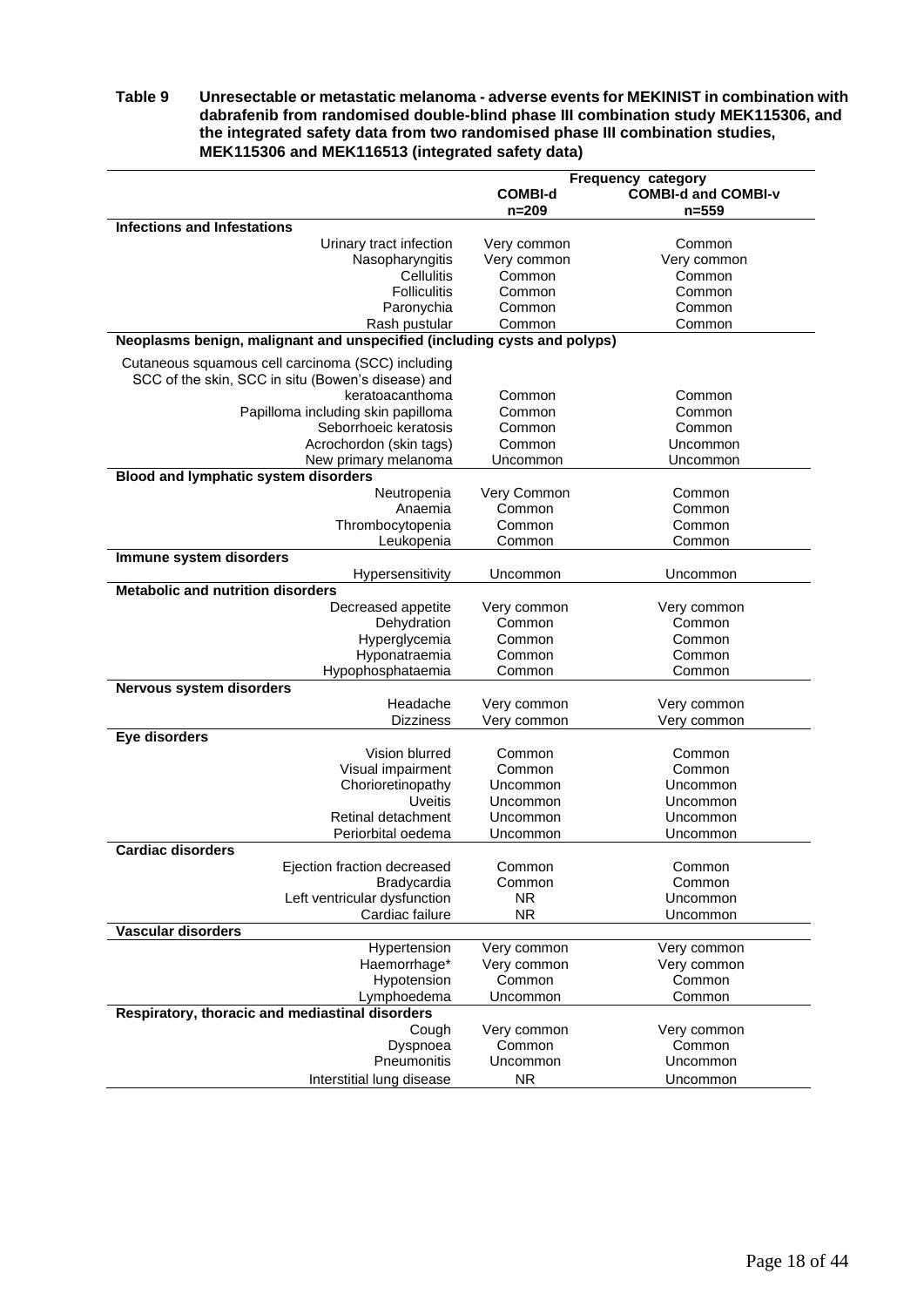|                                                     | <b>Frequency category</b> |                            |  |  |
|-----------------------------------------------------|---------------------------|----------------------------|--|--|
|                                                     | <b>COMBI-d</b>            | <b>COMBI-d and COMBI-v</b> |  |  |
|                                                     | $n = 209$                 | $n = 559$                  |  |  |
| <b>Gastrointestinal disorders</b>                   |                           |                            |  |  |
| Abdominal pain                                      | Very common               | Very common                |  |  |
| Constipation                                        | Very common               | Very common                |  |  |
| Diarrhoea                                           | Very common               | Very common                |  |  |
| Nausea                                              | Very common               | Very common                |  |  |
| Vomiting                                            | Very common               | Very common                |  |  |
| Dry mouth                                           | Common                    | Common                     |  |  |
| <b>Stomatitis</b>                                   | Common                    | Common                     |  |  |
| <b>Pancreatitis</b>                                 | Uncommon                  | Uncommon                   |  |  |
| Gastrointestinal perforation                        | <b>NR</b>                 | Uncommon                   |  |  |
| Colitis                                             | Uncommon                  | Uncommon                   |  |  |
| Skin and subcutaneous tissue disorders              |                           |                            |  |  |
| Dry skin                                            | Very common               | Very common                |  |  |
| Pruritus                                            | Very common               | Very common                |  |  |
| Rash                                                | Very common               | Very common                |  |  |
| Dermatitis acneiform                                | Very common               | Common                     |  |  |
| Erythema                                            | Common                    | Common                     |  |  |
| Actinic keratosis                                   | Common                    | Common                     |  |  |
|                                                     |                           |                            |  |  |
| Night sweats                                        | Common                    | Common                     |  |  |
| Hyperkeratosis                                      | Common                    | Common                     |  |  |
| Alopecia                                            | Common                    | Common                     |  |  |
| Palmar-plantar erythrodysaesthesia syndrome         | Common                    | Common                     |  |  |
| Skin lesion                                         | Common                    | Common                     |  |  |
| Hyperhidrosis                                       | Common                    | Common                     |  |  |
| <b>Skin fissures</b>                                | Common                    | Common                     |  |  |
| <b>Panniculitis</b>                                 | Common                    | Common                     |  |  |
| **Photosensitivity                                  | Common                    | Common                     |  |  |
| Musculoskeletal and connective tissue disorders     |                           |                            |  |  |
| Arthralgia                                          | Very common               | Very common                |  |  |
| Myalgia                                             | Very common               | Very common                |  |  |
| Pain in extremity                                   | Very common               | Very common                |  |  |
| Muscle spasms                                       | Common                    | Common                     |  |  |
| Blood creatine phosphokinase increased              | Common                    | Common                     |  |  |
| Rhabdomyolysis                                      | <b>NR</b>                 | Uncommon                   |  |  |
| <b>Renal disorders</b>                              |                           |                            |  |  |
| Renal failure                                       | Uncommon                  | Common                     |  |  |
| Nephritis                                           | Uncommon                  | Uncommon                   |  |  |
| Renal failure acute                                 | ΝR                        | Uncommon                   |  |  |
| General disorders and administration site disorders |                           |                            |  |  |
| Fatigue                                             | Very common               | Very common                |  |  |
| Oedema peripheral                                   |                           | Very common                |  |  |
| Pyrexia                                             | Very common               |                            |  |  |
| Chills                                              | Very common               | Very common                |  |  |
|                                                     | Very common               | Very common                |  |  |
| Asthenia                                            | Very common               | Very common                |  |  |
| Mucosal inflammation                                | Common                    | Common                     |  |  |
| Influenza-like illness                              | Common                    | Common                     |  |  |
| Face oedema                                         | Common                    | Common                     |  |  |
| Investigations                                      |                           |                            |  |  |
| Alanine aminotransferase increased                  | Very common               | Very common                |  |  |
| Aspartate aminotransferase increased                | Very common               | Very common                |  |  |
| Blood alkaline phosphatase increased                | Common                    | Common                     |  |  |
| Gamma-glutamyltransferase increased                 | Common                    | Common                     |  |  |

NR = Not reported.

\*The majority of bleeding events were mild. Major events, defined as symptomatic bleeding in a critical area or organ, and fatal intracranial haemorrhages have been reported

\*\* Photosensitivity cases were also observed in post-marketing experience. All cases reported in the COMBI-d and COMBI-v clinical trials were Grade 1 and no dose modification was required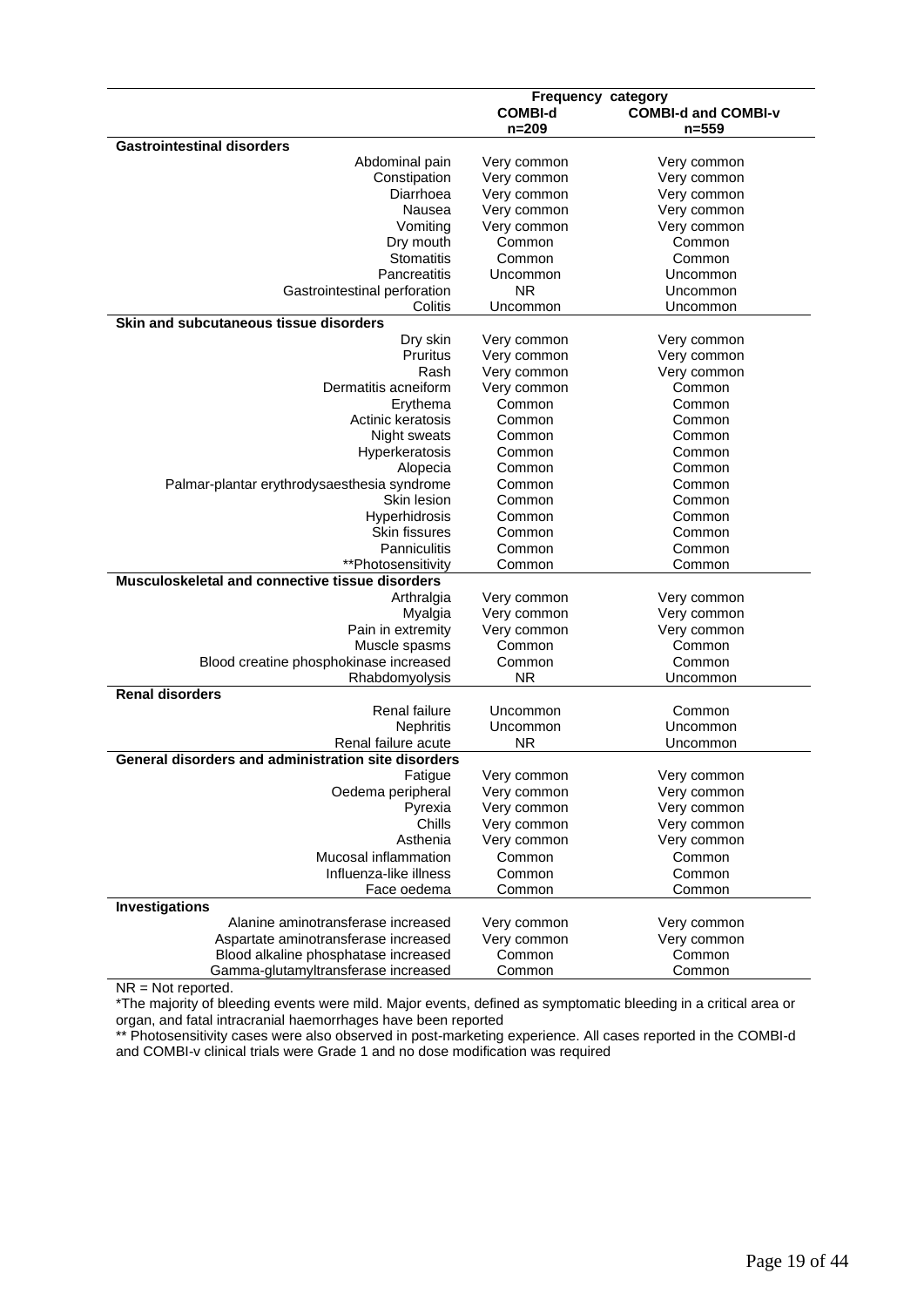#### **Table 10 Study MEK115306 (Combi-d) - treatment emergent abnormalities (worst case on therapy) in Liver Function Tests occurring in unresectable or metastatic melanoma patients treated with placebo and MEKINIST plus dabrafenib**

|                      | Dabrafenib 150 mg BID plus<br>placebo ( $N = 211$ ) |         |         | MEKINIST 2 mg QD plus darafenib 150 mg | $BID (N = 209)$ |         |
|----------------------|-----------------------------------------------------|---------|---------|----------------------------------------|-----------------|---------|
| Test                 | All Grades <sup>a</sup>                             | Grade 3 | Grade 4 | All Grades <sup>a</sup>                | Grade 3         | Grade 4 |
| Increased ALP        | 20                                                  |         |         | 45                                     |                 |         |
| <b>Increased AST</b> | 17                                                  |         |         | 53                                     |                 |         |
| <b>Increased ALT</b> | 25                                                  |         |         | 38                                     |                 |         |
| Hyperbilirubinaemia  |                                                     |         |         |                                        |                 |         |

ALP = Alkaline phosphatase; AST = Aspartate Aminotransferase; ALT = Alanine Aminotransferase

<sup>a</sup> No Grade 4 events were reported in dabrafenib arm.

#### *Metastatic melanoma patients with brain metastases*

The safety profile observed in study BRF117277/DRB436B2204 (COMBI-MB) in metastatic melanoma patients with brain metastases is consistent with the safety profile of Mekinist in combination with Tafinlar in unresectable or metastatic melanoma (see also section 5.1, Pharmacodynamic Properties - Clinical Trials).

#### *Adjuvant treatment of melanoma*

#### *MEKINIST in combination with dabrafenib*

The safety of MEKINIST in combination with Tafinlar was evaluated in a Phase III, randomised, double-blind study of MEKINIST in combination with Tafinlar versus two placebos in the adjuvant treatment of Stage III BRAF V600 mutation-positive melanoma after surgical resection (see section 5.1 – Clinical Trials).

In the MEKINIST 2 mg once daily and Tafinlar 150 mg twice daily arm, the most common adverse reactions ( $\geq$  20 %) were pyrexia, fatigue, nausea, headache, rash, chills, diarrhoea, vomiting, and arthralgia.

Table 11 lists the adverse drug reactions in study BRF115532 (COMBI-AD) occurring at an incidence  $\geq 10\%$  for all grade adverse reactions or at an incidence  $\geq 2\%$  for Grade 3 and Grade 4 adverse drugs reactions or adverse events that are medically significant in the MEKINIST in combination with TAFINLAR arm.

**Table 11 Adjuvant treatment of melanoma - Adverse drug reactions for MEKINIST in combination with Tafinlar versus placebo**

| <b>Adverse drug reactions</b>               | <b>MEKINIST in</b><br>combination with<br><b>Tafinlar</b><br>$N = 435$<br>% |           |                   | <b>Placebo</b><br>$N = 432$<br>% | <b>Frequency</b><br>category<br>(combination<br>arm, all<br>grades) |
|---------------------------------------------|-----------------------------------------------------------------------------|-----------|-------------------|----------------------------------|---------------------------------------------------------------------|
|                                             | <b>All Grades</b>                                                           | Grade 3/4 | <b>All Grades</b> | Grade 3/4                        |                                                                     |
| Infections and infestations                 |                                                                             |           |                   |                                  |                                                                     |
| Nasopharyngitis <sup>1</sup>                | 12                                                                          | $<$ 1     | 12                | NR.                              | Very common                                                         |
| <b>Blood and lymphatic system disorders</b> |                                                                             |           |                   |                                  |                                                                     |
| Neutropenia <sup>2</sup>                    | 10                                                                          | 5         | $<$ 1             | <b>NR</b>                        | Very common                                                         |
| <b>Metabolism and nutrition disorders</b>   |                                                                             |           |                   |                                  |                                                                     |
| Decreased appetite                          | 11                                                                          | $<$ 1     | 6                 | <b>NR</b>                        | Very common                                                         |
| <b>Nervous system disorders</b>             |                                                                             |           |                   |                                  |                                                                     |
| Headache $3$                                | 39                                                                          |           | 24                | NR.                              | Very common                                                         |
| Dizziness <sup>4</sup>                      | 11                                                                          | $<$ 1     | 10                | NR.                              | Very common                                                         |
| Eye disorders                               |                                                                             |           |                   |                                  |                                                                     |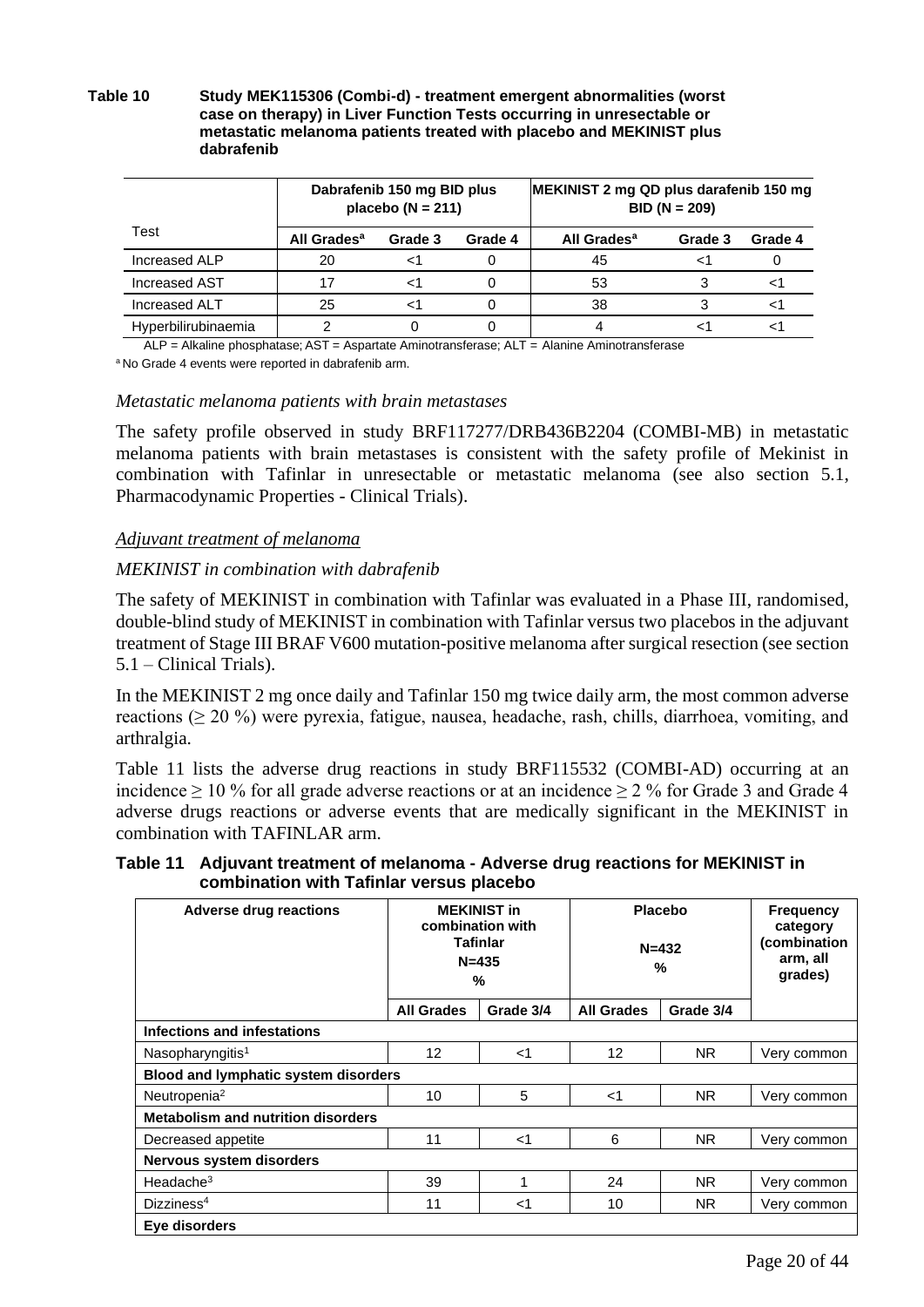| <b>Adverse drug reactions</b>                                                                                                                                                                                                                    | <b>MEKINIST in</b><br>combination with<br><b>Tafinlar</b><br>$N = 435$<br>% |                         | <b>Placebo</b><br>$N = 432$<br>% |                | <b>Frequency</b><br>category<br>(combination<br>arm, all<br>grades) |
|--------------------------------------------------------------------------------------------------------------------------------------------------------------------------------------------------------------------------------------------------|-----------------------------------------------------------------------------|-------------------------|----------------------------------|----------------|---------------------------------------------------------------------|
|                                                                                                                                                                                                                                                  | <b>All Grades</b>                                                           | Grade 3/4               | <b>All Grades</b>                | Grade 3/4      |                                                                     |
| Uveitis                                                                                                                                                                                                                                          | 1                                                                           | $<$ 1                   | ا>                               | <b>NR</b>      | Common                                                              |
| Chorioretinopathy <sup>5</sup>                                                                                                                                                                                                                   | 1                                                                           | $<$ 1                   | $<$ 1                            | NR.            | Common                                                              |
| Retinal detachment <sup>6</sup>                                                                                                                                                                                                                  | 1                                                                           | <1                      | <1                               | NR.            | Common                                                              |
| <b>Vascular disorders</b>                                                                                                                                                                                                                        |                                                                             |                         |                                  |                |                                                                     |
| Haemorrhage <sup>7</sup>                                                                                                                                                                                                                         | 15                                                                          | <1                      | 4                                | <1             | Very common                                                         |
| Hypertension <sup>8</sup>                                                                                                                                                                                                                        | 11                                                                          | 6                       | 8                                | $\overline{c}$ | Very common                                                         |
| Respiratory, thoracic, and mediastinal disorders                                                                                                                                                                                                 |                                                                             |                         |                                  |                |                                                                     |
| Cough <sup>9</sup>                                                                                                                                                                                                                               | 17                                                                          | <b>NR</b>               | 8                                | <b>NR</b>      | Very common                                                         |
| <b>Gastrointestinal disorders</b>                                                                                                                                                                                                                |                                                                             |                         |                                  |                |                                                                     |
| Nausea                                                                                                                                                                                                                                           | 40                                                                          | <1                      | 20                               | <b>NR</b>      | Very common                                                         |
| Diarrhoea                                                                                                                                                                                                                                        | 33                                                                          | <1                      | 15                               | <1             | Very common                                                         |
| Vomiting                                                                                                                                                                                                                                         | 28                                                                          | <1                      | 10                               | <b>NR</b>      | Very common                                                         |
| Abdominal pain <sup>10</sup>                                                                                                                                                                                                                     | 16                                                                          | $<$ 1                   | 11                               | $<$ 1          | Very common                                                         |
| Constipation                                                                                                                                                                                                                                     | 12                                                                          | <b>NR</b>               | 6                                | <b>NR</b>      | Very common                                                         |
| Skin and subcutaneous tissue disorders                                                                                                                                                                                                           |                                                                             |                         |                                  |                |                                                                     |
| Rash <sup>11</sup>                                                                                                                                                                                                                               | 37                                                                          | $<$ 1                   | 16                               | <1             | Very common                                                         |
| Dry skin <sup>12</sup>                                                                                                                                                                                                                           | 14                                                                          | <b>NR</b>               | 9                                | <b>NR</b>      | Very common                                                         |
| Dermatitis acneiform                                                                                                                                                                                                                             | 12                                                                          | <1                      | $\overline{c}$                   | NR.            | Very common                                                         |
| Erythema <sup>13</sup>                                                                                                                                                                                                                           | 12                                                                          | <b>NR</b>               | 3                                | <b>NR</b>      | Very common                                                         |
| Pruritus <sup>14</sup>                                                                                                                                                                                                                           | 11                                                                          | $<$ 1                   | 10                               | <b>NR</b>      | Very common                                                         |
| Palmar-plantar erythrodysaesthesia<br>syndrome                                                                                                                                                                                                   | 6                                                                           | <1                      | 1                                | <1             | Common                                                              |
| Musculoskeletal and connective tissue disorders                                                                                                                                                                                                  |                                                                             |                         |                                  |                |                                                                     |
| Arthralgia                                                                                                                                                                                                                                       | 28                                                                          | <1                      | 14                               | <b>NR</b>      | Very common                                                         |
| Myalgia <sup>15</sup>                                                                                                                                                                                                                            | 20                                                                          | <1                      | 14                               | <b>NR</b>      | Very common                                                         |
| Pain in extremity                                                                                                                                                                                                                                | 14                                                                          | <1                      | 9                                | <b>NR</b>      | Very common                                                         |
| Muscle spasms <sup>16</sup>                                                                                                                                                                                                                      | 11                                                                          | <b>NR</b>               | 4                                | <b>NR</b>      | Very common                                                         |
| Rhabdomyolysis                                                                                                                                                                                                                                   | $<$ 1                                                                       | $<$ 1                   | <b>NR</b>                        | <b>NR</b>      | Uncommon                                                            |
| <b>Renal and urinary disorders</b>                                                                                                                                                                                                               |                                                                             |                         |                                  |                |                                                                     |
| Renal failure                                                                                                                                                                                                                                    | $<$ 1                                                                       | <b>NR</b>               | <b>NR</b>                        | <b>NR</b>      | Uncommon                                                            |
| General disorders and administration site conditions                                                                                                                                                                                             |                                                                             |                         |                                  |                |                                                                     |
| Pyrexia <sup>17</sup>                                                                                                                                                                                                                            | 63                                                                          | 5                       | 11                               | $<$ 1          | Very common                                                         |
| Fatigue <sup>18</sup>                                                                                                                                                                                                                            | 59                                                                          | 5                       | 37                               | $<$ 1          | Very common                                                         |
| Chills                                                                                                                                                                                                                                           | 37                                                                          | 1                       | 4                                | <b>NR</b>      | Very common                                                         |
| Oedema peripheral <sup>19</sup>                                                                                                                                                                                                                  | 16                                                                          | $<$ 1                   | 6                                | <b>NR</b>      | Very common                                                         |
| Influenza-like illness                                                                                                                                                                                                                           | 15                                                                          | $<$ 1                   | 7                                | <b>NR</b>      | Very common                                                         |
| Investigations                                                                                                                                                                                                                                   |                                                                             |                         |                                  |                |                                                                     |
| Alanine aminotransferase increased <sup>20</sup>                                                                                                                                                                                                 | 17                                                                          | $\overline{\mathbf{4}}$ | $\overline{c}$                   | $<$ 1          | Very common                                                         |
| Aspartate aminotransferase<br>increased <sup>21</sup>                                                                                                                                                                                            | 16                                                                          | 4                       | $\overline{2}$                   | $<$ 1          | Very common                                                         |
| Alkaline phosphatase increased                                                                                                                                                                                                                   | $\overline{7}$                                                              | $<$ 1                   | $<$ 1                            | $<$ 1          | Common                                                              |
| Ejection fraction decreased                                                                                                                                                                                                                      | 5                                                                           | <b>NR</b>               | $\overline{c}$                   | $<$ 1          | Common                                                              |
| $\mathbf{1}$<br>Nasopharyngitis also includes pharyngitis<br>2<br>Neutropenia also includes febrile neutropenia and cases of neutrophil count decreased that met the criteria for<br>neutropenia<br>3<br>Headache also includes tension headache |                                                                             |                         |                                  |                |                                                                     |

*<sup>4</sup> Dizziness also includes vertigo*

*<sup>5</sup> Chorioretinopathy also includes chorioretinal disorder*

*<sup>6</sup> Retinal detachment also includes detachment of macular retinal pigment epithelium and detachment of retinal pigment*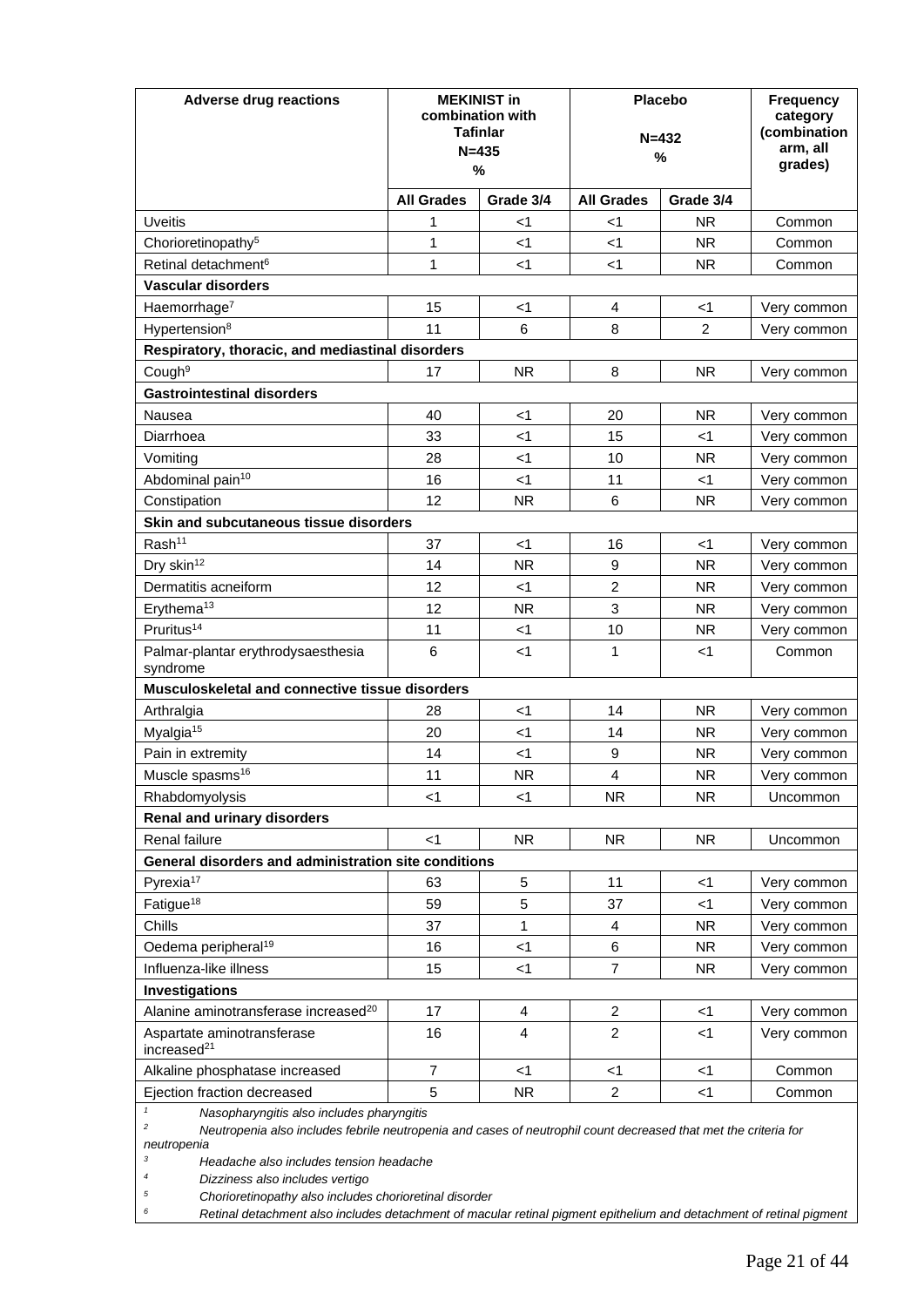|                | <b>Adverse drug reactions</b>                                                                                     | <b>MEKINIST in</b><br>combination with<br><b>Tafinlar</b><br>$N = 435$<br>% |           | <b>Placebo</b><br>$N = 432$<br>% |           | <b>Frequency</b><br>category<br>(combination<br>arm, all<br>grades) |
|----------------|-------------------------------------------------------------------------------------------------------------------|-----------------------------------------------------------------------------|-----------|----------------------------------|-----------|---------------------------------------------------------------------|
|                |                                                                                                                   | <b>All Grades</b>                                                           | Grade 3/4 | <b>All Grades</b>                | Grade 3/4 |                                                                     |
|                | epithelium                                                                                                        |                                                                             |           |                                  |           |                                                                     |
| $\overline{7}$ | Haemorrhage includes a comprehensive list of hundreds of event terms that capture bleeding events                 |                                                                             |           |                                  |           |                                                                     |
| 8              | Hypertension also includes hypertensive crisis                                                                    |                                                                             |           |                                  |           |                                                                     |
| 9              | Cough also includes productive cough                                                                              |                                                                             |           |                                  |           |                                                                     |
| 10             | Abdominal pain also includes abdominal pain upper and abdominal pain lower                                        |                                                                             |           |                                  |           |                                                                     |
| 11             | Rash also includes rash maculo-papular, rash macular, rash generalised, rash erythematous, rash papular, rash     |                                                                             |           |                                  |           |                                                                     |
|                | pruritic, nodular rash, rash vesicular, and rash pustular                                                         |                                                                             |           |                                  |           |                                                                     |
| 12             | Dry skin also includes xerosis and xeroderma                                                                      |                                                                             |           |                                  |           |                                                                     |
| 13             | Erythema also includes generalised erythema                                                                       |                                                                             |           |                                  |           |                                                                     |
| 14             | Pruritus also includes puritus generalised and pruritus genital                                                   |                                                                             |           |                                  |           |                                                                     |
| 15             | Myalgia also includes musculoskeletal pain and musculoskeletal chest pain                                         |                                                                             |           |                                  |           |                                                                     |
| 16             | Muscle spasms also includes musculoskeletal stiffness                                                             |                                                                             |           |                                  |           |                                                                     |
| 17             | Pyrexia also includes hyperpyrexia                                                                                |                                                                             |           |                                  |           |                                                                     |
| 18             | Fatique also includes asthenia and malaise                                                                        |                                                                             |           |                                  |           |                                                                     |
| 19             | Oedema peripheral also includes peripheral swelling                                                               |                                                                             |           |                                  |           |                                                                     |
| 20             | Alanine aminotransferase increased also includes hepatic enzyme increased, liver function test increased, liver   |                                                                             |           |                                  |           |                                                                     |
|                | function test abnormal, and hypertransaminasaemia                                                                 |                                                                             |           |                                  |           |                                                                     |
| 21             | Aspartate aminotransferase increased also includes hepatic enzyme increased, liver function test increased, liver |                                                                             |           |                                  |           |                                                                     |
|                | function test abnormal, and hypertransaminasaemia                                                                 |                                                                             |           |                                  |           |                                                                     |
|                | NR: not reported                                                                                                  |                                                                             |           |                                  |           |                                                                     |

### **Table 12 Treatment-emergent laboratory abnormalities (all grades) occurring in**  Study BRF115532 (COMBI-AD) with between arm difference  $\geq 10$  %

| <b>Test result</b>            | <b>TAFINLAR in combination</b><br>with MEKINIST (N=435) | Placebo (N=432) |
|-------------------------------|---------------------------------------------------------|-----------------|
| Serum albumin abnormalities   | 25%                                                     | $< 1 \%$        |
| Hyponatraemia                 | 16%                                                     | 3%              |
| Hyperglycaemia                | 63 %                                                    | 47 %            |
| Serum phosphate abnormalities | 42%                                                     | 10 $%$          |

### *Locally advanced or metastatic anaplastic thyroid cancer*

#### *MEKINIST in combination with TAFINLAR*

The efficacy and safety of MEKINIST in combination with Tafinlar was studied in a Phase II, ninecohort, multicentre, non-randomised, open-label study in patients with rare cancers with the BRAF V600E mutation, including locally advanced or metastatic ATC (see section 5.1 Clinical Trials).

The 'All Treated Patients (ATS)' population was the primary safety population for the study and includes all patients who received at least one dose of MEKINIST or TAFINLAR from all the histologic cohorts. The safety profiles in the ATS population and in the ATC cohort are consistent.

At the time of safety analysis, the most common adverse events  $(\geq 20\%)$  reported for MEKINIST in combination with Tafinlar in the ATS population were fatigue, pyrexia, rash, nausea, chills, vomiting, cough, and headache.

Table 13 lists the adverse drug reactions for MEKINIST in combination with Tafinlar occurring at an incidence  $\geq 10\%$  for all grade adverse drug reactions or at an incidence  $\geq 2\%$  for Grade 3 and Grade 4 adverse drug reactions or events which are medically significant in Study BRF117019.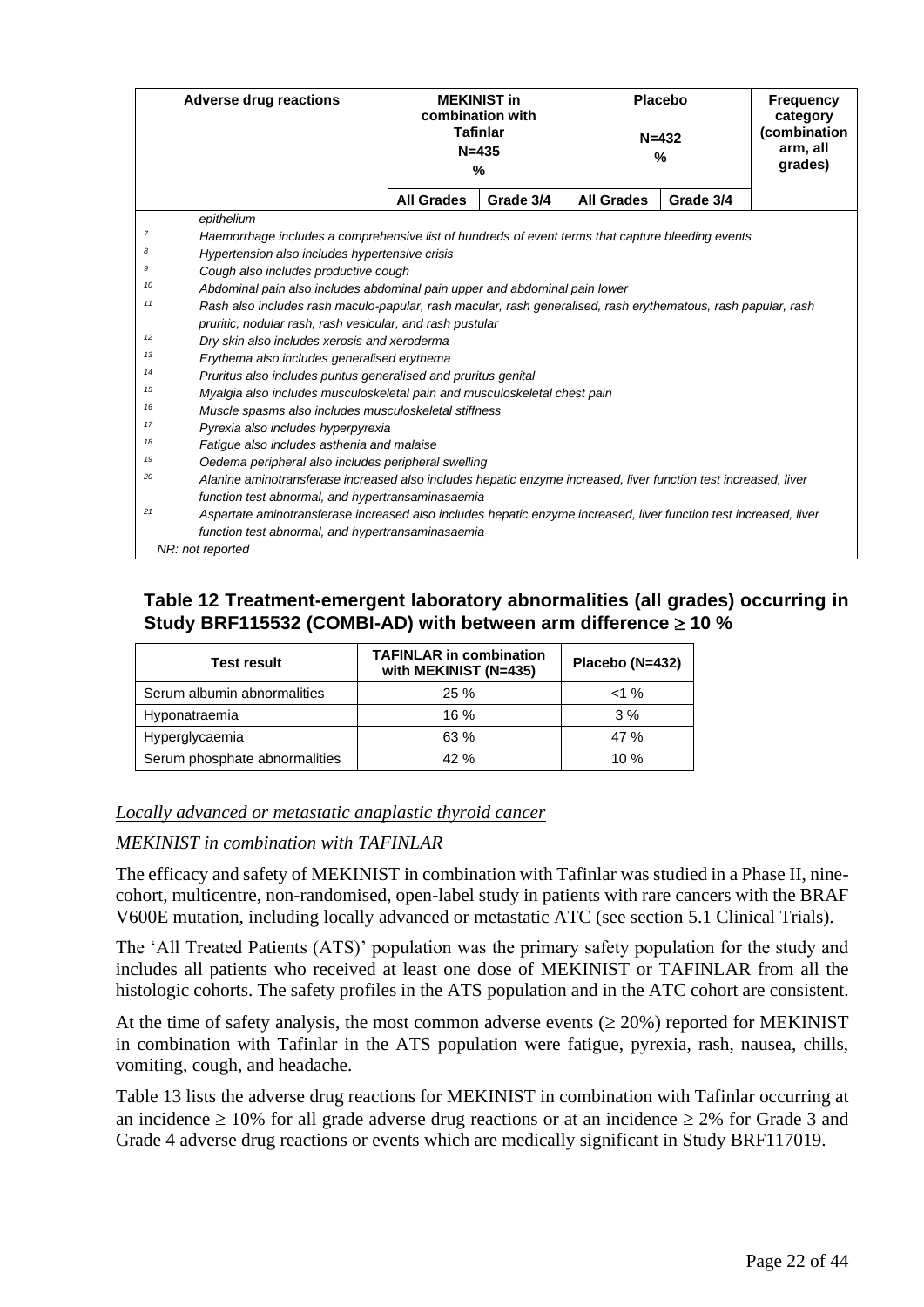### **Table 13 Anaplastic Thyroid Cancer - Adverse drug reactions for MEKINIST in combination with Tafinlar in the ATS population**

|                                                      | <b>MEKINIST in combination with Tafinlar</b> |                              |                              |  |  |
|------------------------------------------------------|----------------------------------------------|------------------------------|------------------------------|--|--|
| <b>Adverse drug reactions</b>                        | All grades<br>$n = 100$<br>%                 | Grades 3/4<br>$n = 100$<br>% | <b>Frequency</b><br>category |  |  |
| Blood and lymphatic system disorders                 |                                              |                              |                              |  |  |
| Neutropenia <sup>1)</sup>                            | 15                                           | 6                            | Very common                  |  |  |
| Anaemia                                              | 14                                           | $\overline{2}$               | Very common                  |  |  |
| Leukopenia <sup>2)</sup>                             | 13                                           | <b>NR</b>                    | Very common                  |  |  |
| <b>Metabolism and nutrition disorders</b>            |                                              |                              |                              |  |  |
| Hyperglycaemia                                       | 12                                           | 3                            | Very common                  |  |  |
| Decreased appetite                                   | 11                                           | <b>NR</b>                    | Very common                  |  |  |
| Hypophosphataemia                                    | 6                                            | 3                            | Common                       |  |  |
| Hyponatremia                                         | 3                                            | 3                            | Common                       |  |  |
| Nervous system disorders                             |                                              |                              |                              |  |  |
| Headache                                             | 20                                           | $\overline{2}$               | Very common                  |  |  |
| Dizziness <sup>3)</sup>                              | 13                                           | <b>NR</b>                    | Very common                  |  |  |
| Eye disorders                                        |                                              |                              |                              |  |  |
| Detachment of retinal pigment epithelium             | 1                                            | <b>NR</b>                    | Common                       |  |  |
| <b>Vascular disorders</b>                            |                                              |                              |                              |  |  |
| Haemorrhage <sup>4)</sup>                            | 16                                           | NR.                          | Very common                  |  |  |
| Hypertension                                         | 4                                            | $\overline{2}$               | Common                       |  |  |
| Respiratory, thoracic and mediastinal disorders      |                                              |                              |                              |  |  |
| Cough <sup>5)</sup>                                  | 21                                           | <b>NR</b>                    | Very common                  |  |  |
| <b>Gastrointestinal disorders</b>                    |                                              |                              |                              |  |  |
| Nausea                                               | 31                                           | 1                            | Very common                  |  |  |
| Vomiting                                             | 22                                           | 1                            | Very common                  |  |  |
| Diarrhoea                                            | 17                                           | 1                            | Very common                  |  |  |
| Constipation                                         | 15                                           | <b>NR</b>                    | Very common                  |  |  |
| Dry mouth                                            | 11                                           | <b>NR</b>                    | Very common                  |  |  |
| Skin and subcutaneous tissue disorders               |                                              |                              |                              |  |  |
| Rash <sup>6</sup>                                    | 31                                           | 4                            | Very common                  |  |  |
| Musculoskeletal and connective tissue disorders      |                                              |                              |                              |  |  |
| Myalgia $7$                                          | 11                                           | 1                            | Very common                  |  |  |
| Arthralgia                                           | 11                                           | <b>NR</b>                    | Very common                  |  |  |
| Rhabdomyolysis                                       | 1                                            | 1                            | Common                       |  |  |
| General disorders and administration site conditions |                                              |                              |                              |  |  |
| Fatigue <sup>8)</sup>                                | 45                                           | $\overline{5}$               | Very common                  |  |  |
| Pyrexia                                              | 35                                           | $\overline{\mathbf{4}}$      | Very common                  |  |  |
| Chills                                               | 25                                           | $\mathbf{1}$                 | Very common                  |  |  |
| Oedema <sup>9)</sup>                                 | 17                                           | <b>NR</b>                    | Very common                  |  |  |
| Investigations                                       |                                              |                              |                              |  |  |
| Alanine aminotransferase increased                   | 13                                           | 3                            | Very common                  |  |  |
| Aspartate aminotransferase increased                 | 12                                           | $\overline{c}$               | Very common                  |  |  |
| Blood alkaline phosphatase increased                 | 11                                           | 3                            | Very common                  |  |  |
| Ejection fraction decreased                          | 3                                            | $\mathbf{1}$                 | Common                       |  |  |

*1) Neutropenia includes neutropenia, neutrophil count decreased and febrile neutropenia. Neutrophil count decreased qualified as a neutropenia event.*

*2) Leukopenia includes leukopenia, white blood cell count decreased and lymphopenia.*

*3) Dizziness includes dizziness, vertigo and vertigo positional.*

*4) Haemorrhage includes haematuria, purpura, epistaxis, eye contusion, gingival bleeding, haemoptysis, melaena, petechiae, prothrombin time prolonged, rectal haemorrhage, retinal haemorrhage and vaginal haemorrhage.*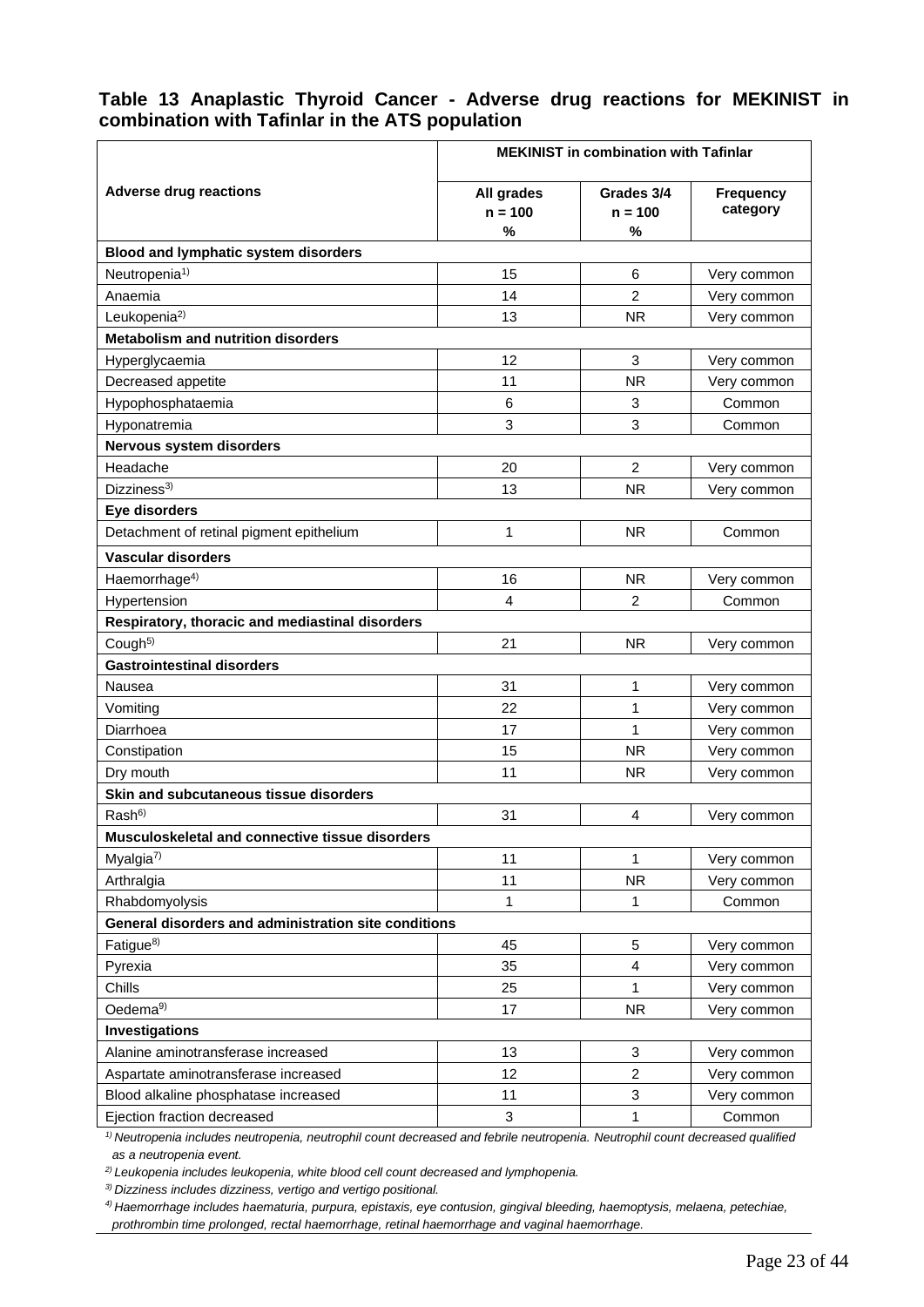|                               | <b>MEKINIST in combination with Tafinlar</b> |                              |                              |  |  |
|-------------------------------|----------------------------------------------|------------------------------|------------------------------|--|--|
| <b>Adverse drug reactions</b> | All grades<br>$n = 100$<br>%                 | Grades 3/4<br>$n = 100$<br>% | <b>Frequency</b><br>category |  |  |
|                               |                                              |                              |                              |  |  |

*5) Cough includes cough and productive cough.*

*6) Rash includes rash, rash maculo-papular, rash generalised and rash papular.* 

*7) Myalgia includes myalgia and musculoskeletal pain.*

*8) Fatigue includes fatigue, asthenia and malaise.* 

*9.) Oedema includes oedema and peripheral oedema.* 

*NR: not reported*

#### *Advanced non-small cell lung cancer*

#### *MEKINIST in combination with Tafinlar*

The safety of MEKINIST in combination with Tafinlar was evaluated in a Phase II, multicenter, multi-cohort, non-randomised, open-label study of patients with BRAF V600E mutation positive metastatic NSCLC (see section 5.1- Clinical Trials).

In the MEKINIST 2 mg orally once daily and Tafinlar 150 mg orally twice daily arms (Cohorts B and C) the most common adverse events  $(\geq 20\%)$  reported for MEKINIST and Tafinlar combination therapy were pyrexia, nausea, vomiting, peripheral edema, diarrhea, decreased appetite, asthenia, dry skin, chills, cough, fatigue, rash, and dyspnea.

Table 14 lists the adverse drug reactions for MEKINIST in combination with Tafinlar occurring at an incidence  $\geq 10\%$  for all adverse drug reactions or at an incidence  $\geq 2\%$  for Grade 3 and Grade 4 adverse drug reactions or events which are medically significant in Cohorts B and C of study BRF113928.

### **Table 14 Advanced NSCLC - Adverse drug reactions for MEKINIST in combination with Tafinlar**

| <b>Adverse drug reactions</b>                                            | <b>MEKINIST in combination with Tafinlar</b> |                |                  |  |
|--------------------------------------------------------------------------|----------------------------------------------|----------------|------------------|--|
|                                                                          | All grades                                   | Grades 3/4     | <b>Frequency</b> |  |
|                                                                          | $n = 93$                                     | $n = 93$       | category         |  |
|                                                                          | %                                            | %              |                  |  |
| Neoplasms benign, malignant and unspecified (including cysts and polyps) |                                              |                |                  |  |
| Cutaneous squamous cell carcinoma                                        | 3                                            | $\overline{2}$ | Common           |  |
| Blood and lymphatic system disorders                                     |                                              |                |                  |  |
| Neutropenia <sup>1)</sup>                                                | 15                                           | 8              | Very common      |  |
| Leukopenia                                                               | 6                                            | 2              | Common           |  |
| <b>Metabolism and nutrition disorders</b>                                |                                              |                |                  |  |
| Hyponatraemia                                                            | 14                                           | 9              | Very common      |  |
| Dehydration                                                              | 8                                            | 3              | Common           |  |
| Eye disorders                                                            |                                              |                |                  |  |
| Detachment of retina/retinal pigment epithelium                          | $\overline{2}$                               | <b>NR</b>      | Common           |  |
| Nervous system disorders                                                 |                                              |                |                  |  |
| Headache                                                                 | 16                                           | <b>NR</b>      | Very common      |  |
| <b>Dizziness</b>                                                         | 14                                           | <b>NR</b>      | Very common      |  |
| <b>Cardiac disorders</b>                                                 |                                              |                |                  |  |
| Ejection fraction decreased                                              | 9                                            | 4              | Common           |  |
| Vascular disorders                                                       |                                              |                |                  |  |
| Haemorrhage <sup>2)</sup>                                                | 26                                           | 3              | Very common      |  |
| Hypotension                                                              | 15                                           | $\overline{2}$ | Very common      |  |
| Hypertension                                                             | 8                                            | 6              | Common           |  |
| Pulmonary embolism                                                       | 4                                            | $\overline{2}$ | Common           |  |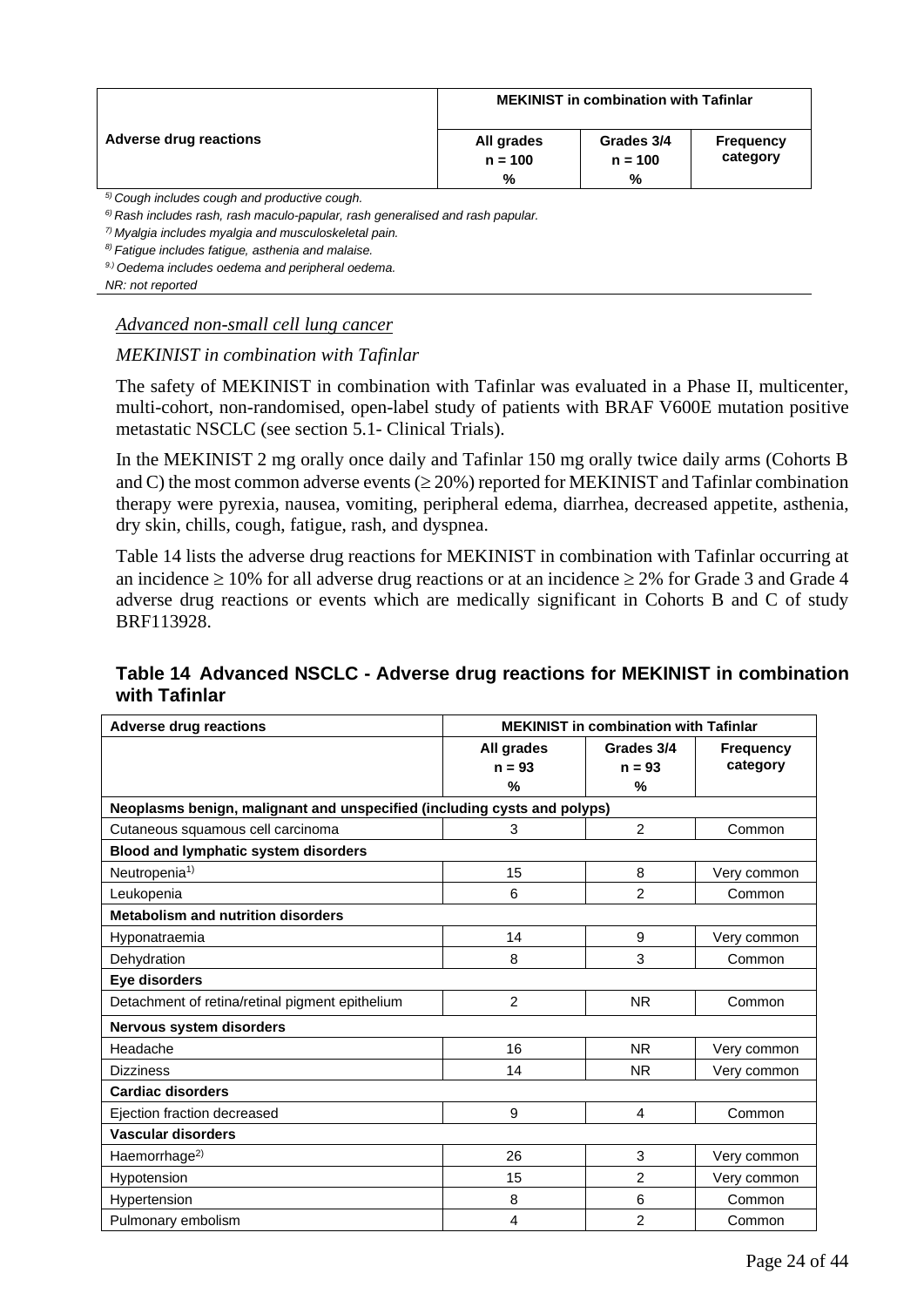| <b>Adverse drug reactions</b><br><b>MEKINIST in combination with Tafinlar</b> |                |                |                  |
|-------------------------------------------------------------------------------|----------------|----------------|------------------|
|                                                                               | All grades     | Grades 3/4     | <b>Frequency</b> |
|                                                                               | $n = 93$       | $n = 93$       | category         |
|                                                                               | %              | $\%$           |                  |
| <b>Gastrointestinal disorders</b>                                             |                |                |                  |
| Nausea                                                                        | 46             | <b>NR</b>      | Very common      |
| Vomiting                                                                      | 37             | 3              | Very common      |
| Diarrhoea                                                                     | 33             | $\overline{2}$ | Very common      |
| Decreased appetite                                                            | 28             | <b>NR</b>      | Very common      |
| Constipation                                                                  | 16             | <b>NR</b>      | Very common      |
| Pancreatitis acute                                                            | 1              | <b>NR</b>      | Common           |
| Skin and subcutaneous tissue disorders                                        |                |                |                  |
| Erythema                                                                      | 10             | <b>NR</b>      | Very common      |
| Dry skin                                                                      | 32             | 1              | Very common      |
| Rash <sup>3)</sup>                                                            | 31             | $\sqrt{3}$     | Very common      |
| Pruritus <sup>4)</sup>                                                        | 15             | $\overline{2}$ | Very common      |
| Hyperkeratosis <sup>5)</sup>                                                  | 13             | 1              | Very common      |
| Musculoskeletal and connective tissue disorders                               |                |                |                  |
| Muscle spasms                                                                 | 10             | <b>NR</b>      | Very common      |
| Arthralgia                                                                    | 16             | <b>NR</b>      | Very common      |
| Myalgia                                                                       | 13             | <b>NR</b>      | Very common      |
| <b>Renal and urinary disorders</b>                                            |                |                |                  |
| Renal failure                                                                 | 3              | 1              | Common           |
| Tubulointerstitial nephritis                                                  | $\mathfrak{p}$ | $\mathfrak{p}$ | Common           |
| General disorders and administration site disorders                           |                |                |                  |
| Pyrexia                                                                       | 55             | 5              | Very common      |
| Asthenia <sup>6)</sup>                                                        | 47             | 6              | Very common      |
| Oedema <sup>7)</sup>                                                          | 35             | <b>NR</b>      | Very common      |
| Chills                                                                        | 24             | 1              | Very common      |
| Investigations                                                                |                |                |                  |
| Blood alkaline phosphatase increased                                          | 12             | <b>NR</b>      | Very common      |
| Aspartate aminotransferase increased                                          | 11             | $\overline{c}$ | Very common      |
| Alanine aminotransferase increased                                            | 10             | 4              | Very common      |

*1) Neutropenia includes neutropenia and neutrophil count decreased. Neutrophil count decreased qualified as a neutropenia event.*

*2.) Haemorrhage includes cases of haemoptysis, haematoma, epistaxis, purpura, haematuria, subarachnoid haemorrhage, gastric haemorrhage, urinary bladder haemorrhage, contusion, haematochezia, injection site haemorrhage, melaena, pulmonary and retroperitoneal haemorrhage.*

*3) Rash includes rash, rash generalised, rash papular, rash macular, rash maculo-papular, and rash pustular.*

*4) Pruritus includes pruritus, pruritus generalised, and eye pruritus.*

*5) Hyperkeratosis includes hyperkeratosis, actinic keratosis, seborrhoeic keratosis, and keratosis pilaris.*

*6) Asthenia also includes fatigue and malaise.*

*7) Oedema includes generalised oedema and peripheral oedema.* NR: Not Reported

#### *Post-marketing experience and pooled clinical trials*

The following adverse reactions have been derived from post-marketing experience including spontaneous case reports with MEKINIST in combination with Tafinlar (Table 15). Because postmarketing adverse reactions are reported from a population of uncertain size, it is not always possible to reliably estimate their frequency. Where applicable, these frequencies have been calculated from the pooled clinical trials across indications. Adverse reactions are listed according to system organ classes in MedDRA.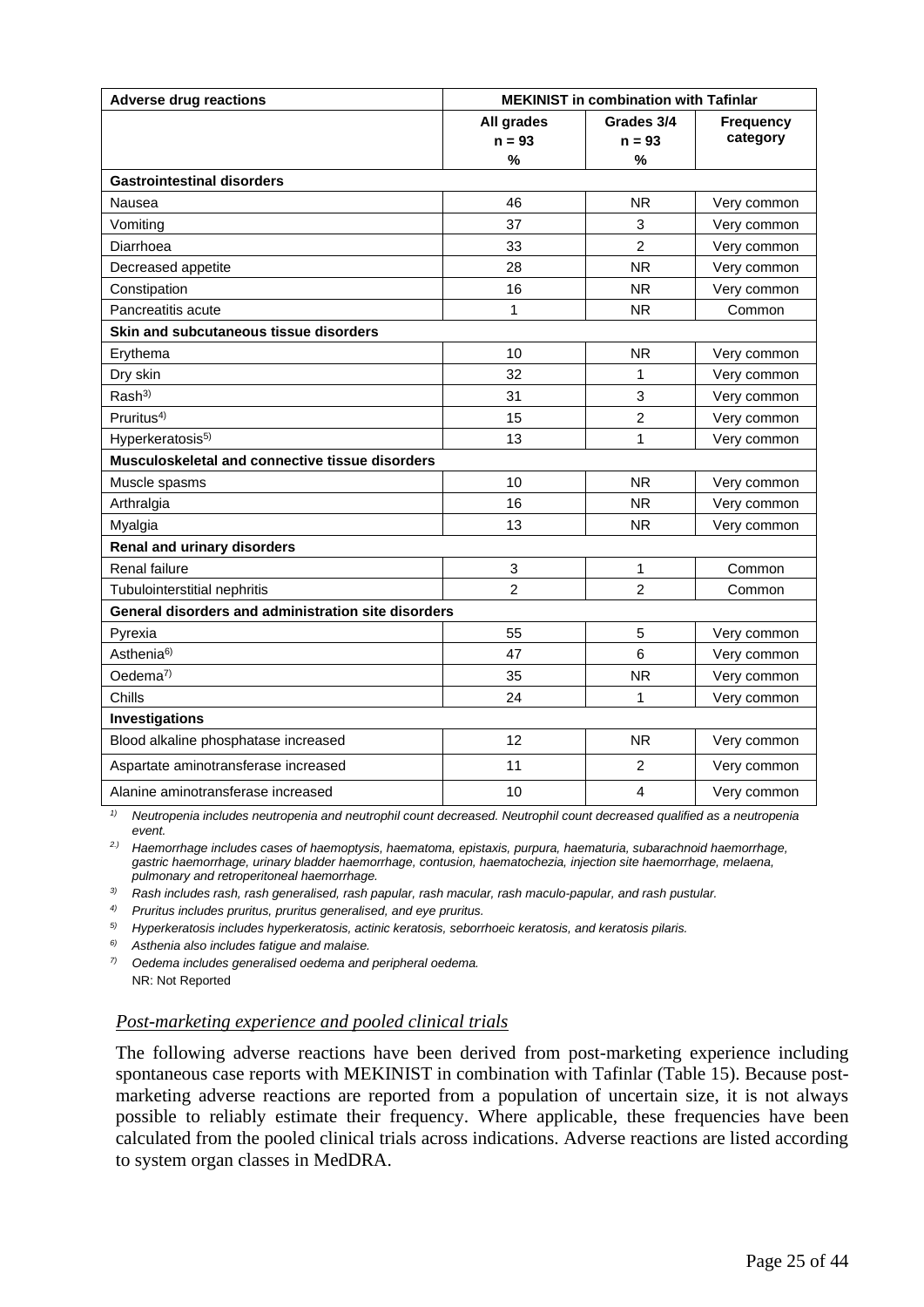### **Table 15 Adverse reactions from post-marketing experience and pooled clinical trials across indications**

| <b>Adverse reaction</b>                    | <b>Frequency</b> |
|--------------------------------------------|------------------|
| Vascular disorders                         |                  |
| Venous thrombo-embolism (VTE) <sup>1</sup> | Common           |
| Immune system disorders                    |                  |
| Sarcoidosis                                | Uncommon         |
| . .<br>.                                   | . .              |

<sup>1</sup> VTE includes pulmonary embolism, deep vein thrombosis, embolism and venous thrombosis.

#### *Special Populations*

#### *Use in the elderly*

Across clinical trials of MEKINIST administered in combination with dabrafenib ( $n = 202$ ), adverse events resulting in dose interruption were reported for  $71\%$  of those aged  $\geq 65$  years as compared to 60 % of those < 65 years, while adverse events resulting in dose reduction occurred in 64 % of those aged  $\geq 65$  years as compared to 44 % of those < 65 years. Patients  $\geq 65$  years were more likely to experience SAEs, fatal SAEs and AEs leading to permanent discontinuation of study drug, dose reduction and dose interruption than those < 65 years.

#### *Reporting suspected adverse effects*

Reporting suspected adverse reactions after registration of the medicinal product is important. It allows continued monitoring of the benefit-risk balance of the medicinal product. Healthcare professionals are asked to report any suspected adverse reactions at https:/[/www.tga.gov.au/reporting-adverse-events.](http://www.tga.gov.au/reporting-adverse-events)

#### **4.9 Overdose**

#### Symptoms and Signs

There were no cases of MEKINIST dose above 4 mg once daily reported from the clinical trials. Doses of up to 4 mg orally once daily, and loading doses of 10 mg orally once daily administered on two consecutive days have been evaluated in clinical trials.

#### Treatment

There is no specific treatment for an overdose of MEKINIST. If overdose occurs, the patient should be treated supportively with appropriate monitoring as necessary. Haemodialysis is not expected to enhance the elimination as MEKINIST is highly bound to plasma proteins.

For information on the management of overdose contact the Poisons Information Centre on telephone number 13 11 26.

## **5. PHARMALOGICAL PROPERTIES**

Pharmacotherapeutic group: Mitogen-activated protein kinase (MEK) inhibitors. Anatomical Therapeutic Chemical (ATC) code: L01EE01.

#### **5.1 Pharmacodynamic properties**

#### *Mechanism of Action*

*Trametinib monotherapy (Melanoma, ATC and NSCLC)*

Trametinib (MEKINIST) is a reversible allosteric inhibitor of mitogen-activated extracellular signal regulated kinase 1 (MEK1) and 2 (MEK2) activation and kinase activity. MEK proteins are critical components of the extracellular signal-regulated kinase (ERK) pathway. In melanoma and other cancers, this pathway is often activated by mutated forms of BRAF which activates MEK and stimulates tumour cell growth. Trametinib inhibits activation of MEK by BRAF and inhibits MEK kinase activity. Trametinib inhibits growth of BRAF V600 mutant melanoma, ATC and non-small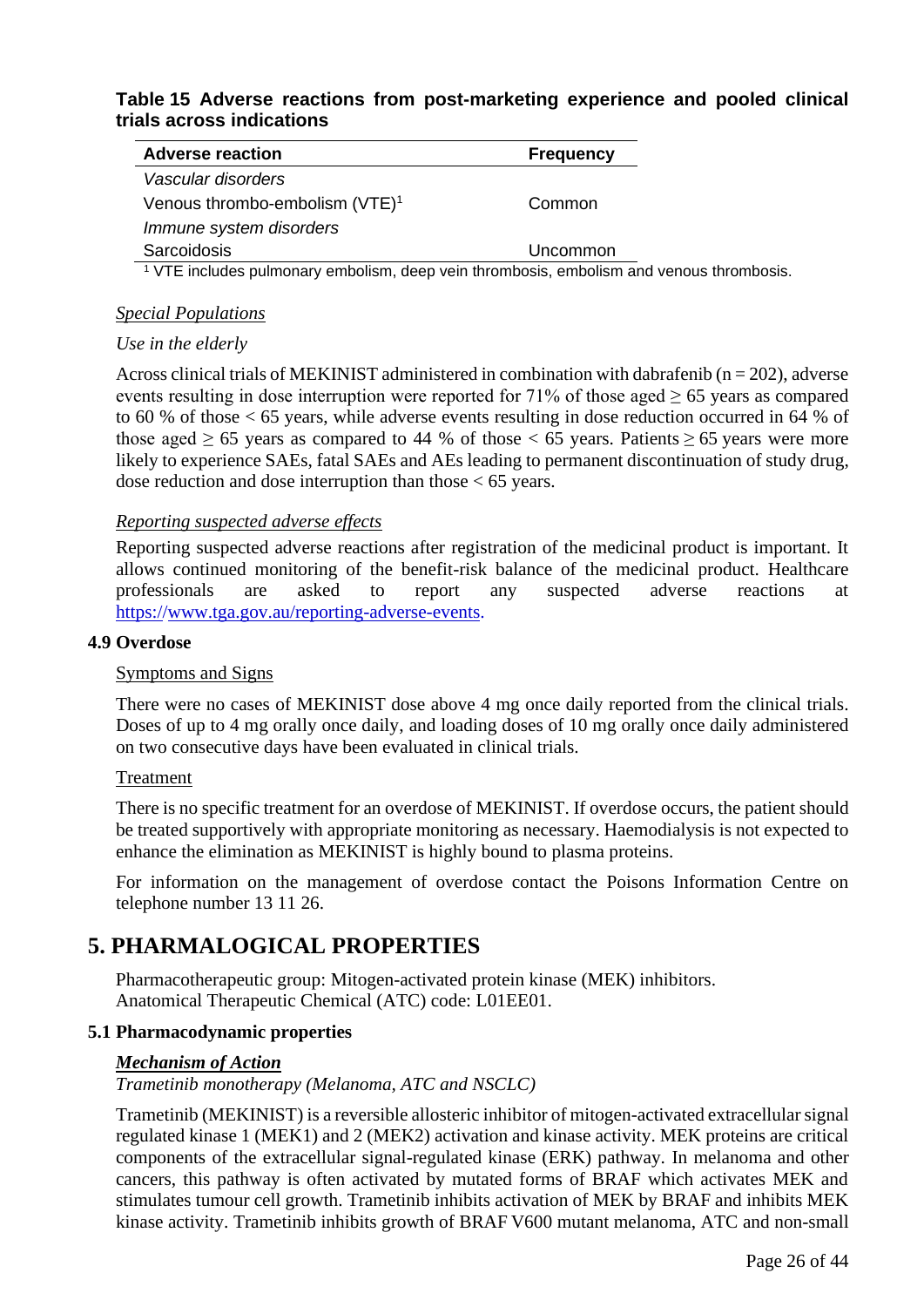cell lung cancer (NSCLC) cell lines *in vitro* and demonstrates anti-tumour effects in BRAF V600 mutant melanoma xenograft models.

### *Trametinib in combination with dabrafenib (Melanoma, ATC, and NSCLC)*

Dabrafenib is an ATP-competitive inhibitor of BRAF V600 mutant kinases and wild type BRAF and CRAF kinases. Mutations in BRAF lead to constitutive activation of the RAS/RAF/MEK/ERK pathway and stimulation of tumour cell growth. Dabrafenib and trametinib inhibit two critical kinases in this pathway, BRAF and MEK, and the combination provides concomitant inhibition of the pathway. Combination of dabrafenib with trametinib is synergistic in BRAF V600 mutation positive melanoma, NSCLC and ATC cell lines *in vitro* and delays the emergence of resistance *in vivo* in BRAF V600 mutation positive melanoma xenografts.

### *Pharmacodynamic effects*

In patients with BRAF mutant melanoma, administration of trametinib resulted in dose-dependent changes in tumour biomarkers including inhibition of phosphorylated ERK, inhibition of Ki67 (a marker of cell proliferation), and increases in p27 (a marker of apoptosis). The mean trametinib concentrations observed following repeat dose administration of 2 mg once daily exceeds the preclinical target concentration over the 24-hour dosing interval, thereby providing sustained inhibition of the MEK pathway.

### *Determination of BRAF mutation status*

In the Phase II and III clinical trials for metastatic melanoma, screening for eligibility required central testing for BRAF V600 mutation using a BRAF mutation assay conducted on the most recent tumour sample available. Primary tumour or tumour from a metastatic site was tested with an investigational use only assay (IUO) developed by Response Genetics Inc. (RGI). The RGI IUO is an allele-specific polymerase chain reaction (PCR) assay performed on DNA extracted from formalin-fixed paraffin-embedded (FFPE) tumour tissue. The assay was specifically designed to differentiate between the V600E and V600K mutations. Only patients with BRAF V600E or V600K mutation positive tumours were eligible for study participation.

In the Phase III clinical trial for adjuvant melanoma, screening for eligibility required central testing for BRAF V600 mutation with the bioMerieux THxID BRAF assay. Only patients with BRAF V600E or V600K mutation positive tumours were eligible for study participation.

In the Phase II clinical trial for NSCLC, patients determined to be BRAF V600E positive by the local laboratory tests were enrolled in the study and tumour tissue samples were required for central confirmation by the Oncomine Dx Target Test by Thermo Fisher Scientific.

In the Phase II trial for rare cancers, including anaplastic thyroid cancer, patients determined to be BRAF V600E positive by the local laboratory tests were enrolled in the study and tumour tissue samples were required for central confirmation by the bioMerieux THxID BRAF assay.

### *Clinical Trials Unresectable or metastatic melanoma*

*MEKINIST monotherapy*

*Open label studies*

### MEK114267

The efficacy and safety of MEKINIST in patients with BRAF mutant unresectable or metastatic melanoma (V600E and V600K) were evaluated in a randomised open label study (MEK114267). Measurement of patients BRAF V600 mutation status was required. Screening included central testing of BRAF mutation (V600E and V600K) using a BRAF mutation assay conducted on the most recent tumour sample available.

Patients  $(N = 322)$  who were treatment naïve or may have received one prior chemotherapy treatment in the metastatic setting [Intent to Treat (ITT) population] were randomised 2:1 to receive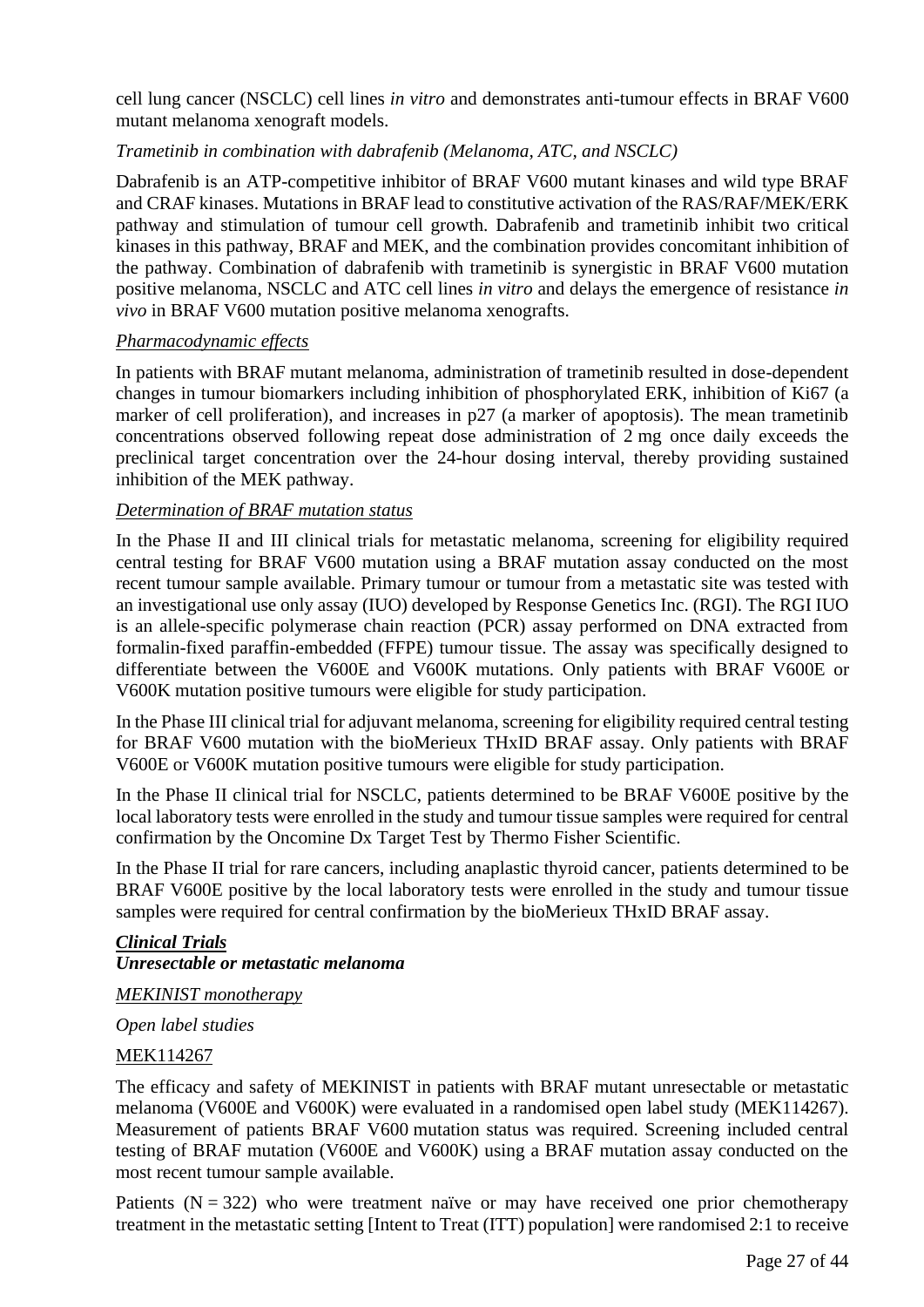MEKINIST 2 mg once daily or chemotherapy (dacarbazine 1000 mg/m<sup>2</sup> every 3 weeks or paclitaxel 175 mg/m<sup>2</sup> every 3 weeks). Treatment for all patients continued until disease progression, death or withdrawal.

The primary endpoint of the study was to evaluate the efficacy of MEKINIST compared to chemotherapy with respect to progression-free survival (PFS) in patients with advanced (unresectable or metastatic) BRAF V600E mutation-positive melanoma without a prior history of brain metastases  $(N = 273)$  which is considered the primary efficacy population. The secondary endpoints were progression-free survival in the ITT population and overall survival (OS), overall response rate (ORR), and duration of response (DoR) in the primary efficacy population and ITT population. Patients in the chemotherapy arm were allowed to cross-over to the MEKINIST arm after independent confirmation of progression. Fifty-one (47 %) patients with confirmed disease progression in the chemotherapy arm, crossed over to receive MEKINIST.

Baseline characteristics were balanced between treatment groups in the primary efficacy population and the ITT population. In the ITT population, the majority of patients were male (54 %) and all were Caucasian (100 %). The median age was 54 years (22 % were  $\geq 65$  years), most patients (64 %) had an Eastern Cooperative Oncology Group (ECOG) performance status of 0, and 11 patients (3 %) had a history of brain metastases. Most patients (87 %) in the ITT population had BRAF V600E mutation and 12 % of patients had a BRAF V600K mutation. Most patients (66 %) received no prior chemotherapy for advanced or metastatic disease.

The efficacy results in the primary efficacy population were consistent with those in the ITT population; therefore, only the efficacy data for the ITT population are presented in Table 16 and Figure 1.

The PFS result was consistent in the subgroup of patients with V600K mutation positive melanoma  $(HR = 0.50; [95 % CI: 0.18, 1.35], p=0.0788).$ 

| <b>Endpoint</b>                    | MEKINIST ( $N = 214$ )       | Chemotherapy <sup>a</sup> |
|------------------------------------|------------------------------|---------------------------|
| <b>Progression-Free Survival</b>   |                              |                           |
| Median PFS (months) (95 % CI)      | 4.8(4.3, 4.9)                | 1.5(1.4, 2.7)             |
| Hazard Ratio (95 % CI)<br>P value  | 0.45(0.33, 0.63)<br>< 0.0001 |                           |
| <b>Overall Survival</b>            |                              |                           |
| Died, $n$ $%$ )                    | 35(16)                       | 29 (27)                   |
| Hazard Ratio (95 % CI)             | 0.54(0.32, 0.92)             |                           |
| Survival at 6 months (%) (95 % CI) | 81 (73, 86)                  | 67 (55, 77)               |
| <b>Overall Response Rate (%)</b>   | 22                           | 8                         |

**Table 16 Investigator-Assessed Efficacy Results (ITT Population)**

<sup>a</sup> Chemotherapy included patients on dacarbazine (DTIC) 1000 mg/m2 every 3 weeks or paclitaxel 175 mg/m2 every 3 weeks.

At the time of the data cut off, 51 patients (47 %) on the chemotherapy arm had crossed over to the MEKINIST arm after disease progression. These patients are included in the OS analysis. ITT  $=$ Intent to treat;  $PFS = Progression-free survival$ ;  $CI = Confidence interval$ .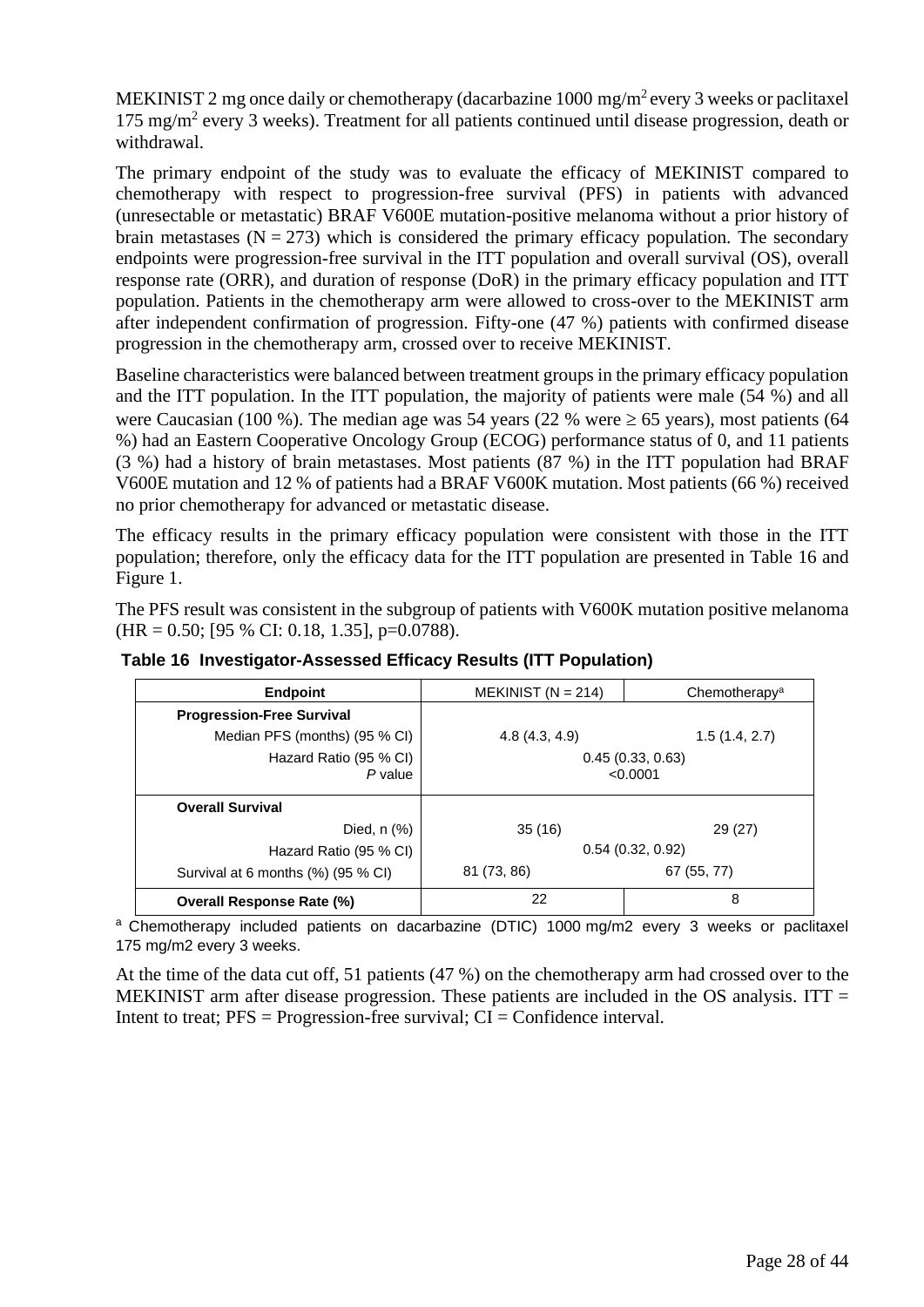**Figure 1 Investigator-Assessed Progression-Free Survival (ITT population)**



#### MEK113583 – Phase II BRAF inhibitor pre-treatment study

In a single arm, multi-centre, Phase II study, MEK113583 evaluated the ORR, safety and PK following once daily oral dosing of MEKINIST 2 mg in patients with BRAF V600E, V600K, or V600D mutation-positive metastatic melanoma, previously treated with or without a BRAF inhibitor (BRAFi). Patients were enrolled into two separate cohorts, defined by therapy received prior to MEKINIST. Cohort A patients (n=40) had received prior treatment with a BRAFi. Cohort B patients (n=57) were BRAFi-naïve and had received at least one prior chemotherapy or immunotherapy. MEKINIST did not demonstrate clinical activity in Cohort A (patients who progressed on a prior BRAFi therapy) (see section 4.2 Dose and method of administration).

### *MEKINIST in combination with dabrafenib*

The efficacy and safety of the recommended dose of MEKINIST (2 mg once daily) in combination with dabrafenib (150 mg twice daily) for the treatment of adult patients with unresectable or metastatic melanoma with a BRAF V600 mutation was studied in Phase I/II study BRF113220 and two pivotal phase III studies, MEK116513 and MEK115306.

#### *Randomised open label studies*

#### BRF113220 (Phase I/II Studies)

In this open label study, the safety, pharmacokinetics (PK), pharmacodynamics (PD), and clinical activity of MEKINIST and dabrafenib combination therapy were evaluated in patients with BRAF V600E, V600K, or V600D mutation-positive metastatic melanoma. This study had four parts, A-D:

- Part A was a drug/drug interaction (DDI) study to determine the effect of repeat doses of MEKINIST on the PK of a single dose of dabrafenib and its metabolites (n=8);
- Part B was a dose escalation and expansion study to determine optimal doses and safety of MEKINIST when administered in combination with dabrafenib (n=135);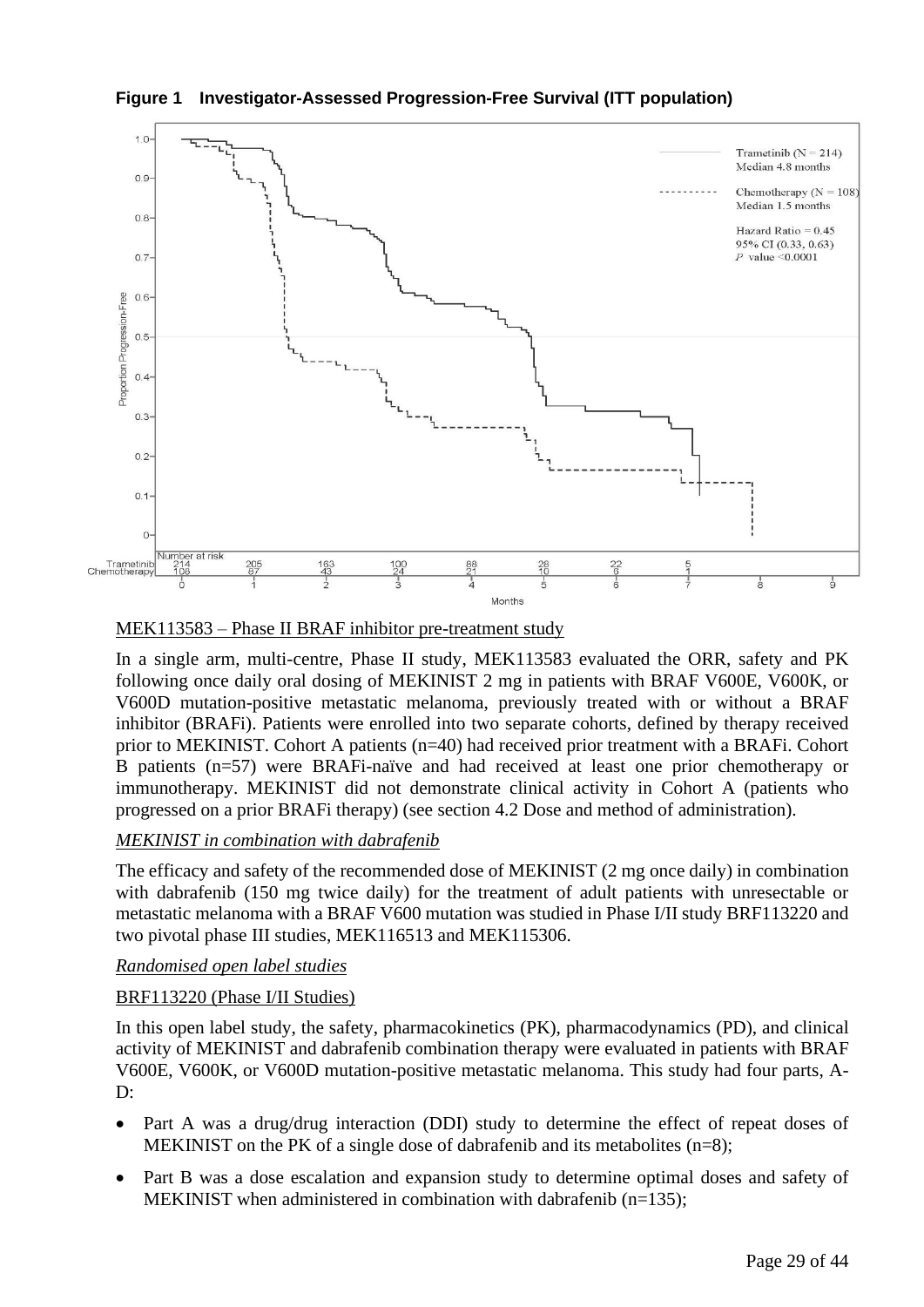- Part C was an open-label, randomised phase II study to determine the efficacy, safety, and tolerability of MEKINIST and dabrafenib in patients with BRAF mutant metastatic melanoma  $(n=162)$ ; and
- Part D was a PK and safety evaluation of the combination of MEKINIST and dabrafenib capsules  $(n=110)$ .

The determination of BRAF mutation positive status was required and established by institutional laboratory for all patients enrolled in Parts A-D.

#### *Prior BRAFi therapy*

There are limited data in patients taking the combination of TAFINLAR with trametinib who have progressed on a prior BRAF inhibitor.

Part B of open-label study BRF113220 included a cohort of 26 patients that had progressed on a BRAFi. The combination of 150 mg Tafinlar with 2 mg trametinib demonstrated limited clinical activity in patients who had progressed on a BRAFi. The Investigator-assessed ORR was 15 % (95 % CI: 4.4, 34.9) and the median PFS was 3.6 months (95 % CI: 1.9, 5.2). Similar results were seen in the 43 patients who crossed over from Tafinlar monotherapy to the combination of 150 mg Tafinlar plus 2 mg trametinib in Part C of this study. In these patients a 9 % (95 % CI: 2.6, 22.1) ORR was observed with a median PFS of 3.6 months (95 % CI: 1.8, 3.9).

#### *Part C*

Part C of this open-label, randomised, three-arm, phase II study assessed the safety and efficacy of dabrafenib at 150 mg given twice daily in combination with two different doses of MEKINIST (1 mg once daily and 2 mg once daily) relative to dabrafenib alone (150 mg twice daily) in 162 patients. The primary efficacy endpoints were PFS, ORR, and DoR. Patients on the dabrafenib monotherapy arm were permitted to cross-over to the full-dose combination arm (150 mg dabrafenib plus 2 mg MEKINIST) upon progression. A total of 43 patients (81 %) in the dabrafenib monotherapy arm with disease progression crossed over to receive the MEKINIST 2 mg and dabrafenib 150 mg combination.

Baseline characteristics were balanced between treatment groups. Most patients (85 %) in all treatment arms had BRAF V600E mutation and 15 % of patients had BRAF V600K. Investigator assessed median PFS for dabrafenib 150 mg twice daily plus MEKINIST 2 mg once daily was 9.4 months (95 % CI: 8.6, 16.7) compared to 5.8 months (95 % CI: 4.6, 7.4 months) for dabrafenib 150 mg twice daily monotherapy. The hazard ratio was  $0.39$  (95 % CI 0.25, 0.62, p < 0.0001). Overall response rate for dabrafenib 150 mg twice daily plus MEKINIST 2 mg once daily was 76 % (95 % CI: 62.4, 86.5, p=0.0264) compared to 54 % (95 % CI: 39.6, 67.4) for dabrafenib 150 mg twice daily monotherapy.

The investigator-assessed ORR, DoR, and PFS were consistent in the subgroup of patients with BRAF V600E and BRAF V600K mutation positive melanoma receiving 2 mg MEKINIST plus 150 mg dabrafenib combination.

A retrospective blinded independent committee review (BICR) was conducted and obtained the following results:

- 61 % ORR (95 % CI: 46.9 %, 74.1 %;  $p = 0.1486$ ) for the 150 mg dabrafenib plus 2 mg MEKINIST combination,
- 39 % ORR (95 % CI: 25.9, 53.1; *p* = 0.5008) for the 150 mg dabrafenib plus 1 mg MEKINIST combination, and
- $\bullet$  46 % ORR (95 % CI: 32.6%, 60.4%) for the dabrafenib monotherapy group.
- Median PFS was 9.2 months (95 % CI: 7.6, NR;  $P = 0.0121$ ) for patients treated with 150 mg dabrafenib plus 2 mg MEKINIST combination therapy,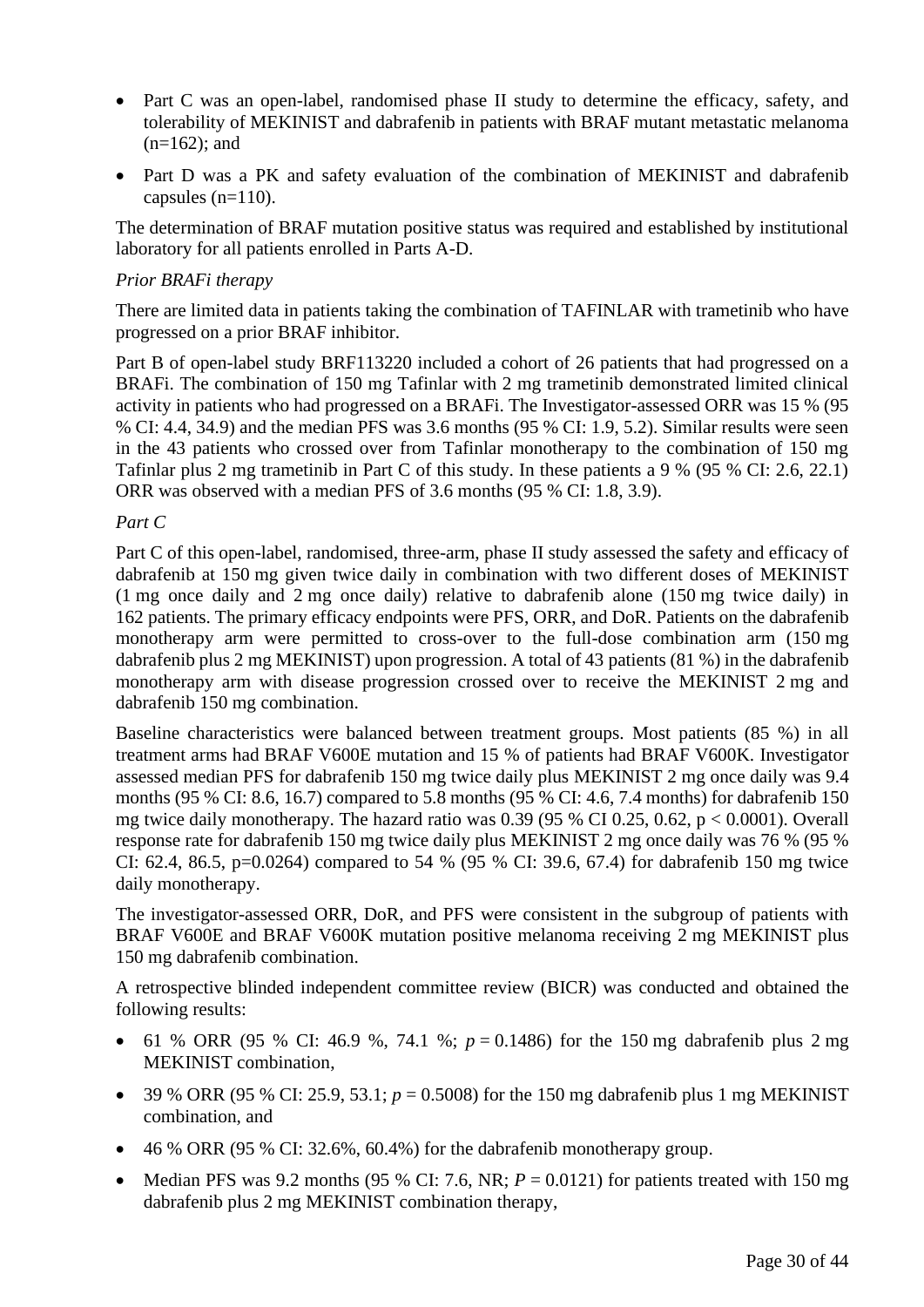- Median PFS was 8.3 months (95 % CI: 5.6, 11.3;  $p = 0.1721$ ) for patients treated with 150 mg dabrafenib plus 1 mg MEKINIST combination therapy, and
- Median PFS was 7.3 months (95 % CI: 5.5, 9.4) for patients treated with dabrafenib monotherapy.

#### *Randomised open label study in BRAFi-treatment-naïve patients*

### *MEK116513 (COMBI-v, Phase III Study)*

Study MEK116513 was a 2-arm, randomised, open-label, Phase III study comparing trametinib and dabrafenib combination therapy with vemurafenib monotherapy in BRAF V600 mutation-positive unresectable or metastatic melanoma. The primary endpoint of the study was OS (see Figure 2), and the key secondary endpoint was PFS. Other secondary objectives included ORR, DoR, and safety. Patients were stratified by lactate dehydrogenase (LDH) level (> the upper limit of normal (ULN) versus  $\leq$  ULN) and BRAF mutation (V600E versus V600K).

Seven hundred and four (704) patients were randomised 1:1 to either the combination therapy arm (trametinib 2 mg once daily and dabrafenib 150 mg twice daily) or the vemurafenib monotherapy arm (960 mg twice daily). Most patients were white  $(> 96\%)$  and male (55 %), with a median age of 55 years (24 % were ≥ 65 years). The majority of patients had Stage IV M1c disease (61 %). Most patients had LDH  $\leq$  ULN (67 %), ECOG performance status of 0 (70 %), and visceral disease (78 %) at baseline. Overall, 54 % of patients had < 3 disease sites at baseline. The majority of patients had a BRAF V600E mutation (89 %).

The final OS analysis demonstrated continued benefit for the combination of dabrafenib and trametinib compared with vemurafenib monotherapy; the median OS for the combination arm was approximately 8 months longer than the median OS for vemurafenib monotherapy (26.0 months versus 17.8 months) with 5 year survival rates of 36% (95% CI: 30.5, 40.9) for the combination versus 23% (95% CI: 18.1, 27.4) for vemurafenib monotherapy (Table 17, Figure 2). The Kaplan-Meier OS curve appears to stabilise from 3 years to 5 years (see Figure 2).

Clinically meaningful improvements for the secondary endpoint of PFS were sustained over a 5 year timeframe in the combination arm compared to vemurafenib monotherapy. Clinically meaningful improvements were also observed for overall response rate (ORR) and a longer duration of response (DoR) was observed in the combination arm compared to vemurafenib monotherapy (Table 17).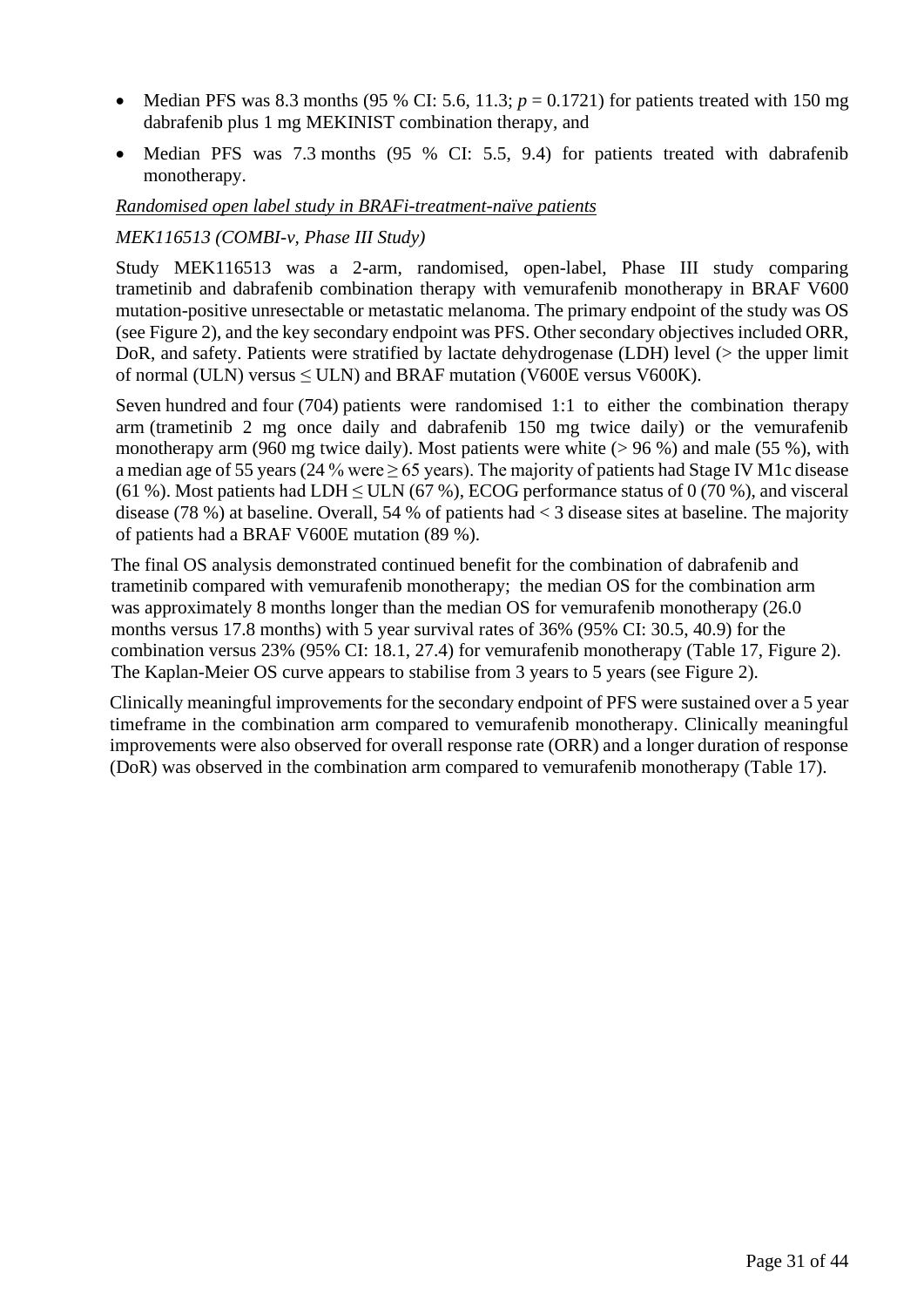

**Figure 2: COMBI-v- Kaplan-Meier Overall Survival Curves (ITT Population)**

**Table 17 Overall survival and Investigator-assessed efficacy results for MEK116513 (COMBI-v) study**

 $\frac{140}{94}$ 

 $\frac{171}{120}$ 

 $\frac{151}{104}$ 

Subjects at Risk:

352

352

 $311$ 

287

246

 $201$ 

 $201$ 

154

Time since Randomization (Months)

130

86

118<br>78

109<br>72

105

65

100

64

 $\frac{46}{35}$ 

 $\frac{4}{0}$ 

|                                          | Primary analysis*                              |                          | <b>Final Analysis*</b>                         |                          |
|------------------------------------------|------------------------------------------------|--------------------------|------------------------------------------------|--------------------------|
|                                          | <b>Dabrafenib</b><br>+ Trametinib<br>$(n=352)$ | Vemurafenib<br>$(n=352)$ | <b>Dabrafenib</b><br>+ Trametinib<br>$(n=352)$ | Vemurafenib<br>$(n=352)$ |
| <b>Number of Patients</b>                |                                                |                          |                                                |                          |
| Died (event), $n$ $(\%)$                 | 100 (28)                                       | 122 (35)                 | 217 (62)                                       | 249 (71)                 |
| <b>Estimates of OS</b>                   |                                                |                          |                                                |                          |
| Median, months (95% Cl <sup>a</sup> )    | <b>NR</b><br>(18.3, NR)                        | 17.2<br>(16.4, NR)       | 26.0<br>(22.1, 33.8)                           | 17.8<br>(15.6, 20.7)     |
| Hazard ratio (95% CI)                    | 0.69<br>(0.53, 0.89)                           |                          | 0.70<br>(0.58, 0.83)                           |                          |
| p-value                                  | 0.005                                          |                          | <b>NA</b>                                      |                          |
| <b>Investigator-assessed PFS</b>         |                                                |                          |                                                |                          |
| Progressive disease or death,<br>$n$ (%) | 166<br>(47)                                    | 217<br>(62)              | 259 (74)                                       | 262 (74)                 |
| Median, months (95% CI)                  | 11.4<br>(9.9, 14.9)                            | 7.3<br>(5.8, 7.8)        | 12.1<br>(9.7, 14.7)                            | 7.3<br>(6.0, 8.1)        |
| <b>Hazard Ratio</b>                      | 0.56                                           |                          |                                                | 0.62                     |
| (95% CI)                                 | (0.46, 0.69)                                   |                          | (0.52, 0.73)                                   |                          |
| p-value                                  | < 0.001                                        |                          | <b>NA</b>                                      |                          |

 $\frac{0}{0}$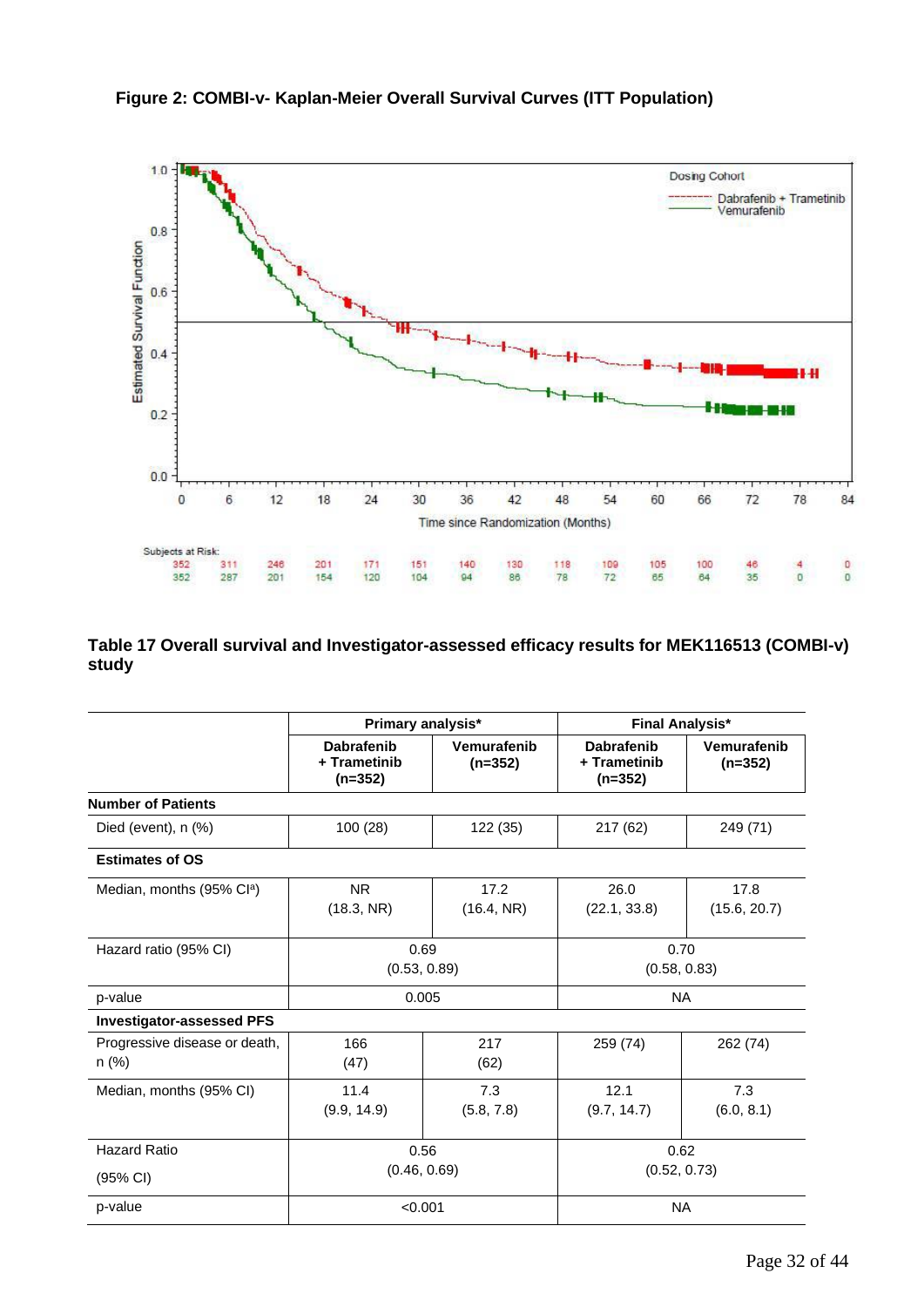|                                    | <b>Primary analysis*</b>                       |                          | <b>Final Analysis*</b>                         |                          |
|------------------------------------|------------------------------------------------|--------------------------|------------------------------------------------|--------------------------|
|                                    | <b>Dabrafenib</b><br>+ Trametinib<br>$(n=352)$ | Vemurafenib<br>$(n=352)$ | <b>Dabrafenib</b><br>+ Trametinib<br>$(n=352)$ | Vemurafenib<br>$(n=352)$ |
| <b>Overall Response Rate (ORR)</b> |                                                |                          |                                                |                          |
| ORR <sup>b</sup> % (95% CI)        | 64                                             | 51                       | 68                                             | 53                       |
|                                    | (59.1, 69.4)                                   | (46.1, 56.8)             | (62.3, 72.4)                                   | (47.2, 57.9)             |
| Difference in response rate        | 13 <sup>d</sup>                                |                          | <b>NA</b>                                      |                          |
| $(CRc + PRc)$ , %                  | (5.7, 20.2)                                    |                          |                                                |                          |
| 95% CI for difference (95%<br>PI)  |                                                |                          |                                                |                          |
| p-value                            | 0.0005                                         |                          | <b>NA</b>                                      |                          |
| Duration of Response (DoR)         |                                                |                          |                                                |                          |
| Median, months                     | 13.8                                           | 7.5                      | 13.8                                           | 8.5                      |
| (95% CI)                           | (11.0, NR)                                     | (7.3, 9.3)               | (11.3, 18.6)                                   | (7.4, 9.3)               |

*\*Primary OS analysis data cut-off: 17-Apr-2014, Final OS analysis data cut-off: 25-Apr-2019*

*a - Confidence interval*

*b - Overall Response Rate = Complete Response + Partial Response*

*c - CR: Complete Response, PR: Partial Response*

*d - ORR difference calculated based on the ORR result not rounded*

*NR = Not reached, NA = Not applicable*

#### *Randomised double-blind study in BRAFi-treatment-naïve patients*

#### *MEK115306 (COMBI-d, Phase III Study)*

This Phase III, randomised, double-blind study comparing the combination of dabrafenib and MEKINIST to dabrafenib and placebo as first-line therapy for patients with unresectable (Stage IIIC) or metastatic (Stage IV) BRAF V600E/K mutation-positive cutaneous melanoma. The primary endpoint of the study was investigator assessed PFS with a key secondary endpoint of OS (Figure 3). Patients were stratified by lactate dehydrogenase (LDH) level ( $>$  ULN versus  $\leq$  ULN) and BRAF mutation (V600E versus V600K).

Four hundred and twenty three (423) patients were randomised 1:1 to either the combination therapy arm (dabrafenib 150 mg twice daily and MEKINIST 2 mg once daily) ( $N = 211$ ) or dabrafenib monotherapy arm (150 mg twice daily) ( $N = 212$ ). Baseline characteristics were balanced between treatment groups. Males constituted 53 % of patients and the median age was 56 years; Majority of patients had an ECOG performance score of 0 (72 %) and had Stage IVM1c disease (66 %). Most patients had the BRAF V600E mutation (85 %); the remaining 15 % of patients had the BRAF V600K mutation. Patients with brain metastases were not included in the trial.

The final OS analysis demonstrated continued benefit for the combination of dabrafenib and trametinib compared with dabrafenib monotherapy; the median OS for the combination arm was approximately 7 months longer than for dabrafenib monotherapy (25.8 months versus 18.7 months) with 5 year survival rates of 32% (95% CI: 25.1, 38.3) for the combination versus 27% (95% CI: 20.7, 33.0) for dabrafenib monotherapy (Table 18, Figure 3). The Kaplan-Meier OS curve appears to stabilise from 3 to 5 years (see Figure 3).

Clinically meaningful improvements for the primary endpoint of PFS were sustained over a 5 year timeframe in the combination arm compared to dabrafenib monotherapy. Clinically meaningful improvements were also observed for overall response rate (ORR) and a longer duration of response (DoR) was observed in the combination arm compared to dabrafenib monotherapy (Table 18).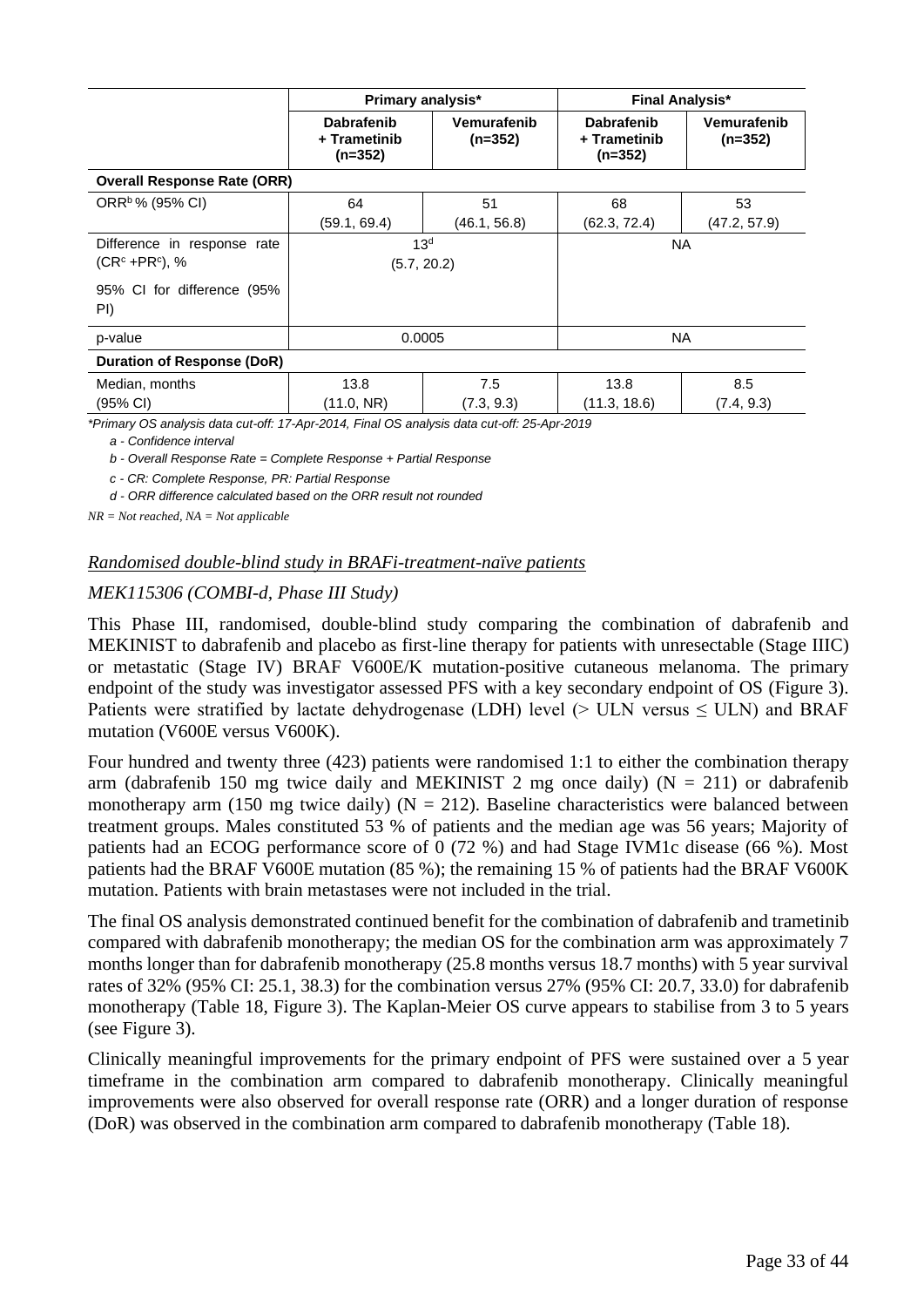### **Figure 3 Kaplan-Meier Overall Survival Curves for MEK115306 (COMBI-d) study (Primary Data Cut and Final Data Cut) (ITT Population)**



#### **Table 18 Overall survival (ITT population) and Investigator-assessed efficacy results for MEK115306 (COMBI-d) study**

|                                        | Primary OS analysis*                           |                                             | <b>Final Analysis*</b>                         |                                             |  |
|----------------------------------------|------------------------------------------------|---------------------------------------------|------------------------------------------------|---------------------------------------------|--|
|                                        | <b>Dabrafenib</b><br>+ Trametinib<br>$(n=211)$ | Dabrafenib +<br><b>Placebo</b><br>$(n=212)$ | Dabrafenib +<br><b>Trametinib</b><br>$(n=211)$ | Dabrafenib +<br><b>Placebo</b><br>$(n=212)$ |  |
| <b>Number of Patients</b>              |                                                |                                             |                                                |                                             |  |
| Died (event), $n$ $(\%)$               | 99 (47)                                        | 123 (58)                                    | 136 (64)                                       | 151 (71)                                    |  |
| <b>Estimates of OS</b>                 |                                                |                                             |                                                |                                             |  |
| Median, months (95% Cl <sup>a</sup> )  | 25.1<br>(19.2, NR)                             | 18.7<br>(15.2, 23.7)                        | 25.8<br>(19.2, 38.2)                           | 18.7<br>(15.2, 23.1)                        |  |
| Hazard ratio (95% CI)                  | 0.71<br>(0.55, 0.92)                           |                                             | 0.81<br>(0.64, 1.02)                           |                                             |  |
| p-value                                | 0.011                                          |                                             |                                                | <b>NA</b>                                   |  |
| <b>Investigator-assessed PFS</b>       |                                                |                                             |                                                |                                             |  |
| Progressive disease or death,<br>n (%) | 139 (66)                                       | 162 (76)                                    | 160 (76)                                       | 166 (78)                                    |  |
| Median, months (95% CI)                | 11.0<br>(8.0, 13.9)                            | 8.8<br>(5.9, 9.3)                           | 10.2<br>(8.1, 12.8)                            | 8.8<br>(5.9, 9.3)                           |  |
| <b>Hazard Ratio</b>                    | 0.67                                           |                                             | 0.73                                           |                                             |  |
| (95% CI)                               | (0.53, 0.84)                                   |                                             | (0.59, 0.91)                                   |                                             |  |
| p-value                                | < 0.001                                        |                                             | <b>NA</b>                                      |                                             |  |
| <b>Overall Response Rate (ORR)</b>     |                                                |                                             |                                                |                                             |  |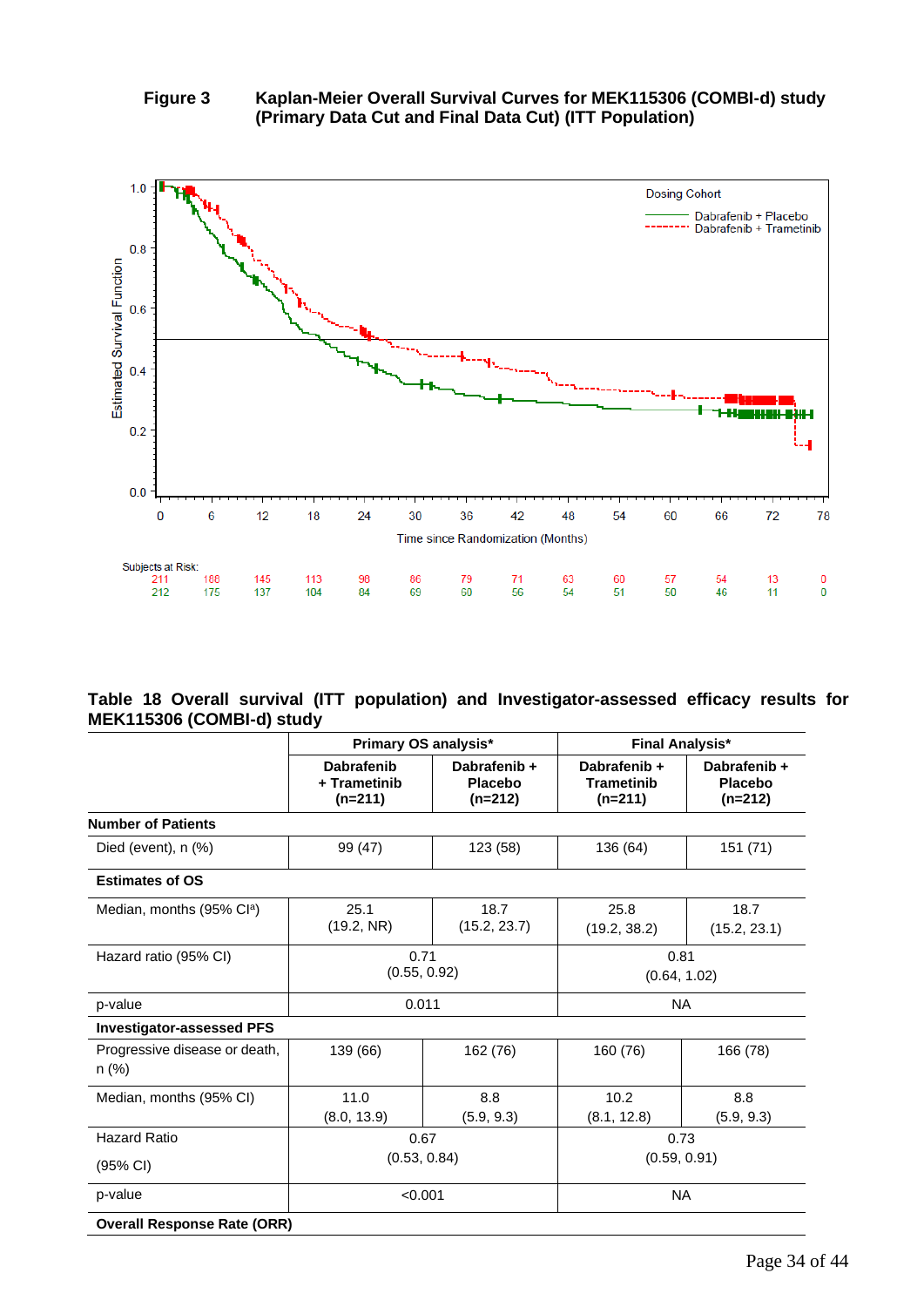|                                                  | <b>Primary OS analysis*</b>                    |                                             | <b>Final Analysis*</b>                  |                                             |
|--------------------------------------------------|------------------------------------------------|---------------------------------------------|-----------------------------------------|---------------------------------------------|
|                                                  | <b>Dabrafenib</b><br>+ Trametinib<br>$(n=211)$ | Dabrafenib +<br><b>Placebo</b><br>$(n=212)$ | Dabrafenib +<br>Trametinib<br>$(n=211)$ | Dabrafenib +<br><b>Placebo</b><br>$(n=212)$ |
| ORR <sup>b</sup> % (95% CI)                      | 69                                             | 53                                          | 70                                      | 54                                          |
|                                                  | (61.8, 74.8)                                   | (46.3, 60.2)                                | (62.8, 75.7)                            | (46.8, 60.7)                                |
| Difference in response rate<br>$(CRc + PRc)$ , % | 15 <sup>d</sup>                                |                                             | <b>NA</b>                               |                                             |
| 95% CI for difference (95%<br>PI)                | 6.0, 24.5                                      |                                             |                                         |                                             |
| p-value                                          | 0.0014e                                        |                                             | <b>NA</b>                               |                                             |
| Duration of Response (DoR)                       |                                                |                                             |                                         |                                             |
| Median, months                                   | 12.9                                           | 10.6                                        | 12.9                                    | 10.2                                        |
| (95% CI)                                         | (9.4, 19.5)                                    | (9.1, 13.8)                                 | (9.3, 18.4)                             | (8.3, 13.8)                                 |

*\*Primary OS analysis data cut-off: 12-Jan-2015, Final analysis data cut-off: 28-Feb-2019*

*a - Confidence interval*

*b - Overall Response Rate = Complete Response + Partial Response*

*c - CR: Complete Response, PR: Partial Response*

*d - ORR difference calculated based on the ORR result not rounded*

*e - Updated analysis was not pre-planned and the p-value was not adjusted for multiple testing.*

*NR = Not reached, NA = Not applicable*

#### **BRF117277 / DRB436B2204 (COMBI-MB) – Metastatic melanoma patients with brain metastases**

The efficacy and safety of Mekinist in combination with Tafinlar in patients with BRAF mutantpositive melanoma that has metastasised to the brain was studied in a non-randomised open-label, multi-center Phase II study (COMBI-MB study).

A total of 125 patients were enrolled into four cohorts:

- Cohort A: patients with BRAFV600E mutant melanoma with asymptomatic brain metastases without prior local brain-directed therapy and ECOG performance status of 0 or 1.
- Cohort B: patients with BRAFV600E mutant melanoma with asymptomatic brain metastases with prior local brain-directed therapy and ECOG performance status of 0 or 1.
- Cohort C: patients with BRAFV600D/K/R mutant melanoma with asymptomatic brain metastases, with or without prior local brain-directed therapy and ECOG performance status of 0 or 1.
- Cohort D: patients with BRAFV600D/E/K/R mutant melanoma with symptomatic brain metastases, with or without prior local brain-directed therapy and ECOG performance status of 0 or 1 or 2.

The primary endpoint of the study was intracranial response in Cohort A, defined as the percentage of patients with a confirmed intracranial response assessed by the investigator using modified Response Evaluation Criteria in Solid Tumours (RECIST) version 1.1. Efficacy results are summarised in Table 19. Secondary endpoints were duration of intracranial response, ORR, PFS and OS. Efficacy results are summarised in Table 19.

|                                         | All treated patients population |                           |                           |                             |
|-----------------------------------------|---------------------------------|---------------------------|---------------------------|-----------------------------|
| <b>Endpoints/assessment</b>             | <b>Cohort A</b><br>$N=76$       | <b>Cohort B</b><br>$N=16$ | <b>Cohort C</b><br>$N=16$ | <b>Cohort D</b><br>$N = 17$ |
| Intracranial response rate, % (95 % CI) |                                 |                           |                           |                             |

#### **Table 19 COMBI-MB - Efficacy data by investigator assessment**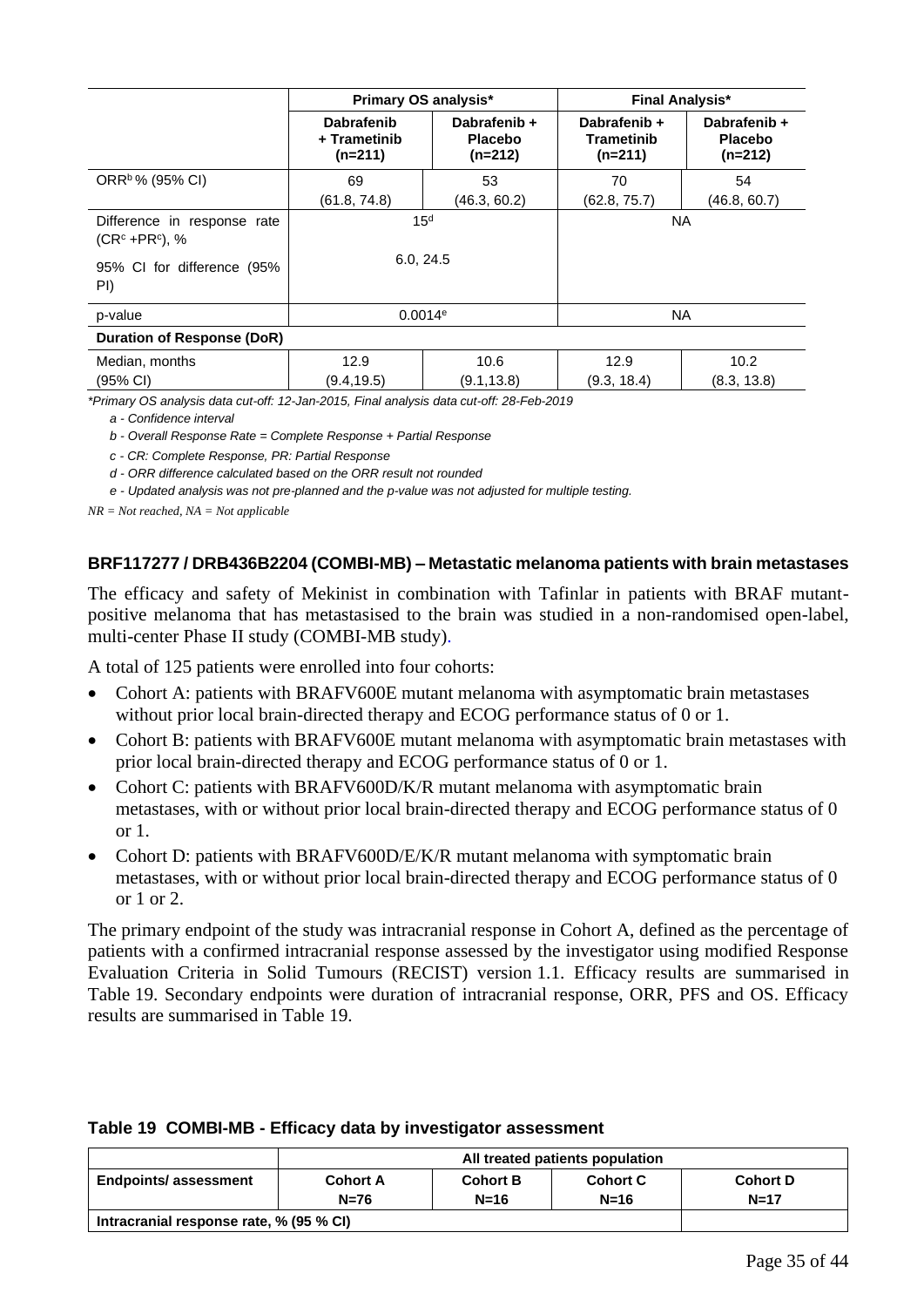|                                                            | 59%          | 56%          | 44%          | 59%          |
|------------------------------------------------------------|--------------|--------------|--------------|--------------|
|                                                            | (47.3, 70.4) | (29.9, 80.2) | (19.8, 70.1) | (32.9, 81.6) |
| Duration of intracranial response, median, months (95% CI) |              |              |              |              |
|                                                            | 6.5          | 7.3          | 8.3          | 4.5          |
|                                                            | (4.9, 8.6)   | (3.6, 12.6)  | (1.3, 15.0)  | (2.8, 5.9)   |
| ORR, % (95% CI)                                            |              |              |              |              |
|                                                            | 59%          | 56%          | 44%          | 65%          |
|                                                            | (47.3, 70.4) | (29.9, 80.2) | (19.8, 70.1) | (38.3, 85.8) |
| PFS, median, months (95% CI)                               |              |              |              |              |
|                                                            | 5.7          | 7.2          | 3.7          | 5.5          |
|                                                            | (5.3, 7.3)   | (4.7, 14.6)  | (1.7, 6.5)   | (3.7, 11.6)  |
| OS, median, months (95% CI)                                |              |              |              |              |
| Median, months                                             | 10.8         | 24.3         | 10.1         | 11.5         |
|                                                            | (8.7, 17.9)  | (7.9, NR)    | (4.6, 17.6)  | (6.8, 22.4)  |
| $Cl =$ Confidence Interval                                 |              |              |              |              |
| $NR = Not$ Reported                                        |              |              |              |              |

#### *Adjuvant treatment of melanoma*

*MEKINIST in combination with dabrafenib*

Randomised double-blind study

#### *Study BRF115532 / DRB436F2301 (COMBI-AD)*

The efficacy and safety of MEKINIST in combination with Tafinlar was studied in a Phase III, multicentre, randomised, double blind, placebo-controlled study in patients with Stage III melanoma with a BRAF V600 mutation, following complete resection.

Patients were randomised 1:1 to receive either dabrafenib and trametinib combination therapy (MEKINIST 2 mg once daily and Tafinlar 150 mg twice daily) or two placebos for a period of 12 months. Enrolment required complete resection of melanoma with complete lymphadenectomy within 12 weeks prior to randomisation. Any prior systemic anticancer treatment, including radiotherapy, was not allowed. Patients with a history of prior malignancy, if disease free for at least 5 years, were eligible. Patients presenting with malignancies with confirmed activating RAS mutations were not eligible. Patients were stratified by BRAF mutation status (V600E or V600K) and stage of disease prior to surgery (by Stage III sub-stage, indicating different levels of lymph node involvement and primary tumour size and ulceration). The primary endpoint was investigator-assessed relapse-free survival (RFS), defined as the time from randomisation to disease recurrence or death from any cause. Radiological tumour assessment was conducted every 3 months for the first two years and every 6 months thereafter, until first relapse was observed. Secondary endpoints include overall survival (OS; key secondary endpoint) and distant metastasis-free survival (DMFS).

A total of 870 patients were randomised to the combination therapy (n=438) and placebo (n=432) arms. Most patients were Caucasian (99%) and male (55%), with a median age of 51 years (18% were  $\geq 65$ years). The study included patients with all sub-stages of Stage III disease prior to resection; 18% of these patients had lymph node involvement only identifiable by microscope and no primary tumour ulceration. The majority of patients had a BRAF V600E mutation (91%). The median duration of follow-up (time from randomisation to last contact or death) was 2.83 years in the dabrafenib and trametinib combination arm and 2.75 years in the placebo arm.

Results for the primary analysis of RFS are presented in Figure 4 and in Table 20 The study showed a statistically significant difference for the primary outcome of RFS between treatment arms, with an estimated 53 % risk reduction in the dabrafenib and trametinib combination arm as compared to the placebo arm (HR=0.47; 95 % CI: 0.39, 0.58; p=1.53×10-14). Results were consistent across subgroups, including stratification factors for disease stage and BRAF V600 mutation type. Median RFS was 16.6 months for the placebo arm, and has not yet been reached for the combination arm.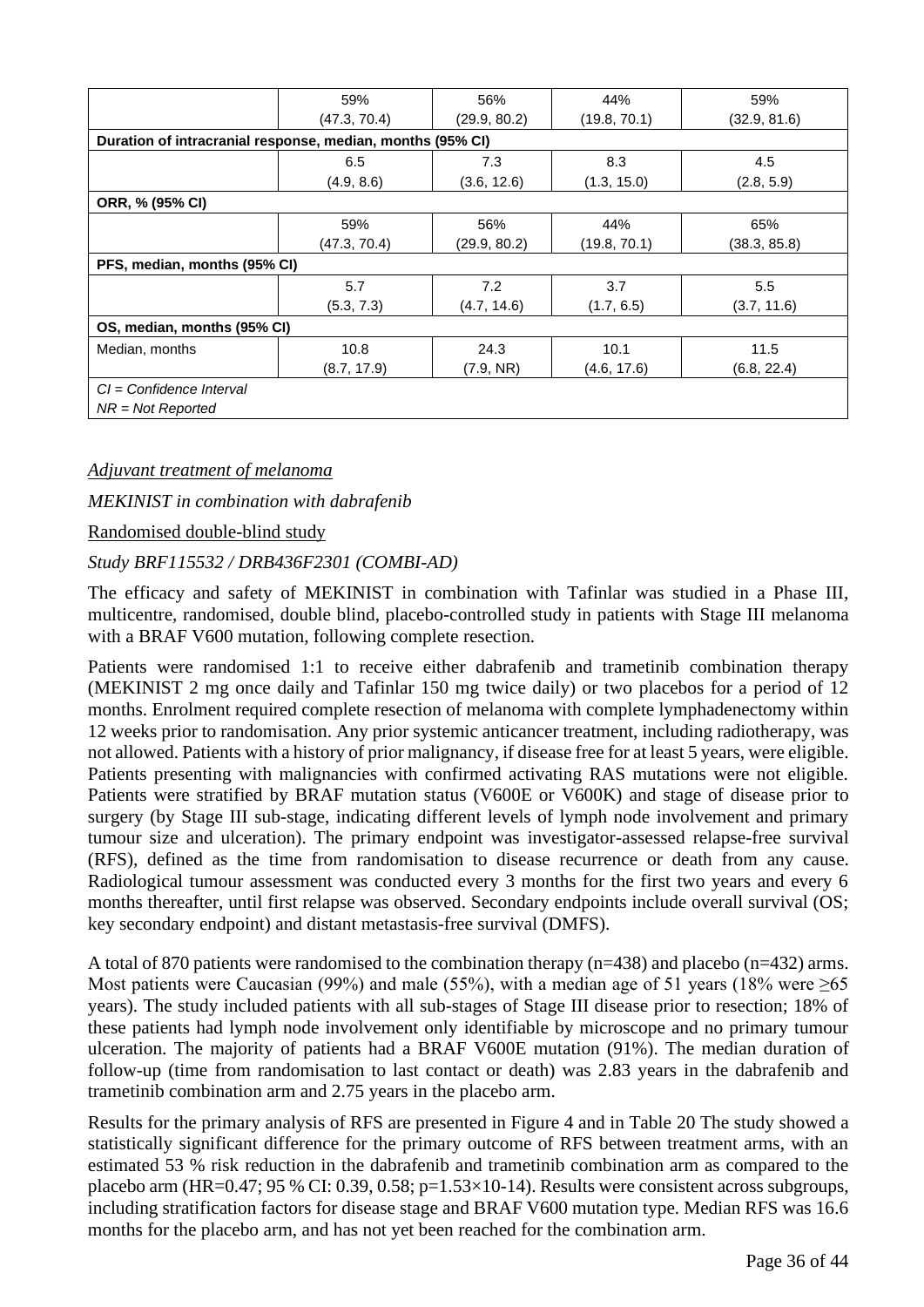Based on 153 events (60 (14%) in the combination arm and 93 (22%) in the placebo arm) corresponding to a 26 % information fraction of the total target of 597 OS events, the estimated hazard ratio for OS was 0.57 (95 % CI: 0.42, 0.79; p=0.0006). These results did not meet the pre-specified boundary to claim statistical significance at this first OS interim analysis (HR=0.50; p=0.000019). Survival estimates at 1 and 2 years from randomisation were 97 % and 91 % in the combination arm and 94 % and 83 % in the placebo arm, respectively. The Kaplan-Meier curve for this OS interim analysis is shown in Figure 5.



**Figure 4 COMBI-AD - Relapse-free survival Kaplan-Meier curves (ITT Population)**

**Figure 5 COMBI-AD – Overall survival Kaplan-Meier curves (ITT Population)**



 $^{67}_{51}$  $\frac{28}{17}$  $\frac{12}{7}$  $\frac{5}{1}$  $\frac{0}{0}$  $\frac{0}{0}$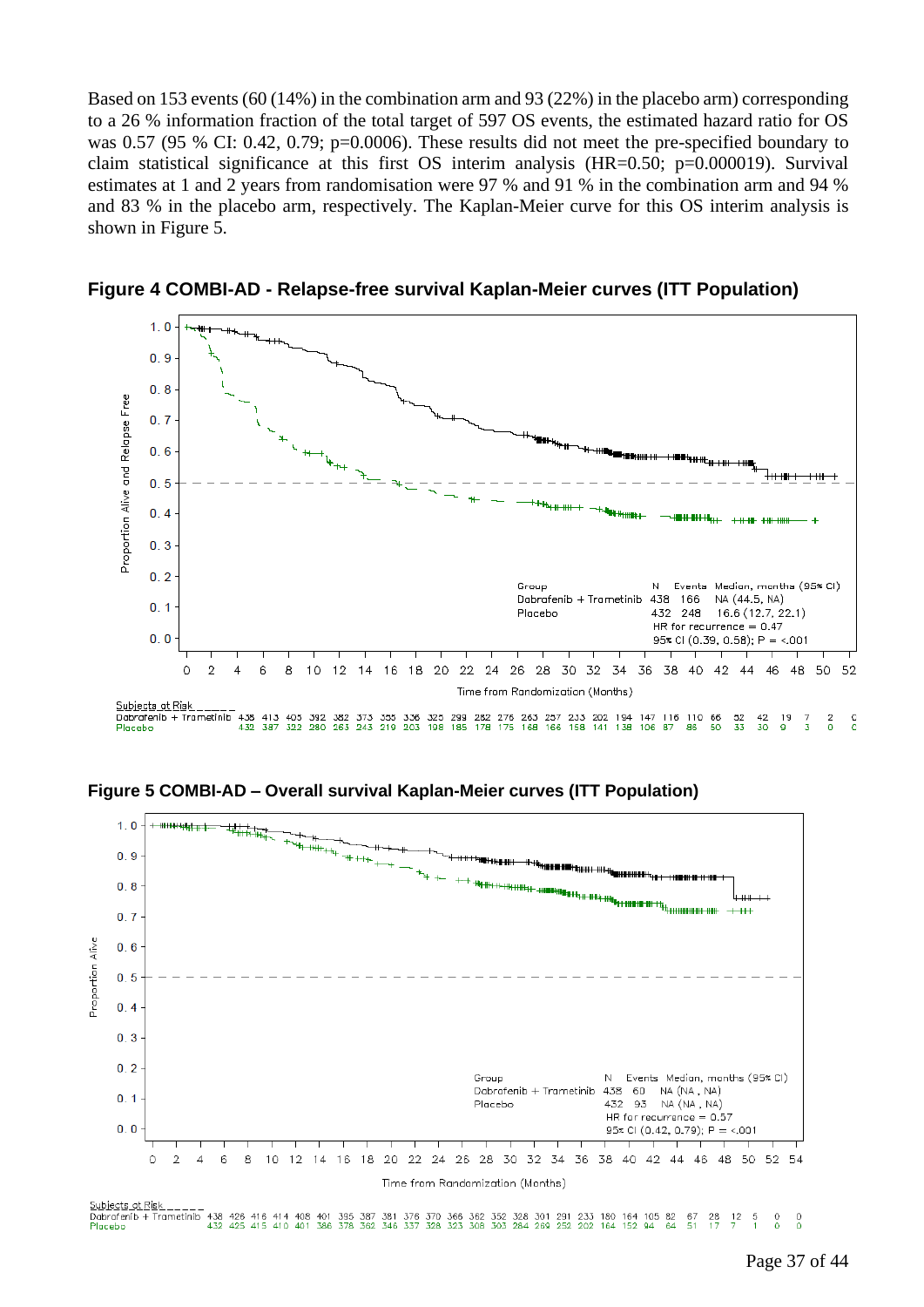|                                        | Dabrafenib + Trametinib | <b>Placebo</b>   |
|----------------------------------------|-------------------------|------------------|
| <b>RFS parameter</b>                   | $N = 438$               | $N = 432$        |
| Number of events, n (%)                | 166 (38%)               | 248 (57%)        |
| Recurrence                             | 163 (37%)               | 247 (57%)        |
| Relapsed with<br>distant<br>metastasis | 103 (24%)               | 133 (31%)        |
| Death                                  | $3 (-1%)$               | $1$ (<1%)        |
| Median (months)                        | NE.                     | 16.6             |
| (95% CI)                               | (44.5, NE)              | (12.7, 22.1)     |
| Hazard ratio <sup>[1]</sup>            | 0.47                    |                  |
| $(95% \text{ Cl})$                     | (0.39, 0.58)            |                  |
| p-value <sup>[2]</sup>                 | $1.53 \times 10^{-14}$  |                  |
| 1-year rate (95% CI)                   | 0.88(0.85, 0.91)        | 0.56(0.51, 0.61) |
| 2-year rate (95% CI)                   | 0.67(0.63, 0.72)        | 0.44(0.40, 0.49) |
| 3-year rate (95% CI)                   | 0.58(0.54, 0.64)        | 0.39(0.35, 0.44) |

### **Table 20 COMBI-AD – Relapse-free survival results**

[1] Hazard ratio is obtained from the stratified Pike model.

[2] P-value is obtained from the two-sided stratified log-rank test (stratification factors were disease stage – IIIA vs. IIIB vs. IIIC – and BRAF V600 mutation type – V600E vs. V600K) NE = not estimable

### **Locally advanced or metastatic anaplastic thyroid cancer**

### MEKINIST in combination with dabrafenib

### *Non-randomised open label study*

### *Study BRF117019 (CDRB436X2201)*

The efficacy and safety of MEKINIST in combination with dabrafenib was studied in a Phase II, ninecohort, multicentre, non-randomised, open-label study in patients with rare cancers with the BRAF V600E mutation, including locally advanced or metastatic anaplastic thyroid cancer (ATC).

The study had pre-specified interim analyses that were performed approximately every 12 weeks. The primary endpoint was the investigator-assessed ORR using the 'Response Evaluation Criteria In Solid Tumors' (RECIST 1.1 assessed by the investigator). Secondary endpoints included DoR, PFS, OS, and safety. ORR, DoR, and PFS were also assessed by an Independent Review Committee (IRC).

In the ATC cohort, patients received MEKINIST 2 mg once daily and dabrafenib 150 mg twice daily. At the time of efficacy analysis, the ATC cohort had 26 patients enrolled, of which 23 patients were evaluable for response. There were 20 ATC patients who had a minimum of 6 months of follow-up after the first scheduled post-baseline assessment or discontinued study treatment prior to that.

Among the 26 patients enrolled, 13 (50%) were Caucasian and 12 (46%) were Asian. The female to male ratio was 1:1. The median age was 70 years. All patients (n=26, 100%) had an ECOG performance status of 0 or 1. Fourteen patients (54%) had a prior history of differentiated thyroid cancer. Prior anticancer treatments included surgery (n=24, 92%), external beam radiotherapy n=21, 81%), and systemic therapy (n=14, 54%) for ATC. Central laboratory testing confirmed the BRAF V600E mutation in 23 patients (88%).

For the primary endpoint, the investigator-assessed ORR was 70% (95% CI: 47.1, 86.8) in the ATC cohort. The ORR results assessed by IRC and investigator-assessment were consistent (Table 21).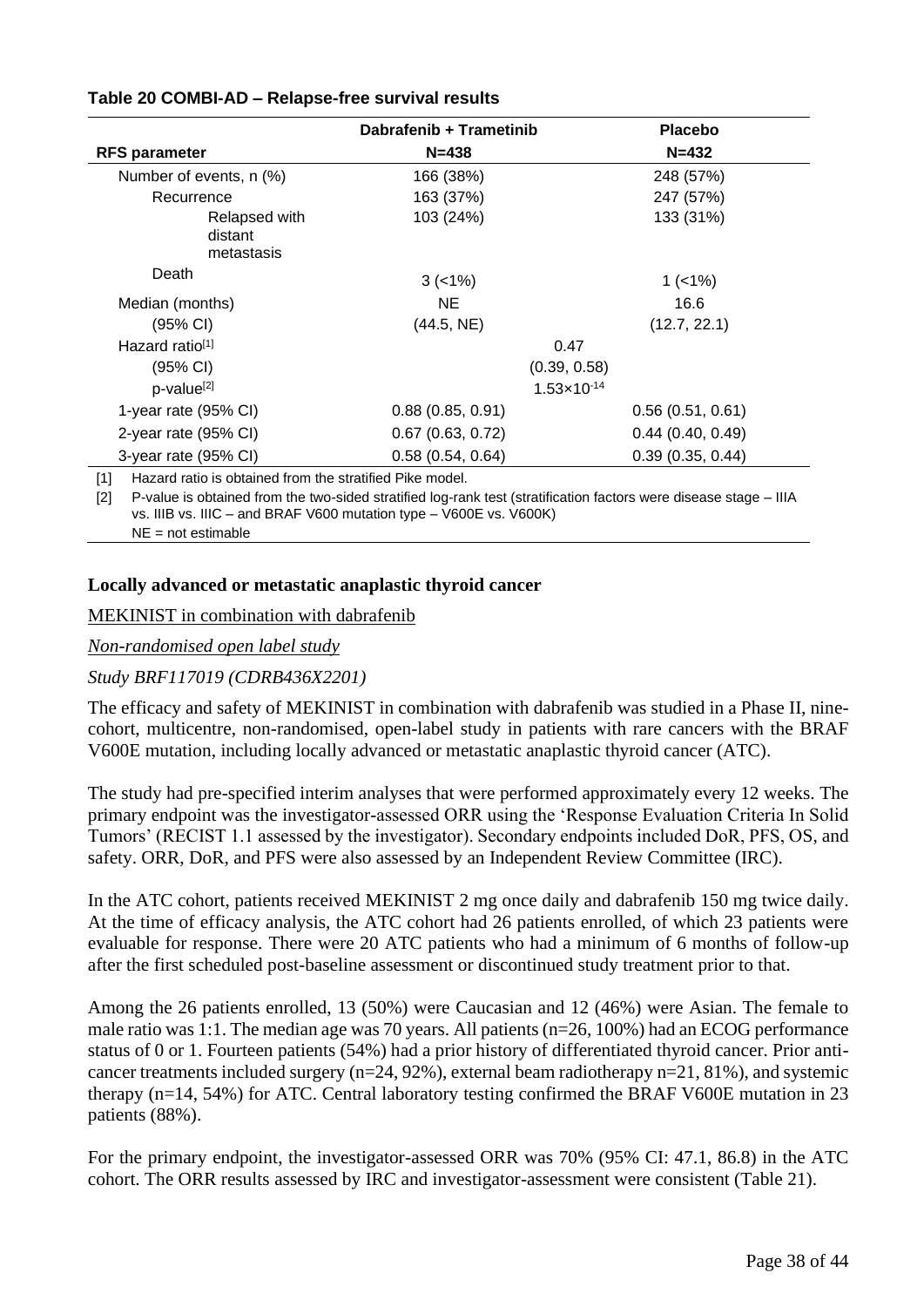Responses were durable with a median DoR in the ATC cohort of 12.1 months (95% CI: 3.3, NE) by investigator assessment, and a median PFS of 13.8 months (95% CI: 4.7, NE).

For ATC patients, the median OS was not yet reached at the time of data cut-off. Kaplan-Meier estimate of overall survival at 12 months for ATC patients was 63.8% (95% CI: 36.3, 82.0).

| <b>Endpoint</b>               | Analysis <sup>1</sup> | $N = 232$             |
|-------------------------------|-----------------------|-----------------------|
| Overall confirmed response n  | By Investigator       | 16 (70%) (47.1, 86.8) |
| (%) (95% CI)                  | By IRC                | 14 (61%) (38.5, 80.3) |
| Median DoR, months            | By Investigator       | 12.1 $(3.3, NE3)$     |
| $(95% \text{ Cl})$            | By IRC                | 12.0 (3.7, NE)        |
| Median PFS, months            | By Investigator       | 13.8 (4.7, NE)        |
| $(95% \text{ Cl})$            | By IRC                | 10.8 (4.7, 20.1)      |
| Median OS, months<br>(95% CI) |                       | NE (8.0, NE)          |

**Table 21 Efficacy results in patients with BRAF V600E ATC**

*<sup>1</sup>Data cut-off: 24-May-2017*

*<sup>2</sup>23 of 26 patients in the ATC cohort were evaluable for response*

*<sup>3</sup>NE: Not Estimable*

### **Advanced NSCLC**

MEKINIST in combination with dabrafenib

*Non-randomised open label studies*

*BRF113928 (Study E2201)*

The efficacy and safety of MEKINIST in combination with dabrafenib was studied in a Phase II, threecohort, multicentre, non-randomised, open-label study enrolling patients with Stage IV BRAF V600E mutant NSCLC.

The primary endpoint was the investigator-assessed ORR using the 'Response Evaluation Criteria In Solid Tumors' (RECIST 1.1 assessed by the investigator). Secondary endpoints included DoR, PFS, OS, safety and population pharmacokinetics. ORR, DoR and PFS were also assessed by an Independent Review Committee (IRC) as a sensitivity analysis.

Cohorts were enrolled sequentially:

- Cohort A: Monotherapy (dabrafenib 150 mg twice daily): 84 patients enrolled. 78 patients had previous systemic treatment for their metastatic disease (see Product information for dabrafenib on results from Cohort A).
- Cohort B (n=57): Combination therapy (MEKINIST 2 mg once daily and dabrafenib 150 mg twice daily): 59 patients enrolled. 57 patients had previously received one to three lines of systemic treatment for their metastatic disease. Two patients did not have any previous systemic treatment and were included in the analysis for patients enrolled in Cohort C.
- Cohort C (n=36): Combination therapy (MEKINIST 2 mg once daily and dabrafenib 150 mg twice daily): 34 patients enrolled (note: the two patients from Cohort B that did not have any previous systemic treatment were included in the analysis for patients enrolled in Cohort C for a total of 36 patients). All patients received study medication as first-line treatment for metastatic disease.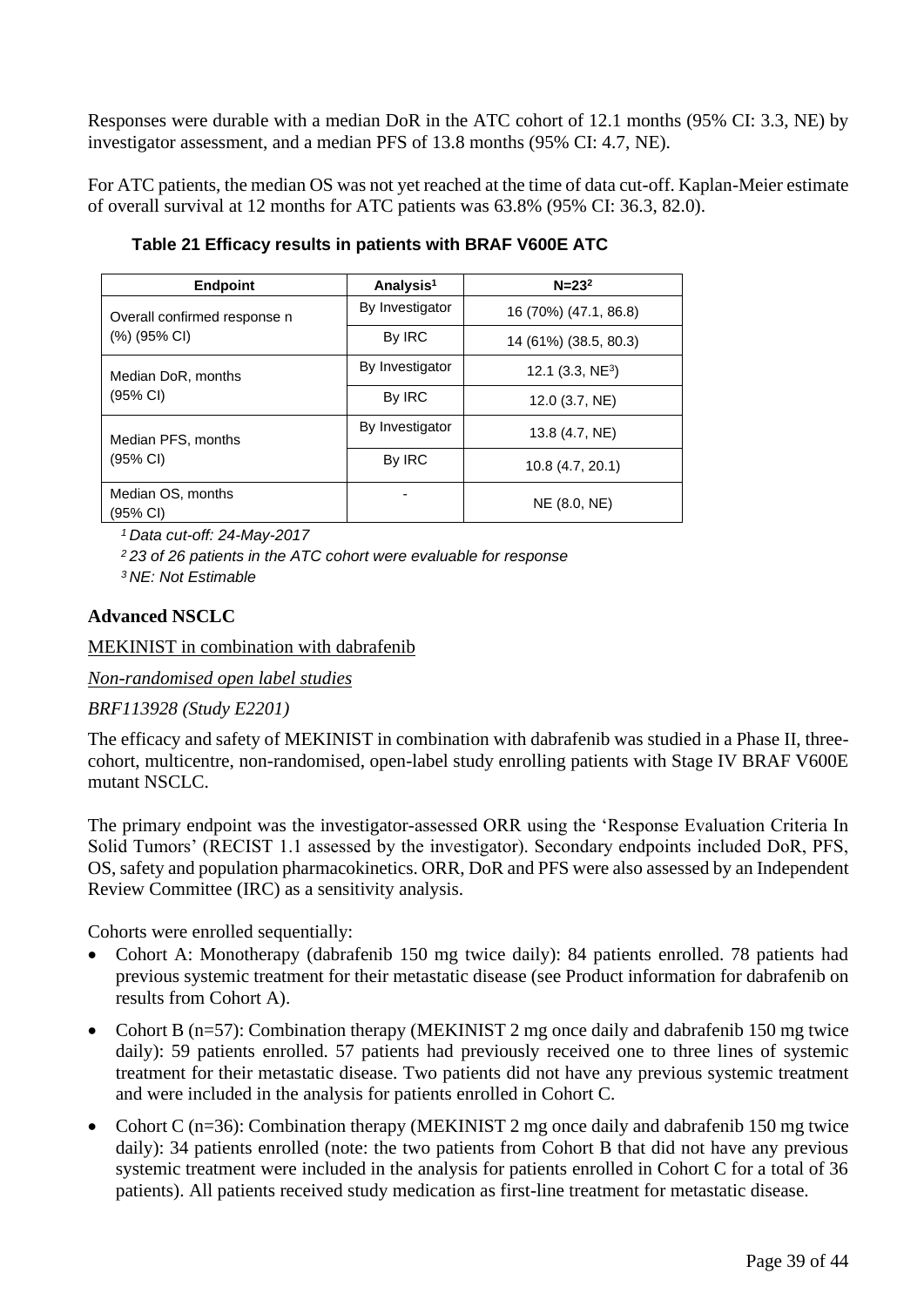Among the total of 93 patients who were enrolled in the combination therapy in Cohorts B and C most patients were Caucasians ( $n = 79$ , 85%). There was a similar female to male ratio (54% vs 46%). The median age was 64 years in patients who had at least one prior therapy and 68 years in patients who were treatment naïve for their advanced disease. Most patients (n=87, 94%) enrolled in the combination therapy treated Cohorts had an ECOG performance status of 0 or 1. Twenty-six (26) patients (28%) had never smoked. Ninety-one (91) patients (97.8%) had a non-squamous histology. In the pre-treated population, 38 patients (67%) had one line of systemic anti-cancer therapy for metastatic disease.

For the primary endpoint, the investigator-assessed ORR was 61.1% (95% CI, 43.5, 76.9) in the first-line population and 66.7% (95% CI, 52.9%, 78.6%) in the previously treated population. These results met the statistical significance to reject the null hypothesis that the ORR of MEKINIST in combination with dabrafenib for both NSCLC populations was less than or equal to 30%. The ORR results assessed by IRC were consistent with the investigator assessment (Table 22).

The response was durable with median DoR in the previously treated population reaching 9.8 months (95% CI, 6.9, 16.0) by investigator assessment. For the first-line population, the median DoR and PFS could not yet be estimated (Table 22 and 68% of patients with confirmed response were still ongoing in follow-up for duration of response.

| <b>Endpoint</b>                                                                                    | <b>Analysis</b>          | <b>Combination</b><br><b>First Line</b> | <b>Combination</b><br><b>Second Line Plus</b> |  |  |  |
|----------------------------------------------------------------------------------------------------|--------------------------|-----------------------------------------|-----------------------------------------------|--|--|--|
|                                                                                                    |                          | $N = 361$                               | $N = 571$                                     |  |  |  |
|                                                                                                    | By Investigator          | 22 (61.1%)                              | 38 (66.7%)                                    |  |  |  |
| Overall confirmed response n (%)                                                                   |                          | (43.5, 76.9)                            | (52.9, 78.6)                                  |  |  |  |
| $(95% \text{ Cl})$                                                                                 | By IRC                   | 22 (61.1%)                              | 36 (63.2%)                                    |  |  |  |
|                                                                                                    |                          | (43.5, 76.9)                            | (49.3, 75.6)                                  |  |  |  |
|                                                                                                    | By Investigator          | NE <sup>2</sup>                         | 9.8                                           |  |  |  |
| Median DoR, months<br>$(95% \text{ Cl})$                                                           |                          | (8.3, NE)                               | (6.9, 16.0)                                   |  |  |  |
|                                                                                                    | By IRC                   | <b>NE</b>                               | 12.6                                          |  |  |  |
|                                                                                                    |                          | (6.9, NE)                               | (5.8, NE)                                     |  |  |  |
|                                                                                                    | By Investigator          | <b>NE</b>                               | 10.2                                          |  |  |  |
| Median PFS, months                                                                                 |                          | (7.0, NE)                               | (6.9, 16.7)                                   |  |  |  |
| $(95% \text{ Cl})$                                                                                 | By IRC                   | <b>NE</b>                               | 8.6                                           |  |  |  |
|                                                                                                    |                          | (7.0, NE)                               | (5.2, 16.8)                                   |  |  |  |
| Median OS, months                                                                                  | $\overline{\phantom{a}}$ | 24.6                                    | 18.2                                          |  |  |  |
| $(95% \text{ Cl})$                                                                                 |                          | $(11.7, NE)^3$                          | (14.3, NE)                                    |  |  |  |
| $1$ Data cut-off: 8-Aug-2016                                                                       |                          |                                         |                                               |  |  |  |
| <sup>2</sup> NE: Not Evaluable                                                                     |                          |                                         |                                               |  |  |  |
| $3$ Event rate for OS calculation was 28% and hence the defined median value still needs to mature |                          |                                         |                                               |  |  |  |

**Table 22 Efficacy results in patients with BRAF V600E NSCLC**

### **5.2 Pharmacokinetic properties**

#### Absorption

Trametinib is absorbed orally with median time to achieve peak concentrations of 1.5 hours postdose. The mean absolute bioavailability of a single 2 mg tablet dose is 72 % relative to an intravenous (IV) microdose. The increase in exposure  $(C_{\text{max}}$  and AUC) was dose-proportional following repeat dosing. Following administration of 2 mg daily, geometric mean  $C_{\text{max}}$ , AU $C_{(0-t)}$ and predose concentration were 22.2 ng/mL, 370 ng\*hr/mL and 12.1 ng/mL, respectively with a low peak: trough ratio (1.8). Inter-patient variability was low  $(< 28\%$ ).

*Effect of food on trametinib*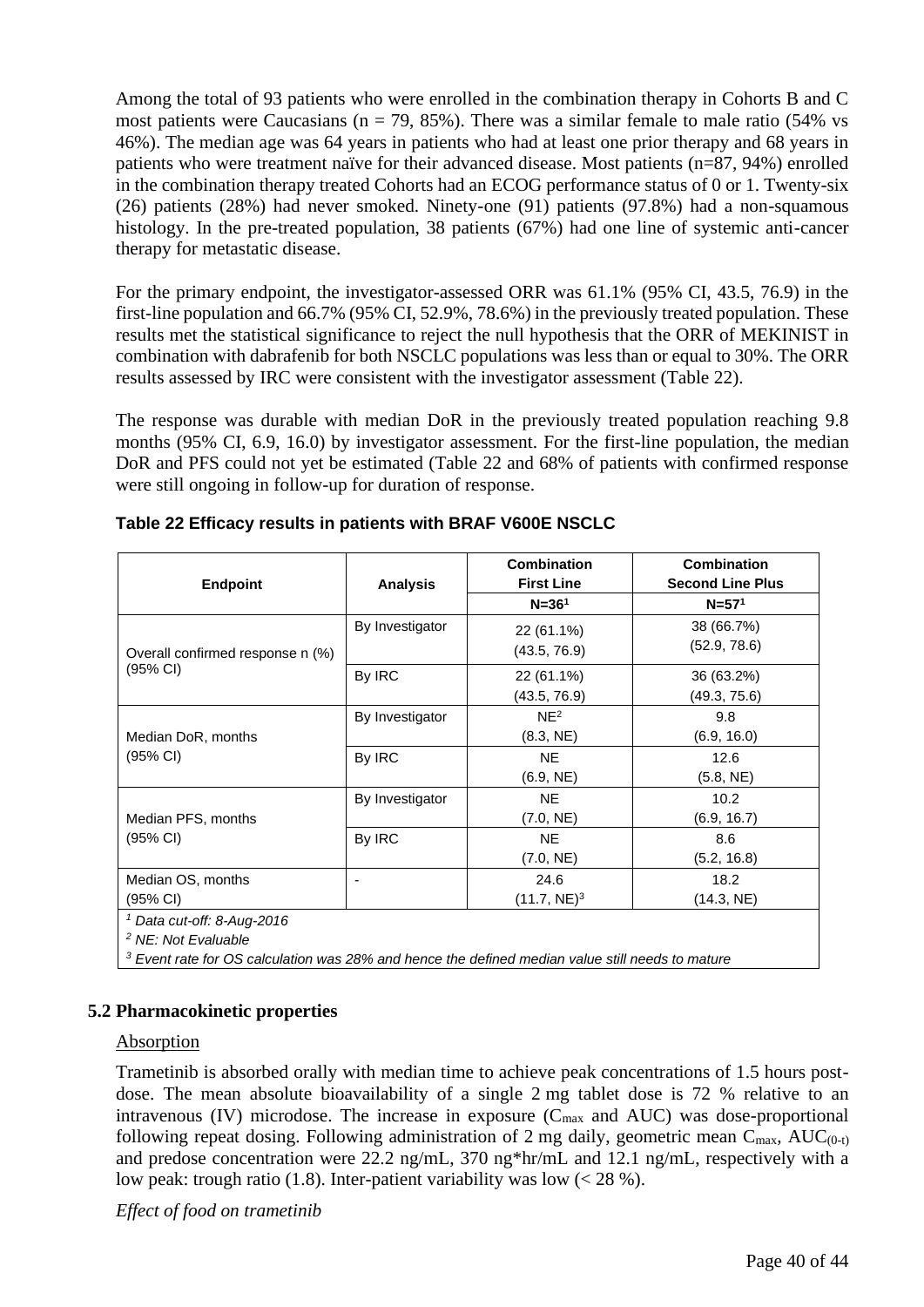Administration of a single dose of trametinib with a high-fat, high-calorie meal resulted in a 70 % and 10 % decrease in C<sub>max</sub> and AUC, respectively compared to fasted conditions (see Section 4.2) Dose and method of administration).

#### *Trametinib in combination with dabrafenib*

Co-administration of repeat dosing of dabrafenib 150 mg twice daily and trametinib 2 mg once daily resulted in an increase of 16 % and 23 % for dabrafenib  $C_{\text{max}}$  and AUC, respectively. A small decrease in trametinib bioavailability, corresponding to a decrease in AUC of 12 %, was estimated when trametinib is administered in combination with dabrafenib using a population pharmacokinetic analysis.

#### Distribution

Binding of trametinib to human plasma proteins is 97.4 %. Trametinib has a volume of distribution of 1,060 L determined following administration of a 5 microgram IV microdose.

#### Metabolism

*In vitro* and *in vivo* studies demonstrated that trametinib is metabolised predominantly via deacetylation alone or with mono-oxygenation or in combination with glucuronidation biotransformation pathways. The deacetylation is mediated by the carboxyl-esterases 1b, 1c and 2, and may also be mediated by other hydrolytic enzymes.

Following a single dose of  $[^{14}C]$ -trametinib, about 50 % of circulating radioactivity is represented as parent. However, based on metabolite profiling after repeat dosing of trametinib,  $\geq 75$  % of drug related material in plasma is parent.

#### **Excretion**

Trametinib accumulates with repeat daily dosing with a mean accumulation ratio of 6.0 following a 2 mg once daily dose. Mean terminal half-life is 5.3 days (range 3.4-9.0) after single dose administration. Steady-state is generally achieved by Day 15. Trametinib plasma IV clearance is 3.21 L/hr.

Total dose recovery is low after a 10-day collection period  $(< 50 %$ ) following administration of a single oral dose of radiolabelled trametinib as a solution, due to the long half-life. Faecal excretion is the major route of elimination after  $\lceil {^{14}C}\rceil$ -trametinib oral dose, accounting for > 80 % of excreted radioactivity recovered while urinary excretion accounted for  $< 19$  % of excreted radioactivity recovered. Less than 0.1 % of the excreted dose was recovered as parent in urine.

#### Special Patient Populations

#### *Hepatic Impairment*

The pharmacokinetics of trametinib were characterised in 64 patients enrolled in clinical trials with trametinib who had mild hepatic impairment (defined by National Cancer Institute classification) using a population pharmacokinetic analysis. Trametinib oral clearance and thus exposure to trametinib was not significantly different in these patients relative to patients with normal hepatic function. No data are available in patients with moderate or severe hepatic impairment (see Section 4.2 Dose and method of administration).

#### *Renal Impairment*

Renal impairment is unlikely to have a clinically relevant effect on trametinib pharmacokinetics given the low renal excretion of trametinib. The pharmacokinetics of trametinib were characterised in 223 patients enrolled in clinical trials with trametinib who had mild renal impairment and 35 patients with moderate renal impairment using a population pharmacokinetic analysis. Mild and moderate renal impairment had no effect on trametinib exposure (< 6 % for either group). No data are available in patients with severe renal impairment (see Section 4.2 Dose and method of administration).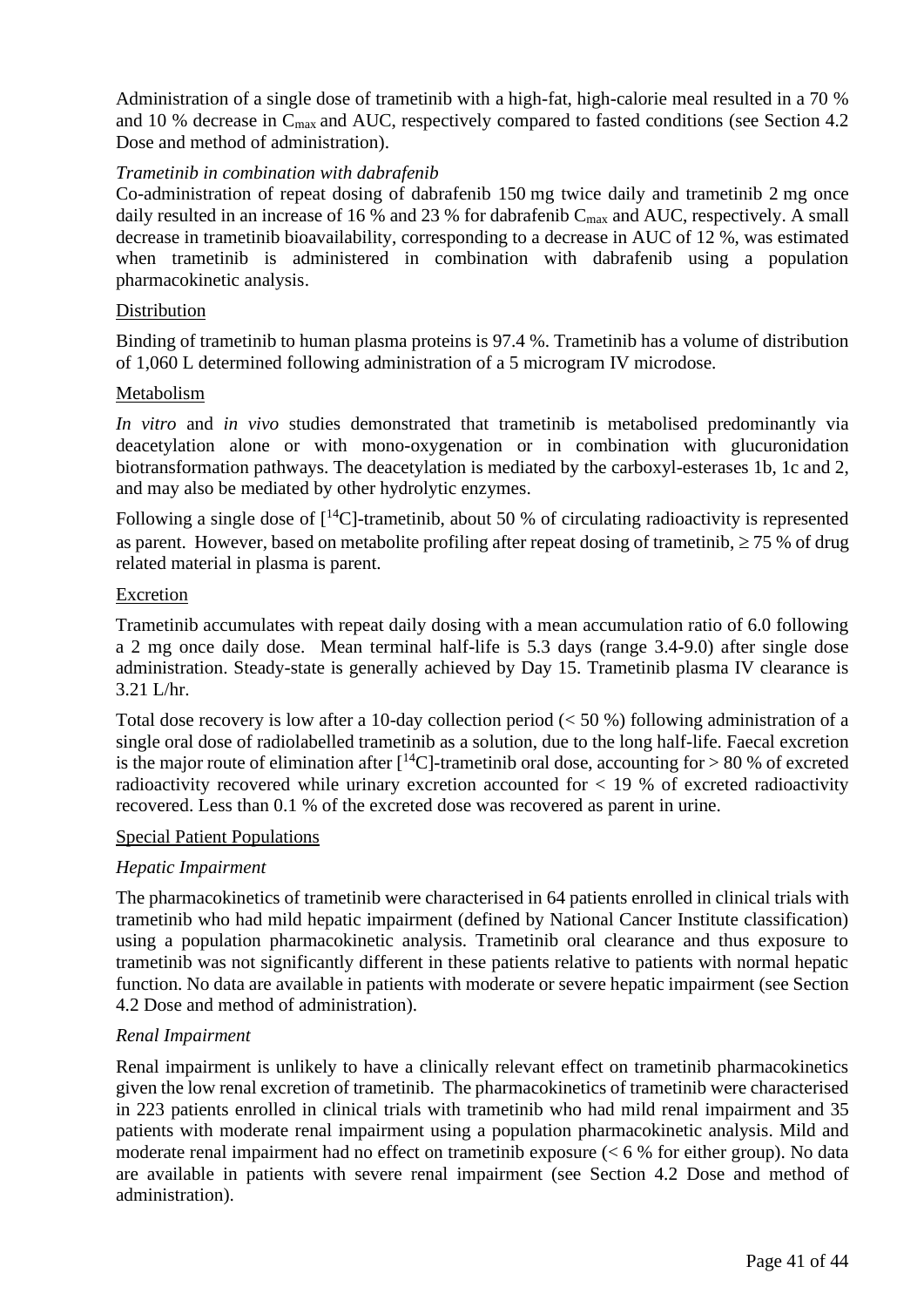#### *Use in the elderly*

Based on the population pharmacokinetics analysis, age had no relevant clinical effect on trametinib pharmacokinetics.

#### *Paediatric use*

No studies have been conducted to investigate the pharmacokinetics of trametinib in paediatric patients.

#### *Race/Ethnicity*

There are insufficient data to evaluate the potential effect of race on trametinib pharmacokinetics.

#### **5.3 Preclinical Safety Data**

#### Genotoxicity

Trametinib was not genotoxic in studies evaluating reverse mutations in bacteria, chromosomal aberrations in mammalian cells and micronuclei in the bone marrow of rats.

#### **Carcinogenicity**

Carcinogenicity studies with MEKINIST have not been conducted.

## **6. PHARMACEUTICAL PARTICULARS**

#### **6.1 List Of Excipients**

The core tablets contain mannitol, microcrystalline cellulose, hypromellose, croscarmellose sodium, magnesium stearate (vegetable source), sodium lauryl sulphate, anhydrous colloidal silica. The film coating contains hypromellose, titanium dioxide, macrogol, iron oxide yellow (0.5 mg tablet only), polysorbate 80, and iron oxide red (2 mg tablet only).

#### **6.2 Incompatibilities**

Incompatibilities were either not assessed or not identified as part of the registration of this medicine.

#### **6.3 Shelf-life**

In Australia, information on the shelf life can be found on the public summary of the Australian Register of Therapeutic Goods (ARTG). The expiry date can be found on the packaging.

#### **6.4 Special precautions for storage**

Store 2°C to 8°C (Refrigerate.)

Store MEKINIST tablets in the original package to protect from light and moisture. Keep the bottle tightly closed. Do not remove the desiccant.

In-use stability has been demonstrated for 1 month when stored up to 30°C.

#### **6.5 Nature and contents of the container**

MEKINIST tablets are supplied in high-density polyethylene (HDPE) bottles with child resistant polypropylene closures and desiccant, containing 7\* or 30 tablets.

\* Not all pack sizes, may be distributed in Australia.

#### **6.6 Special precautions for disposal**

Any unused product should not be disposed of in household waste or wastewater. Return it to a pharmacist for safe disposal.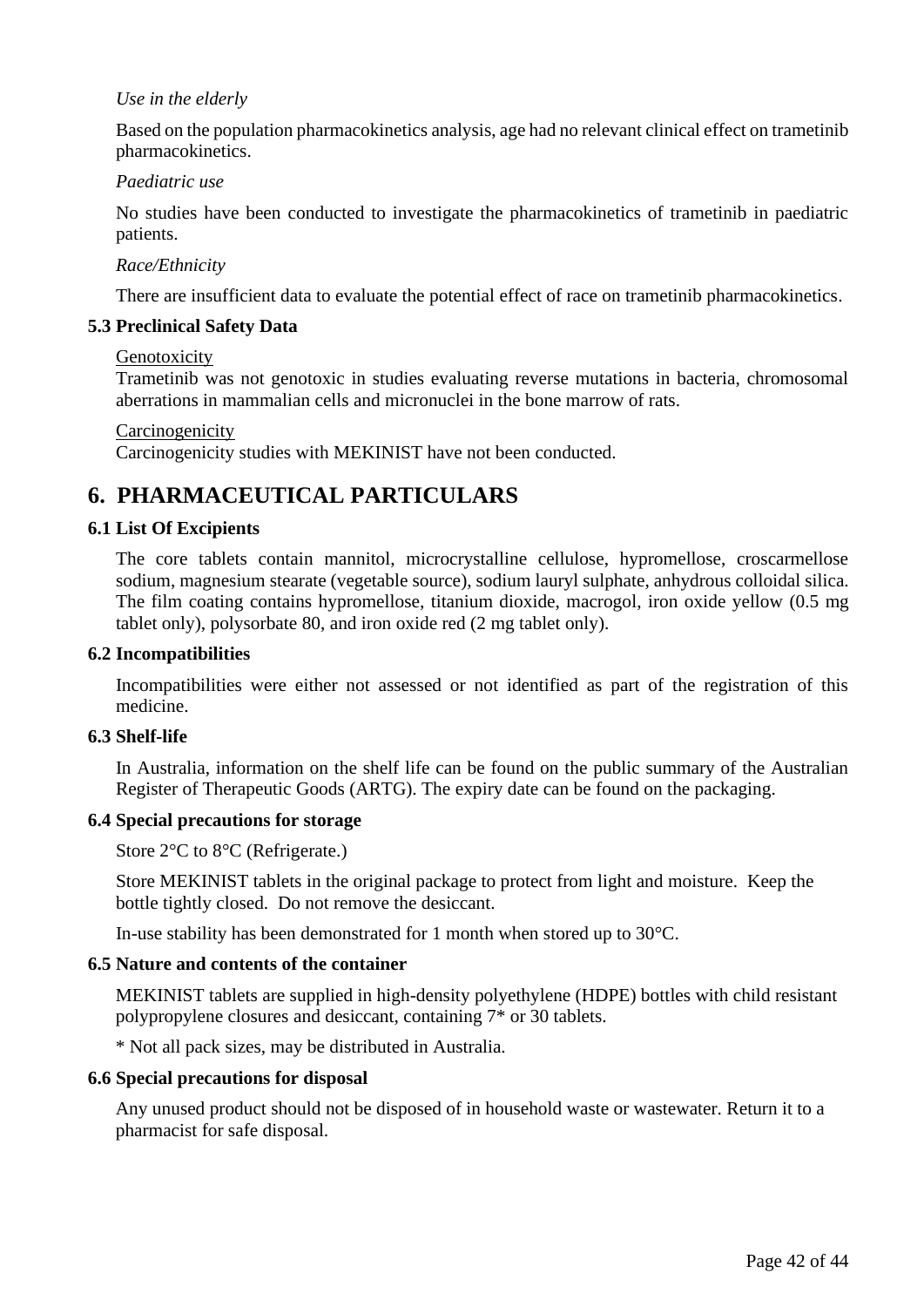### **6.7 Physicochemical properties**

Chemical structure



|                    | 1187431-43-1<br>Chemical Abstracts Service (CAS) registry number                                                                                                               |
|--------------------|--------------------------------------------------------------------------------------------------------------------------------------------------------------------------------|
| Chemical name:     | $N-(3-\{3-cyclopropyl-5-(2-fluoro-4-iodophenyl)aminol-6,8-\}$<br>dimethyl-2, $4,7$ -trioxo-3, $4,6,7$ -tetrahydropyrido $[4,3-d]$ pyrimidin-1<br>$(2H)-yl$ } phenyl) acetamide |
| Molecular formula: | $C_{26}H_{23}FIN_5O_4.C_2H_6OS$                                                                                                                                                |
| Molecular weight:  | 693.5                                                                                                                                                                          |

Trametinib dimethyl sulfoxide is a polycyclic, nitrogen-containing heterocycle also possessing aromatic halide and amide functionality, and is a dimethyl sulfoxide solvate. Trametinib dimethyl sulfoxide is a white to almost white powder. It is almost insoluble in water. The calculated partition coefficient of trametinib dimethyl sulfoxide is 4.99.

## **7. MEDICINE SCHEDULE (POISONS STANDARD)**

Schedule 4 – Prescription Only Medicine

## **8. SPONSOR**

NOVARTIS Pharmaceuticals Australia Pty Limited ABN 18 004 244 160 54 Waterloo Road Macquarie Park NSW 2113 Telephone 1 800 671 203 Web site: [www.novartis.com.au](http://www.novartis.com.au/)

 $\mathcal{B}$  = Registered Trademark

## **9. DATE OF FIRST APPROVAL**

14 February 2014

## **10. DATE OF REVISION**

08 June 2022

Summary table of changes

|     | Section changed Summary of new information                                                                                                                                                                                           |
|-----|--------------------------------------------------------------------------------------------------------------------------------------------------------------------------------------------------------------------------------------|
| 4.2 | Update to MEKINIST dosing modifications table regarding pyrexia<br>management.                                                                                                                                                       |
|     | Improved guidance provided in section "pyrexia management"<br>MEKINIST when used as monotherapy, or both MEKINIST and<br>TAFINLAR when used in combination, should be restarted if patient is<br>symptom free for at least 24 hours. |
|     | Updated guidance in "pyrexia management" that therapy should be<br>interrupted (MEKINIST when used as monotherapy, and both<br>MEKINIST and TAFINLAR when used in combination) if the patient's                                      |